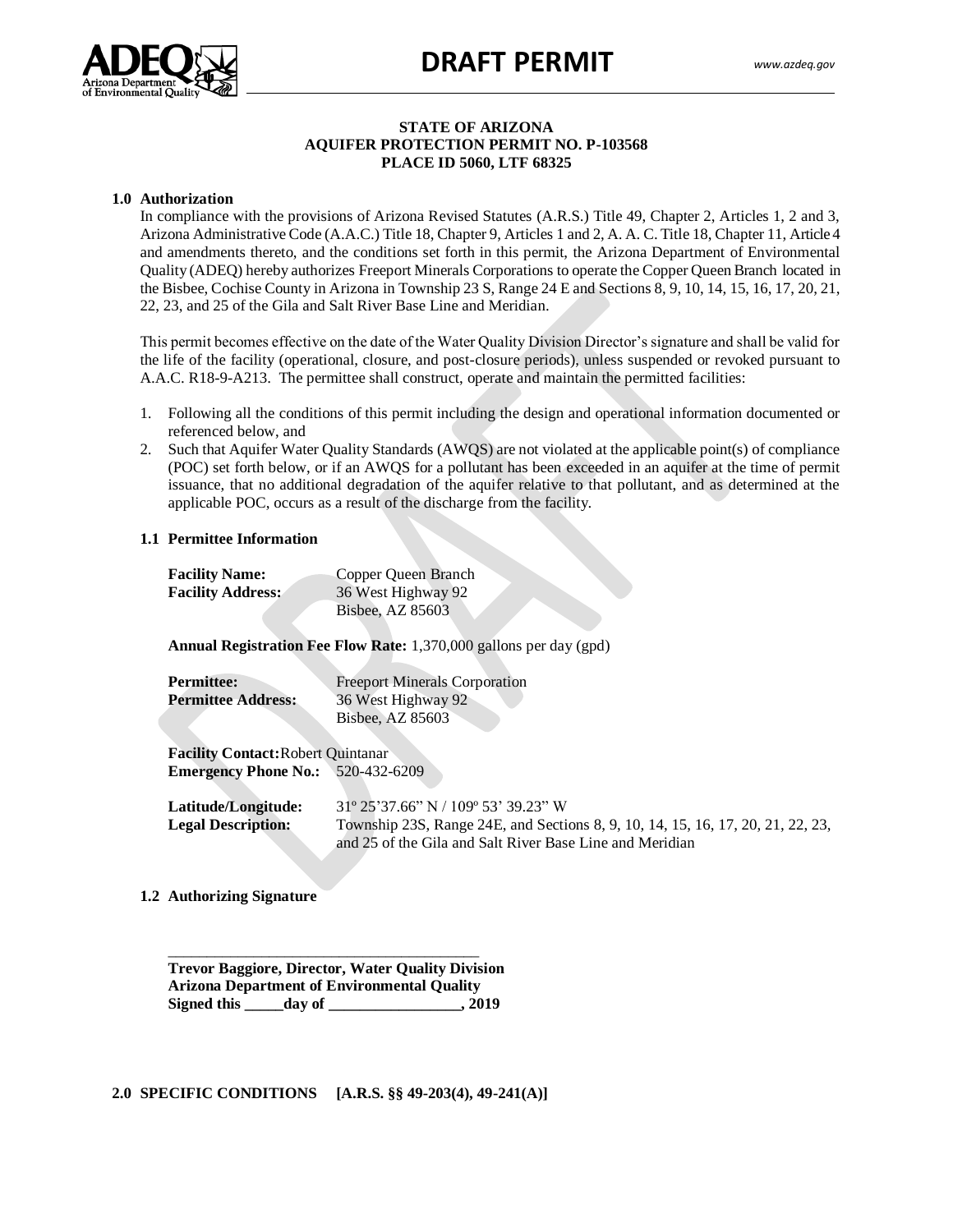# **2.1 Facility / Site Description [A.R.S. § 49-243(K)(8)]**

The Warren Mining District, owned by Freeport Minerals Corporation, Copper Queen Branch (CQB), is an historical copper mining district located in the southern part of the Mule Mountains in Cochise County, approximately 90 miles southeast of Tucson, Arizona. The mine includes former underground and open pit mining operations in the vicinity of the City of Bisbee, which includes the original town of Bisbee in the upper part of Mule Gulch and the towns of Lowell, Saginaw, Galena, Bakerville, Briggs, and Warren.

Underground mining began in 1880 at the Copper Queen Mine. Copper ore was processed in a small furnace from 1880 to 1887, at the Copper Queen smelter in Bisbee from 1887 to 1904, and at the Douglas Smelter from 1904 to 1987. The Lavender Pit was opened in 1951 and open pit mining of the Lavender Pit ended in 1974. Underground mining ended in 1975, with the last ore extracted from the Campbell Shaft.

Leaching operations began in the mid-1950s with the construction of the Precipitation Plant and continued after underground mining ended in 1975. Active leaching ended before 1986 at several stockpiles but continued until after 1986 at the No. 7, Jones Canyon and Winwood Canyon stockpiles. The Precipitation Plant is inactive and the permitted discharging facilities are now used solely to manage stormwater and draindown from the stockpiles.

| <b>Facility</b>                            | Latitude                 | Longitude                          |  |  |  |  |
|--------------------------------------------|--------------------------|------------------------------------|--|--|--|--|
| No. 7 Stockpile Area                       |                          |                                    |  |  |  |  |
| No. 7 Stockpile                            | $31^{\circ}$ 25' 20.0" N | $109^{\circ}$ 52' 37.0" W          |  |  |  |  |
| North Dam                                  | $31^{\circ}$ 25' 42.0" N | $109^{\circ}$ 52' 16.7" W          |  |  |  |  |
| East Dam                                   | $31^{\circ}$ 25' 23.0" N | $109^{\circ}$ 52' $10.0$ " W       |  |  |  |  |
| Stormwater Containment Pond No. 1 (Pond 1) | $31^{\circ}$ 25' 40.5" N | $109^{\circ}$ 52' 03.0" W          |  |  |  |  |
| Stormwater Pond 2A (Pond 2A)               | $31^{\circ}$ 25' 33.5" N | $109^{\circ}$ 52' 02.8" W          |  |  |  |  |
| Stormwater Pond 2B (Pond 2B)               | $31^{\circ}$ 25' 38.0" N | $109^{\circ}$ 51' 58.5" W          |  |  |  |  |
| <b>Cochise Area</b>                        |                          |                                    |  |  |  |  |
| Jones Canyon Stockpile                     | $31^{\circ}$ 26' 36.0" N | $109^{\circ}$ 54' 02.0" W          |  |  |  |  |
| Jones Canyon Earth Dam Upper Catchment     | $31^{\circ}$ 26' 28.8" N | $109^{\circ}$ 54' $11.0^{\circ}$ W |  |  |  |  |
| Winwood Canyon Stockpile                   | $31^{\circ}$ 26' 37.8" N | 109° 53' 52.2" W                   |  |  |  |  |
| Winwood Canyon Stockpile Collection System | $31^{\circ}$ 26' 33.5" N | $109^{\circ}$ 53' 46.9" W          |  |  |  |  |
| <b>Lavender Pit Area</b>                   |                          |                                    |  |  |  |  |
| Lavender Pit Non-Stormwater Impoundment    | $31^{\circ}$ 25' 52.0" N | $109^{\circ}$ 54' 00.0" W          |  |  |  |  |
| <b>Campbell Yard Area</b>                  |                          |                                    |  |  |  |  |
| Campbell Yard Sump                         | $31^{\circ}$ 25' 26.2" N | $109^{\circ}$ 53' 26" W            |  |  |  |  |
| Precipitation Plant                        | $31^{\circ}$ 25' 29.4" N | $109^{\circ}$ 53' 29.5" W          |  |  |  |  |

The mine facility consists of following 13 discharging facilities: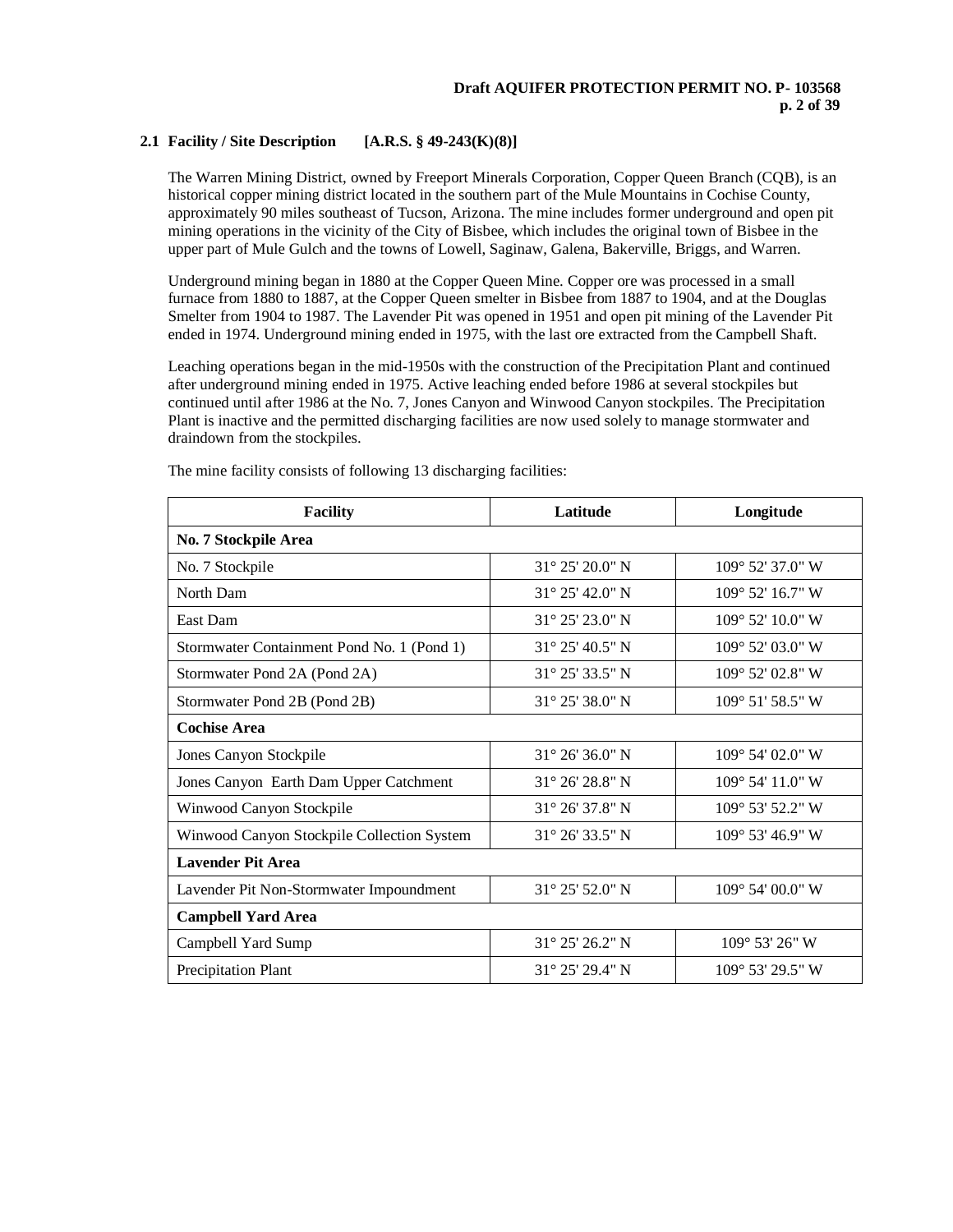### **2.1.1 Permitted Facility Description**

The permitted facilities include four major areas, No. 7 Stockpile Area; Cochise Area; Lavender Pit Area and Campbell Yard Area. The mine site consisting of 13 discharging facilities.

### **No.7 Stockpile Area**

The No.7 Stockpile Area includes No.7 Stockpile, North Dam, East Dam, Stormwater Containment Pond No.1 and Stormwater Ponds 2A and 2B.

### **2.1.1.1 No.7 Stockpile**

The No.7 Stockpile straddles a bedrock ridge that formed the southern boundary of Mule Gulch before the channel was relocated to its current alignment along the south side of Highway 80. The stockpile covers an area of approximately 360 acres and consists of runof-mine (ROM) waste rock and low-grade ore from the underground and open pit mining operations. The stockpile was actively leached beginning in the mid-1950s until 2000, and is currently used to manage stormwater and draindown from the stockpile. The stockpile receives flows from the Precipitation Plant, and the No. 7 Stockpile Sump Station, and these facilities in-turn receive flows from several APP and non-APP facilities.

Stormwater runoff from the No. 7 Stockpile is conveyed to three downgradient facilities: the western portion of the stockpile reports to the Campbell Yard Sump, the northern portion to North Dam, and the eastern portion to East Dam. All flows resulting from the 100-year, 24-hour design storm event from the western portion are contained in the Campbell Yard Sump. Excess flows reporting to North Dam are conveyed and contained in the Stormwater Containment Pond No. 1 (Pond 1). Excess flows reporting to East Dam are conveyed to Stormwater Pond 2A (Pond 2A) and Stormwater Pond 2B (Pond 2B). Together, these facilities have the capacity to store the runoff resulting from a 100-year, 24 hour design storm event. Flow in Mule Gulch is separated from the toe of the No. 7 Stockpile by a berm.

# **2.1.1.2 North Dam**

Stormwater that infiltrates on the north side of the No. 7 Stockpile bedrock ridge is collected as drainage on the north side of the stockpile and piped by gravity to the North Dam, a concrete structure. The North Dam also impounds drainage piped from the C-Canyon facility (APP exempt). Water from the North Dam is piped by gravity to the No. 7 Stockpile Pump Station. Seepage from beneath the dam is intercepted by the North Dam Collection Drain and Sump (exempted from APP in accordance with A.R.S. 49- 250.B.18(d)). Overflows from the dam report to the Pond 1, a single-lined impoundment (an APP facility).

### **2.1.1.3 East Dam**

The East Dam is an existing concrete structure that forms an unlined draindown water storage impoundment (pond) east of the No. 7 Stockpile. The pond is fed by a headwall sluice gate located at the base of the stockpile. This facility is currently operated as a nonstormwater impoundment, is an elongated concrete structure that receives draindown from No. 7 Stockpile cells located south of the bedrock ridge. Additionally, stormwater runoff from the south side of the stockpile is directed by the natural topography into the stockpile, also reports to the East Dam. Water from the East Dam is piped by gravity to the No. 7 Stockpile Pump Station which is then in turn pumped to the cells on top of the stockpile. Overflows from the East Dam are directed through a lined channel to Ponds 2A and 2B.

### **2.1.1.4 Stormwater Containment Pond No. 1 (Pond 1)**

Pond 1 is designed to contain process water upsets and stormwater runoff from the No. 7 Stockpile area. The process water upsets consist of overflows from upgradient facilities due to excess stormwater runoff or unforeseen operating events. The process water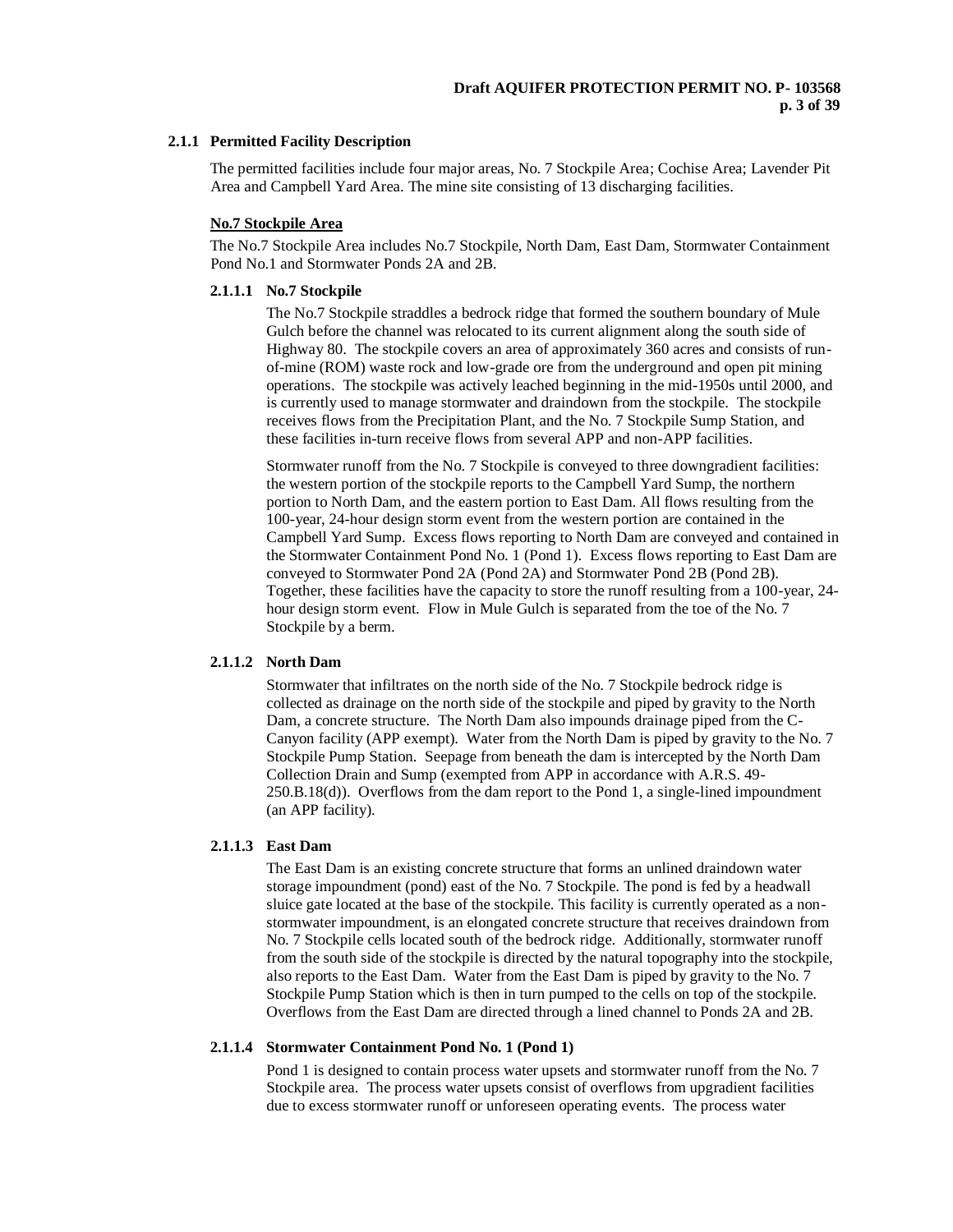solution is contained for a relatively short period of time before being pumped to the No. 7 Stockpile Pump Station.

# **2.1.1.5 Stormwater Ponds 2A and 2B (Pond 2A and Pond 2B)**

These impoundments were constructed in 2000 and designed using prescriptive Best Available Demonstrated Control Technology (BADCT) design for non-stormwater impoundments to store stormwater runoff due to 100-year 24-hour storm, process water overflows from the No. 7 Stockpile area, and provide overflow capacity for the East Dam facility.

### **Cochise Area**

The Cochise Area includes the Jones Canyon Stockpile, Jones Canyon Earth Dam Upper Catchment, Winwood Canyon Stockpile and Winwood Canyon Stockpile Collection System.

# **2.1.1.6 Jones Canyon Stockpile**

The Jones Canyon Stockpile is located on about 17 acres and consists of material excavated during the expansion of the Lavender Pit. This facility was actively leached until 1996. The Jones Canyon Upper Catchment (Upper Catchment) is located at the toe of the stockpile and impounds seepage and stormwater runoff from the stockpile. Water from this catchment is routed to the Precipitation Plant via pipeline by gravity flow.

# **2.1.1.7 Jones Canyon Earth Dam Upper Catchment (Upper Catchment)**

The Upper Catchment is located at the toe of the Jones Canyon Stockpile and collects stormwater, subsurface drainage and base flow from the stockpile. Fluid collected in the Upper Catchment is routed to the Precipitation Plant via an HDPE pipe. Overflow passes through a 14 inch diameter steel pipe placed approximately 5 feet below the pond crest and flows to the Jones Canyon Earth Dam Middle Catchment.

Two APP exempted facilities, the Jones Canyon Earth Dam Middle Catchment (Middle Catchment) and the Jones Canyon Pipeline/Headwall Lower Cutoff (Lower Cutoff) are located downgradient of the Upper Catchment and contain seepage and localized stormwater flows. The Middle Catchment is located about 250 feet downgradient (south) of the Upper Catchment and is formed by an earthen dam with a crest width of 40 feet and the upstream face lined with 100 mil HDPE. Storage capacity of the Middle Catchment is approximately 11 acre-feet. Water from the Middle Catchment is directed to the Lower Cutoff via an HDPE pipe located at the base of the dam. The Lower Cutoff headwall is located about 200 feet downgradient (south) of the Middle Catchment. The storage capacity of the Lower Cutoff is approximately 0.1 acre-feet. Two HDPE pipes installed through the lower part of the headwall deliver the impounded water to the Precipitation Plant by gravity flow. A third HDPE pipe, installed through upper part of the headwall, delivers excess water to the Lavender Pit during storm events.

#### **2.1.1.8 Winwood Canyon Stockpile**

The Winwood Canyon Stockpile extends beyond the drainage divide between Winwood Canyon and Jones Canyon. This stockpile, created using end dump methods, is located on about 11 acres and consists of material excavated during the expansion of the Lavender Pit. Seepage and impacted stormwater from the stockpile are collected in the Winwood Canyon Stockpile Collection System (WCS Collection System) and then transported by gravity via pipeline flow to the Precipitation Plant. Overflow from the WCS Collection System is piped by gravity to the Lavender Pit.

# **2.1.1.9 Winwood Canyon Stockpile Collection System**

The Winwood Canyon Stockpile Collection System consists of a system of seepage cutoff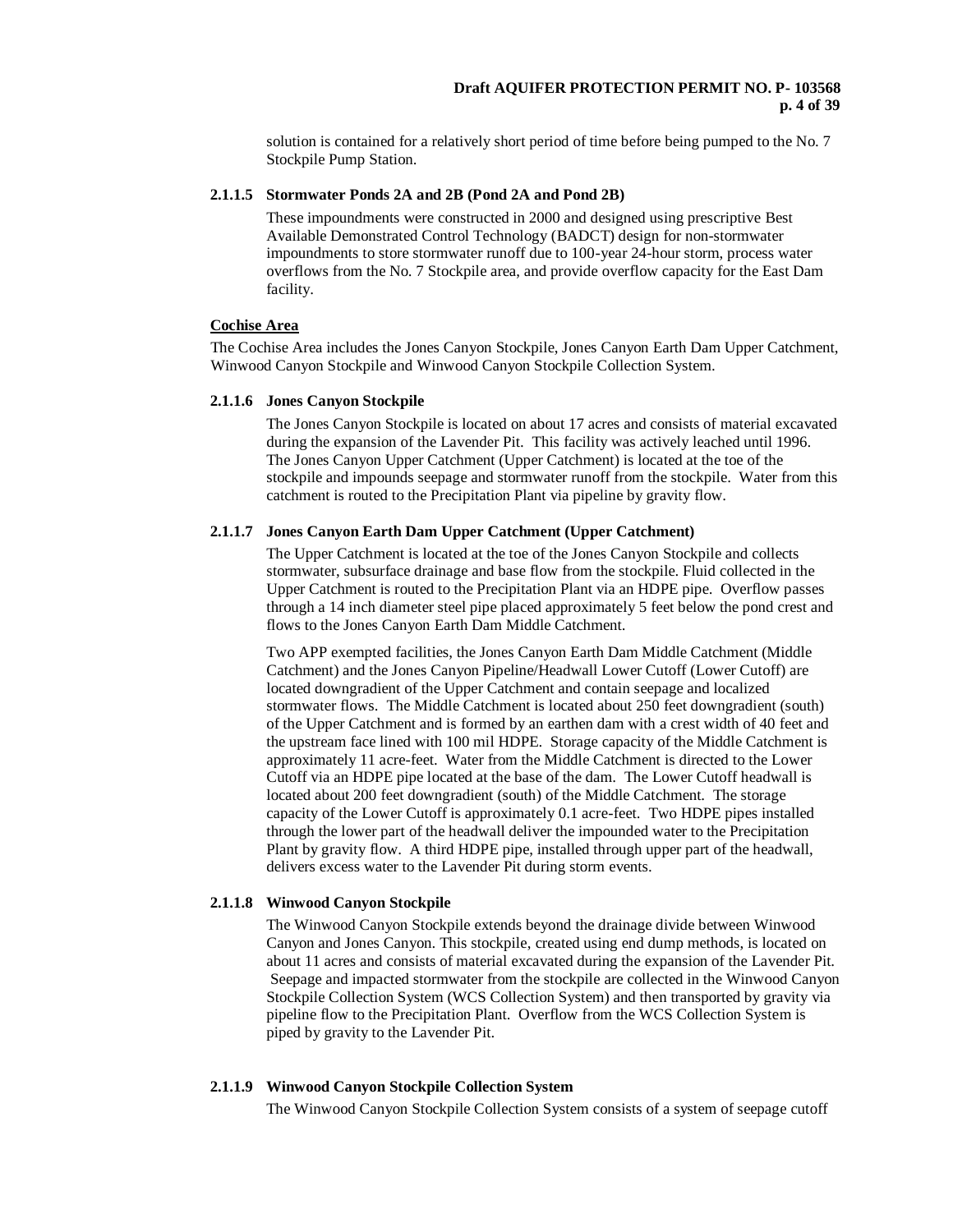# **Draft AQUIFER PROTECTION PERMIT NO. P- 103568 p. 5 of 39**

walls, drains and pipelines designed to collect seepage and impacted stormwater from the toe of the stockpile. The seepage and impacted stormwater are delivered in a pipeline by gravity flow to the Precipitation Plant. Overflow from the collection system is piped by gravity flow to the Lavender Pit. The system includes stormwater controls that divert unimpacted stormwater around the stockpile. The Winwood Canyon Stockpile Collection System was constructed in 1998.

### **Campbell Yard Area**

The Campbell Yard is constructed on the Campbell Yard Stockpile. The Campbell Yard Stockpile is exempt from APP requirements. The APP facilities located within this area include the Campbell Yard Sump and the Precipitation Plant. A third facility, the Campbell Interception Trench, serves as the BADCT for the Precipitation Plant and Campbell Yard Sump since it is used to control seepage migration from these facilities.

#### **2.1.1.10 Campbell Yard Sump**

The Campbell Yard Sump is a lined non-stormwater impoundment that collects stormwater from the Campbell Yard, access ramp to the No. 7 Stockpile, and overflow from the Precipitation Plant when the rate of inflow to the plant exceeds the pumping capacity. Water from the Campbell Yard Sump is pumped to the Lavender Pit via a 4-inch pipeline.

#### **2.1.1.10.1 Campbell Interception Trench**

The Campbell Interception Trench is an open structure designed to intercept seepage and serves as the BADCT for the Precipitation Plant and Campbell Yard Sump since it is used to control seepage migration from these facilities. The trench is approximately 200 feet long by 12 feet wide, and 10 feet deep located along the toe of the Campbell Yard Stockpile. Seepage collects in the low point in the center of the trench where a sump pump is installed to recover seepage and pump it to the Precipitation Plant.

The existing Campbell Interception Trench intercepts some, but not all, of the seepage. The existing trench will be removed and replaced by a new, longer trench as per Section 3.0 Compliance Schedule Item #6. Following upgrade, seepage will be collected along a longer front downstream between Bisbee Road and Warren Ditch to intercept seepage along the focal point of the pre-mining channels and the underlying bedrock surface.

A water tight vertical structure may include an HDPE manhole, a pump vault, or an extraction well in the trench and constructing a 200-foot long lateral drainage system to route seepage into the vertical structure. The drainage collection laterals would consist of two perforated HDPE drain pipes placed within an envelope of drain gravel. The trench shall be gravel-filled near the drain pipes and the remaining excavation backfilled with inert native fill material. Seepage recovery pump and controls shall be set to maintain the pump vault water level below the lateral drain inlet elevation inside the water tight vault, for effective removal and delivery of seepage to the Campbell Yard Sump.

#### **2.1.1.11 Precipitation Plant**

The Precipitation Plant was used a solution processing facility until November 2003. Since then, the plant has been used as part of the water handling circuit for the No. 7 Stockpile and interconnected facilities. It receives flows from the following APP facilities: Campbell Yard Sump, the Winwood Canyon Stockpile Collection System, the Jones Canyon seepage collection facilities, and several APP exempt facilities including: the Campbell Interception Trench, South Bisbee Stockpile Sump, and the Galena and Briggs silt trenches. Under normal conditions, three cells are in operation and the water is pumped to the No. 7 Stockpile, and under high flow conditions, the remaining cells are allowed to fill. Under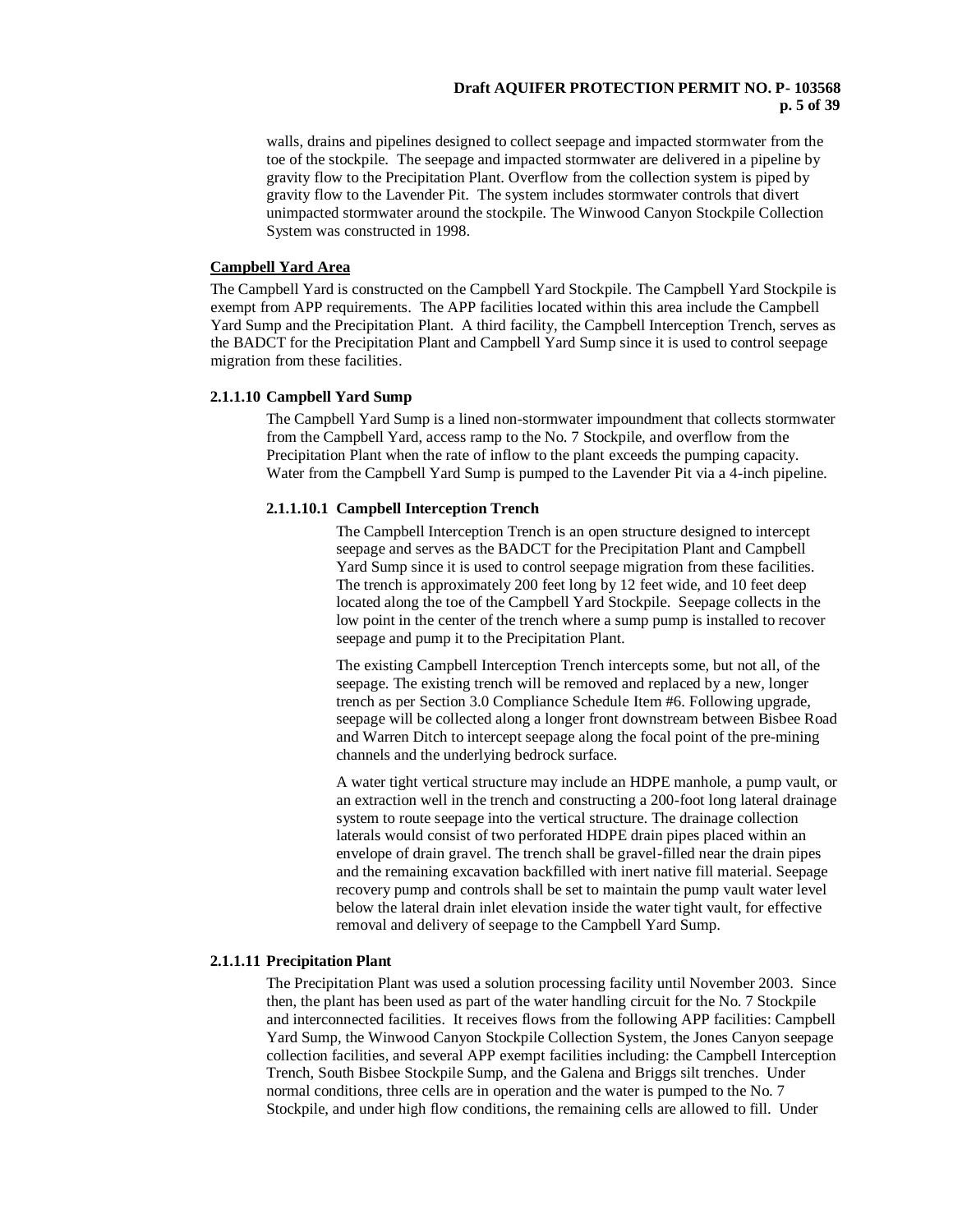high flow conditions, when all the cells are filled and the inflow rate exceeds the plant's capacity to pump to the No. 7 Stockpile, the discharge is routed to the Campbell Yard Sump.

# **Lavender Pit Area**

The Lavender Pit Area includes the Lavender Pit, Sacramento Pit, Holbrook Extension Pit, 15 stockpiles located in the drainages that report to the open pit from the north, west, southwest, and south, and four stockpiles in upper Mule Gulch. The stockpiles are all closed (pre-1986) facilities and are therefore exempt from APP requirements per A.R.S. §49-250(B)(11). The Lowell Collection Sump impounds stormwater and seepage from the closed Lowell Stockpile, and also is exempt from APP requirements.

### **2.1.1.12 Lavender Pit Non-Stormwater Impoundment**

The Lavender Pit Stormwater Non-Stormwater Impoundment is an unlined impoundment located at the bottom of the Lavender Pit. The impoundment contains stormwater runoff from the pit walls, stockpiles, and drainages that report directly to the pit, stormwater overflow piped from Jones Canyon and Winwood Canyon, stormwater pumped from the Campbell Yard Sump, and several other exempt APP facilities.

# **2.1.2 Annual Registration Fee [A.R.S. § 49-242 and A.A.C. R18-14-104]**

The annual registration fee for this permit is payable to ADEQ each year. The annual registration fee flow rate is established in permit Section 1.1. If the facility is not yet constructed or is incapable of discharge at this time, the permittee may be eligible for reduced fees under the rule. Send all correspondence requesting reduced fees to the Water Quality Division of ADEQ. Please reference the permit number, LTF number and why reduced fees are requested under the rule.

# **2.1.3 Financial Capability [A.R.S. § 49-243(N) and A.A.C. R18-9-A203]**

The permittee has demonstrated financial capability under A.R.S. § 49-243(N) and A.A.C. R18-9- A203. The permittee shall maintain financial capability throughout the life of the facility. The Groundwater Protection Value Stream approved the closure costs of \$47,093,111 and post-closure cost of \$37,194,590 for a total of \$84,287,701. The permittee provided financial capability for the estimated Net Present Value (NPV) of the closure and post-closure costs in the amount of \$69,182,193. The financial capability was demonstrated through a corporate guarantee per A.A.C. R18-9-A203(C)(8).

# **2.2 Best Available Demonstrated Control Technology [A.R.S. § 49-243(B) and A.A.C. R18-9- A202(A)(5)]**

Facilities regulated by this permit shall be designed, constructed, operated, and maintained to meet requirements specified by A.R.S.  $\S$ 49-243(B) and A.A.C. R18-9-A202(A)(5).

### **2.2.1 Engineering Design**

BADCT description for the permitted facilities is presented in Section 4.1, Table 4.1.1.

# **2.2.2 Site-specific Characteristics**

Not applicable.

#### **2.2.3 Pre-operational Requirements**

Not applicable

#### **2.2.4 Operational Requirements**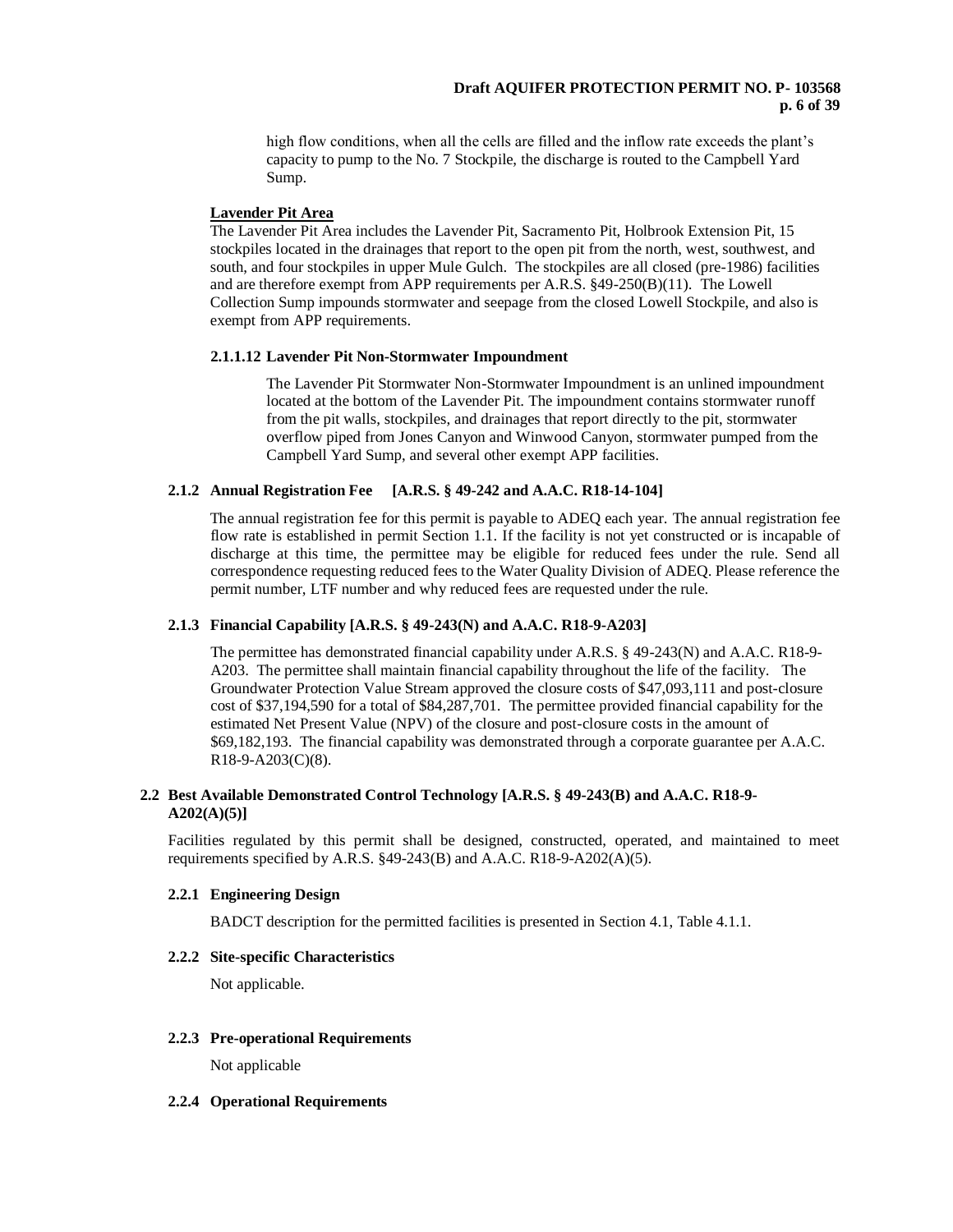# **Draft AQUIFER PROTECTION PERMIT NO. P- 103568 p. 7 of 39**

The discharging facilities shall be operated according to and inspected for compliance with the requirements in Section 4.2, Table 4.2.4, and recorded in a log as required by Section 2.7.2. If damage is identified during an inspection that could cause or contribute to a discharge, proper repairs shall be promptly performed in accordance with Section 2.6 of this permit and recorded in a log.

# **2.3 Discharge Limitations [A.R.S. §§ 49-201(14), 49-243 and A.A.C. R18-9-A205(B)]**

The permitted discharging facilities shall be used solely to manage stormwater and draindown from the stockpiles. No application of leach solutions is permitted under this permit.

The permittee shall operate and maintain all permitted facilities to prevent unauthorized discharges pursuant to A.R.S. §§ 49-201(12) resulting from failure or bypassing of BADCT pollutant control technologies including liner failure, uncontrollable leakage, berm breaches that result in an unexpected loss of fluid, accidental spills, or other unauthorized discharges. Liner failure in a single-lined impoundment is any condition that would result in leakage exceeding 550 gallons per day per acre.

# **2.4 Point(s) of Compliance [A.R.S. § 49-244]**

| $\bf{POC}$ # | <b>POC</b> Locations                 | Latitude                | Longitude                 | <b>ADWR Well #</b> |
|--------------|--------------------------------------|-------------------------|---------------------------|--------------------|
| POC#1        | East of Stormwater Impoundment<br>2B | $31^{\circ} 25' 35'' N$ | $109^{\circ}$ 51' 50" W   | <b>TBD</b>         |
| POC $#2$     | East of East Dam                     | $31^{\circ} 25' 20''$ N | $109^{\circ}$ 52' 03" W   | <b>TBD</b>         |
| POC $#3$     | Southeast of No. 7 Stockpile         | $31^{\circ} 25' 05''$ N | $109^{\circ}$ 52' $17"$ W | TBD                |

The POCs are established by the following monitoring location(s):

Groundwater monitoring is required for POC wells #1 through #3. Monitoring requirements for POCs are listed in Section 4.2, Tables 4.2.3A and 4.2.3B

The Director may amend this permit to designate additional POCs, if information on groundwater gradients or groundwater usage indicates the need.

# **2.5 Monitoring Requirements [A.R.S. § 49-243(B) and (K)(1), A.A.C. R18-9-A206(A)]**

Unless otherwise specified in this permit, all monitoring required in this permit shall continue for the duration of the permit, regardless of the status of the facility. Monitoring shall commence the first full monitoring period following permit issuance. All sampling, preservation and holding times shall be in accordance with currently accepted standards of professional practice. Trip blanks, equipment blanks and duplicate samples shall also be obtained, and Chain-of-Custody procedures shall be followed, in accordance with currently accepted standards of professional practice. Copies of laboratory analyses and Chain-of-Custody forms shall be maintained at the permitted facility. Upon request, these documents shall be made immediately available for review by ADEQ personnel.

# **2.5.2 Facility / Operational Monitoring**

At a minimum, permitted facilities shall be inspected for performance levels listed in Section 4.2, Table 4.2.4. If damage is identified during an inspection that could cause or contribute to an unauthorized discharge pursuant to A.R.S. § 49-201(12), proper repairs shall be promptly performed. Results of these inspections and monitoring activities shall be documented and maintained at the facility location for at least 10 years, and as required by Section 2.7.2 of this permit.

# **2.5.3 Groundwater Monitoring and Sampling Protocols**

Compliance groundwater monitoring is required under the terms of this permit. For all sampling methods, static water levels shall be measured and recorded prior to sampling. Wells shall be purged of at least three borehole volumes (as calculated using the static water level) or until field parameters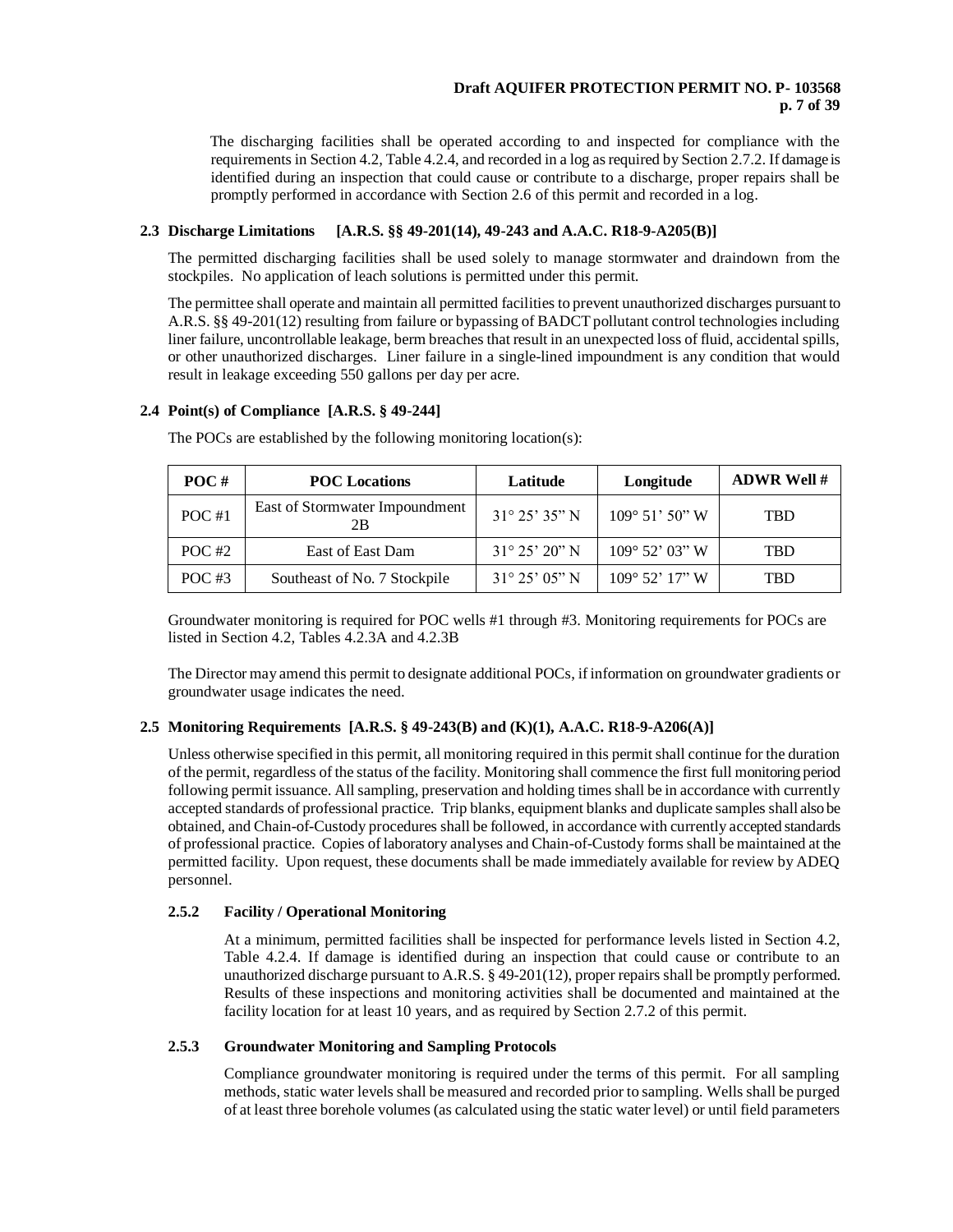### **Draft AQUIFER PROTECTION PERMIT NO. P- 103568 p. 8 of 39**

(pH, temperature, and conductivity) are stable, whichever represents the greater volume. If evacuation results in the well going dry, the well shall be allowed to recover to 80 percent of the original borehole volume, or for 24 hours, whichever is shorter, prior to sampling. If after 24 hours there is not sufficient water for sampling, the well shall be recorded as "dry" for the monitoring event. An explanation for reduced pumping volumes, a record of the volume pumped, and modified sampling procedures shall be reported and submitted with the Self-monitoring Report Form (SMRF).

As an alternative method for sampling, the permittee may conduct the sampling using the low-flow purging method as described in the Arizona Water Resources Research Center, March 1995 *Field Manual for Water Quality Sampling*. The well must be purged until indicator parameters stabilize. Indicator parameters shall include dissolved oxygen, turbidity, pH, temperature, and conductivity.

#### **2.5.3.1 POC Well Replacement**

In the event that one or more of the designated POC wells should become unusable or inaccessible due to damage, or any other event, a replacement POC well shall be constructed and installed upon approval by ADEQ. If the replacement well is 50 feet or less from the original well, the ALs and/or aquifer quality limits (AQLs) calculated for the designated POC well shall apply to the replacement well.

### **2.5.3.2 Ambient Groundwater Quality Monitoring for Point of Compliance Wells**

In accordance with Compliance Schedule Item #20 in Section 3.0, the permittee shall complete eight rounds of ambient groundwater monitoring for POC wells #1, #2 and #3 for all constituents listed as "reserved" in Section 4.2, Tables 4.2.2.

### **2.5.3.3 Alert Levels for Point of Compliance Wells**

ALs shall be calculated for all contaminants with an established numeric AWQS for each of the POC wells listed on Table 4.2.2. For any new or replacement POC wells, ALs shall be calculated for all contaminants with an established numeric AWQS, as described below.

As per the Compliance Schedule Item #21, following receipt of the laboratory analyses for the final month of the ambient groundwater monitoring period for each POC well referenced in Section 4.0, Table 4.2.2, the permittee shall submit the ambient groundwater data in tabulated form to the Groundwater Protection Value Stream for review. Copies of all laboratory analytical reports, field notes, and the Quality Assurance/Quality Control (QA/QC) procedures used in collection and analyses of the samples for all parameters listed in Section 4.2, Tables 4.2.2 to be established for each POC well, shall be submitted to the Groundwater Protection Value Stream. The permittee may submit a report with the calculations for each AL and AQL included in the permit for review and approval by ADEQ, or the permittee may defer calculation of the ALs and AQLs by the Groundwater Protection Value Stream. The ALs shall be established and calculated by the following formula, or another valid statistical method submitted to Groundwater Protection Value Stream in writing and approved for this permit by the Groundwater Protection Value Stream:

#### $AL = M + KS$

Where  $M =$  mean,  $S =$  standard deviation, and  $K =$  one-sided normal tolerance interval with a 95% confidence level (Lieberman, G.J. (1958) Tables for One-sided Statistical Tolerance Limits: Industrial Quality Control, Vol XIV, No. 10). Obvious outliers should be excluded from the data used in the AL calculation.

The following criteria shall be met in establishing ALs in the permit: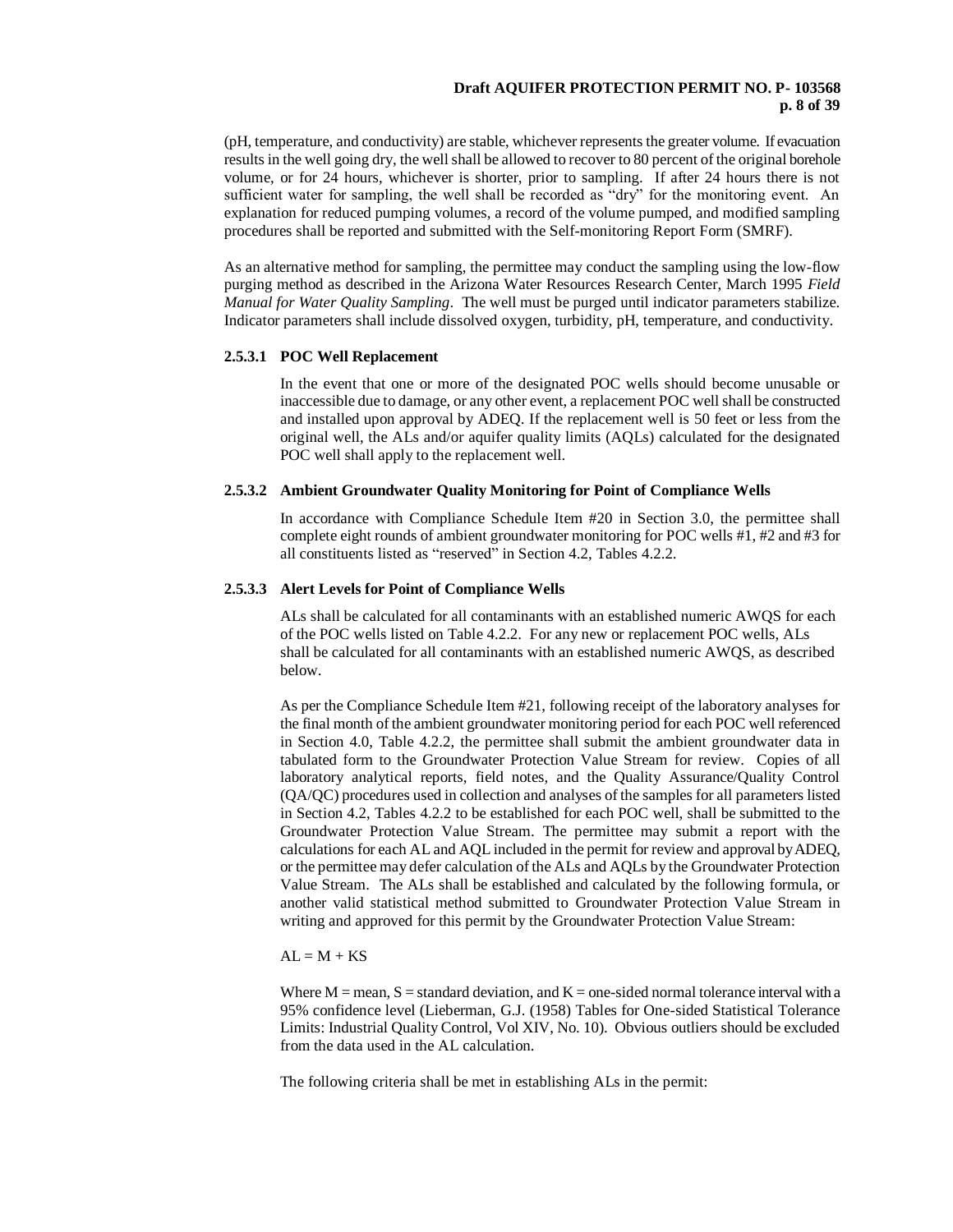- 1. The AL shall be calculated for a parameter using the analyses from a minimum of eight (8) sample events.
- 2. Any data where the laboratory Practical Quantitation Limit (PQL) exceeds 80% of the AWQS shall not be included in the AL calculation.
- 3. If a parameter is below the detection limit, the permittee must report the value as "less than" the numeric value for the PQL or detection limit for the parameter, not just as "non-detect". For those parameters, the permittee shall use a value of one-half the reported detection limit for the AL calculation.
- 4. If the analytical results from more than 50% of the samples for a specific parameter are non-detect, then the AL shall be set at 80% of the AWQS.
- 5. If the calculated AL for a specific constituent and well is less than 80% of the AWQS, the AL shall be set at 80% of the AWQS for that constituent in that well.

# **2.5.3.4 Aquifer Quality Limits for POC Wells**

For each of the monitored analytes for which a numeric AWQS has been adopted, the AQL shall be established as follows:

- 1. If the calculated AL is less than the AWQS, then the AQL shall be set equal to the AWQS.
- 2. If the calculated AL is greater than the AWQS, then the AQL shall be set equal to the calculated AL value, and no AL shall be set for that constituent at that monitoring point

# **2.5.3.5 Compliance Groundwater Quality Monitoring for POC Wells**

Quarterly compliance groundwater monitoring in each POC well shall commence within the first calendar quarter after completion of the ambient groundwater sampling period. For quarterly compliance monitoring, the permittee shall analyze groundwater samples for the parameters listed in Section 4.2, Table 4.2.3A. In addition to quarterly compliance groundwater monitoring, every two years (biennial) the permittee shall analyze samples from the POC wells for an expanded list of parameters. For the biennial monitoring events in POC wells, the parameters listed in Section 4.2, Table 4.2.2B shall be analyzed. The first biennial sampling event shall commence with the eighth month after completion of the ambient monitoring. Biennial sampling shall occur every two years thereafter.

### **2.5.4 Surface Water Monitoring and Sampling Protocols**

Surface water monitoring is not required by this permit.

### **2.5.5 Analytical Methodology**

All samples collected for compliance monitoring shall be analyzed using Arizona state-approved methods. If no state-approved method exists, then any appropriate EPA-approved method shall be used. Regardless of the method used, the detection limits must be sufficient to determine compliance with the regulatory limits of the parameters specified in this permit. If all methods have detection limits higher than the applicable limit, the permittee shall follow the applicable contingency requirements of Section 2.6 and may propose "other actions" including amending the permit to set higher limits. Analyses shall be performed by a laboratory licensed by the Arizona Department of Health Services, Office of Laboratory Licensure and Certification unless exempted under A.R.S. **§** 36- 495.02. For results to be considered valid, all analytical work shall meet quality control standards specified in the approved methods. A list of Arizona state-certified laboratories can be obtained at the address below:

Arizona Department of Health Services Office of Laboratory Licensure and Certification 250 North 17th Avenue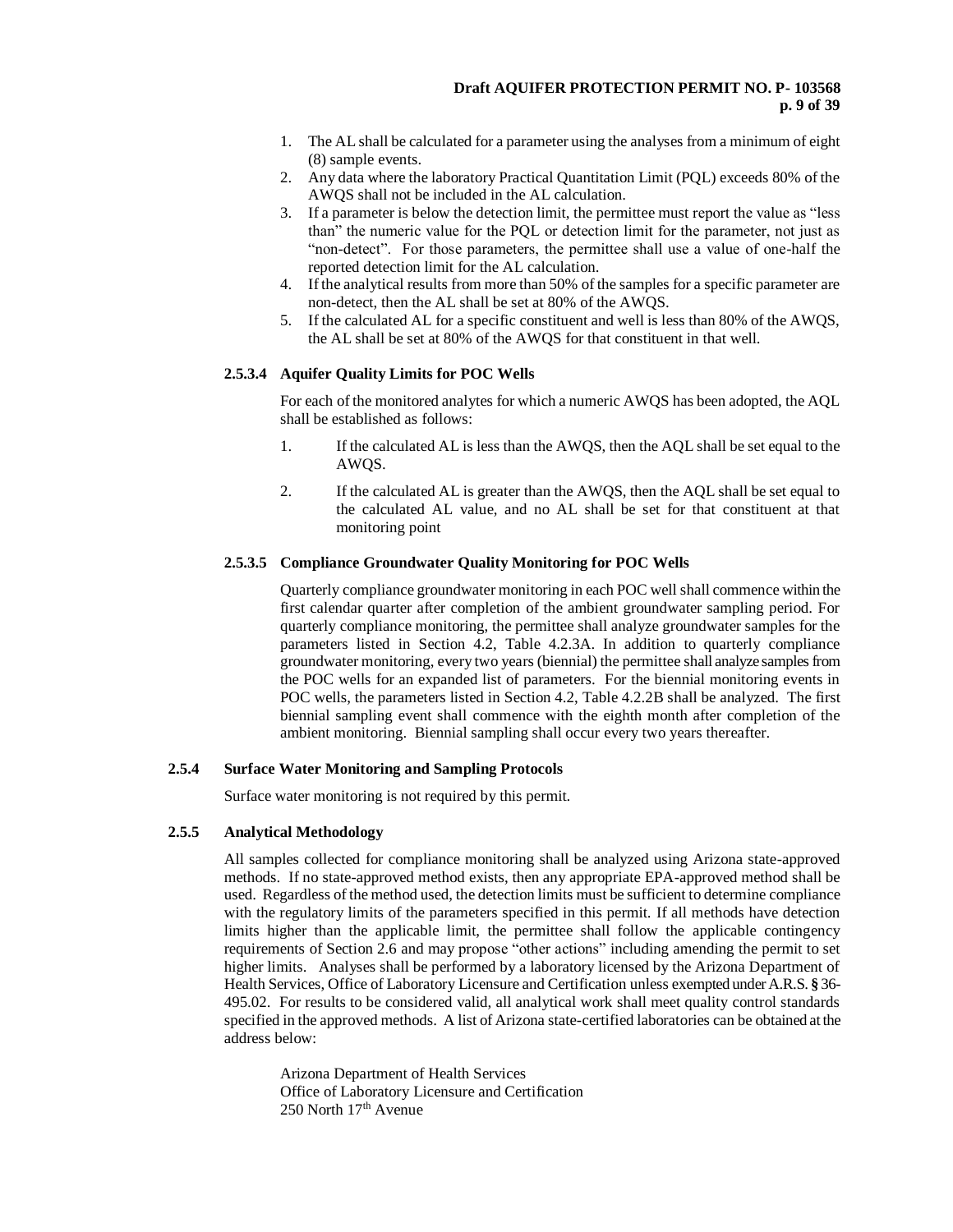Phoenix, AZ 85007 Phone: (602) 364-0720

### **2.5.6 Installation and Maintenance of Monitoring Equipment**

Monitoring equipment required by this permit shall be installed and maintained so that representative samples required by the permit can be collected. If new groundwater wells are determined to be necessary, the construction details shall be submitted to the ADEQ Groundwater Protection Value Stream for approval prior to installation and the permit shall be amended to include any new points.

#### **2.6 Contingency Plan Requirements**

# **[A.R.S. § 49-243(K)(3), (K)(7) and A.A.C. R18-9-A204 and R18-9-A205]**

#### **2.6.1 General Contingency Plan Requirements**

At least one copy of this permit and the approved contingency and emergency response plan submitted in the application shall be maintained at the location where day-to-day decisions regarding the operation of the facility are made. The permittee shall be aware of and follow the contingency and emergency plan.

Any AL that is exceeded or any violation of an AQL, discharge limit (DL), or other permit condition shall be reported to ADEQ following the reporting requirements in Section 2.7.3, unless more specific reporting requirements are set forth in Section 2.6.2 through 2.6.5.

Some contingency actions involve verification sampling. Verification sampling shall consist of the first follow-up sample collected from a location that previously indicated a violation or the exceedance of an AL. Collection and analysis of the verification sample shall use the same protocols and test methods to analyze for the pollutant or pollutants that exceeded an AL or violated an AQL. Where verification sampling is specified in this permit, it is the option of the permittee to perform such sampling. If verification sampling is not conducted within the timeframe allotted, ADEQ and the permittee shall presume the initial sampling result to be confirmed as if verification sampling has been conducted. The permittee is responsible for compliance with contingency plans relating to the exceedance of an AL or violation of a DL, AQL or any other permit condition. The permittee is subject to enforcement action for the failure to comply with any contingency actions in this permit.

#### **2.6.2 Exceeding of Alert Levels and Performance Levels**

#### **2.6.2.1 Exceeding of Performance Levels Set for Operational Conditions**

#### **2.6.2.1.1 Performance Levels Set for Freeboard**

In the event that freeboard performance levels required by Section 4.2 Table 4.2.4 in a surface impoundment are not maintained, the permittee shall:

- 1. As soon as practicable, cease or reduce discharging to the impoundment to prevent overtopping. Remove and properly dispose or recycle to other operations the excess fluid in the reservoir until the water level is restored at or below the permitted freeboard limit.
- 2. Within 5 days of discovery, evaluate the cause of the incident and adjust operational conditions or identify design improvements to the affected system as necessary to avoid future occurrences.
- 3. Within 30 days of discovery, initiate repairs to the affected system, structure, or other component as necessary to return the system to compliance with this permit, or remove the affected system(s) from service as specified in Section 2.8 (Temporary Cessation) and Section 2.9 (Closure) of this permit. Record any repair procedures, methods, and materials used to restore the facility to operating condition in the facility log/recordkeeping file.
- 4. If design improvements are necessary, submit an amendment application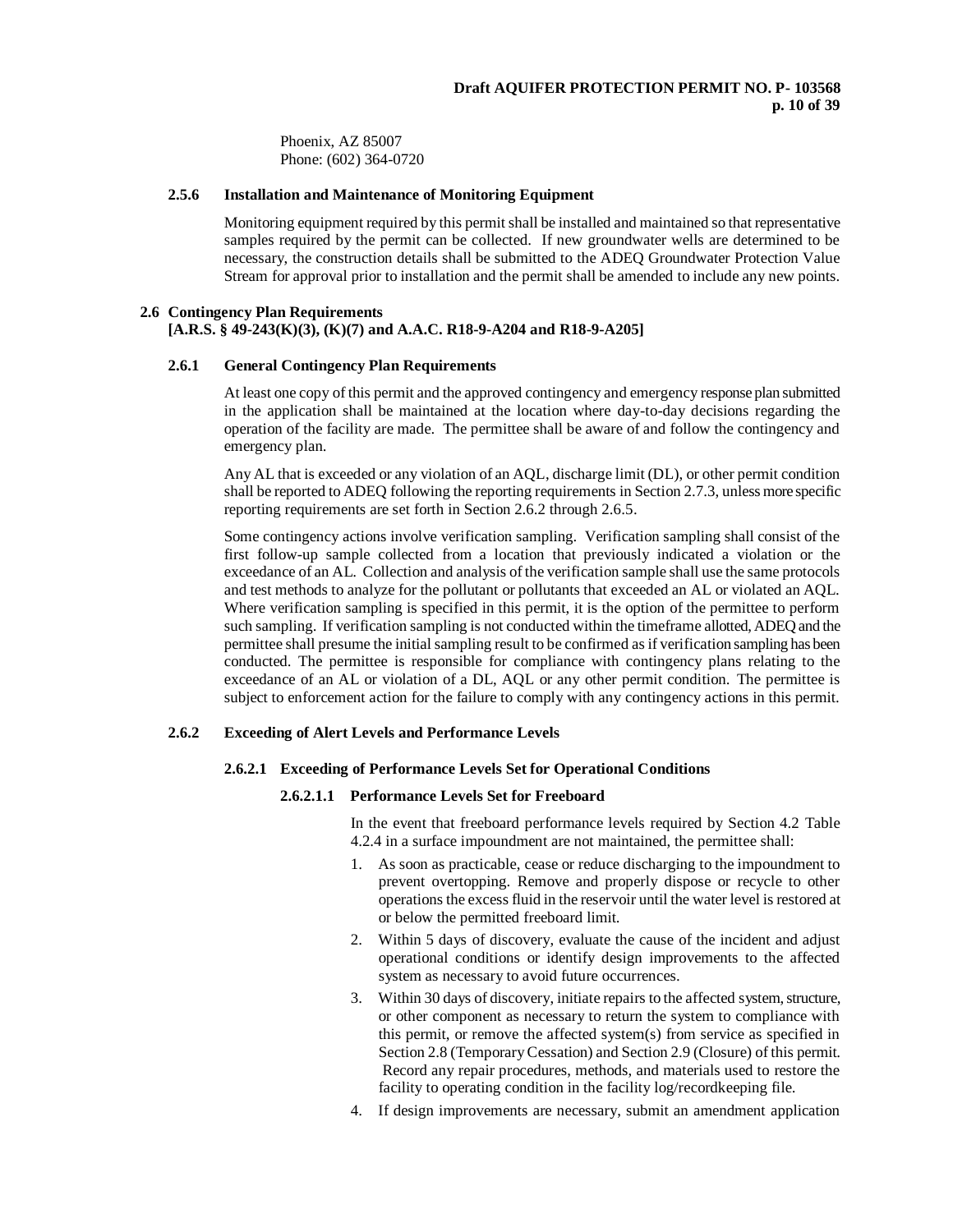within 90 days of discovery.

5. The facility is no longer on alert status once the operational indicator no longer indicates that the freeboard performance level is being exceeded. The permittee shall, however, complete all tasks necessary to return the facility to its pre-alert operating condition.

# **2.6.2.1.2 Performance Levels, Other Than Freeboard**

- 1. If an operational performance level (PL) listed in Section 4.2, Table 4.2.4 has been observed or noted during required inspection and operational monitoring, such that the result could cause or contribute to an unauthorized discharge, the permittee shall immediately investigate to determine the cause of the condition. The investigation shall include the following:
	- a. Inspection, testing, and assessment of the current condition of all treatment or pollutant discharge control systems that may have contributed to the operational performance condition.
	- b. Review of recent process logs, reports, and other operational control information to identify any unusual occurrences.
- 2. The PL exceedance, results of the investigation, and any corrective action taken shall be reported to the Groundwater Protection Value Stream, within 30 days of the discovery of the condition. Upon review of the submitted report, the Department may amend the permit to require additional monitoring, increased frequency of monitoring, or other actions.
- 3. The permittee shall initiate actions identified in the approved contingency plan referenced in Section 2.6.1 and any necessary contingency measures to resolve problems identified by the investigation which may have led to a PL being exceeded. To implement any other corrective action the permittee may choose to obtain prior approval from ADEQ according to Section 2.6.6.

# **2.6.2.2 Exceeding of Alert Levels in Groundwater Monitoring**

# **2.6.2.2.1 Alert Levels for Pollutants with Numeric Aquifer Water Quality Standards**

- 1. If an AL for a pollutant set in Section 4.2, Tables 4.2.3A and 4.2.3B have been exceeded, the permittee may conduct verification sampling of the pollutant(s) that exceed their respective AL(s) within 5 days of becoming aware of an AL exceedance. The permittee may use the results of another sample taken between the date of the last sampling event and the date of receiving the result as verification.
- 2. If verification sampling confirms the AL exceedance or if the permittee opts not to perform verification sampling, then the permittee shall increase the frequency of monitoring for the pollutant(s) exceeding their respective AL(s) to monthly. In addition, the permittee shall immediately initiate an investigation of the cause of the AL exceedance, including inspection of all discharging units and all related pollution control devices, review of any operational and maintenance practices that might have resulted in an unexpected discharge, and hydrologic review of groundwater conditions including upgradient water quality.
- 3. The permittee shall initiate actions identified in the approved contingency plan referenced in Section 2.6.1 and specific contingency measures identified in Section 2.6 to resolve any problems identified by the investigation which may have led to an AL exceedance. To implement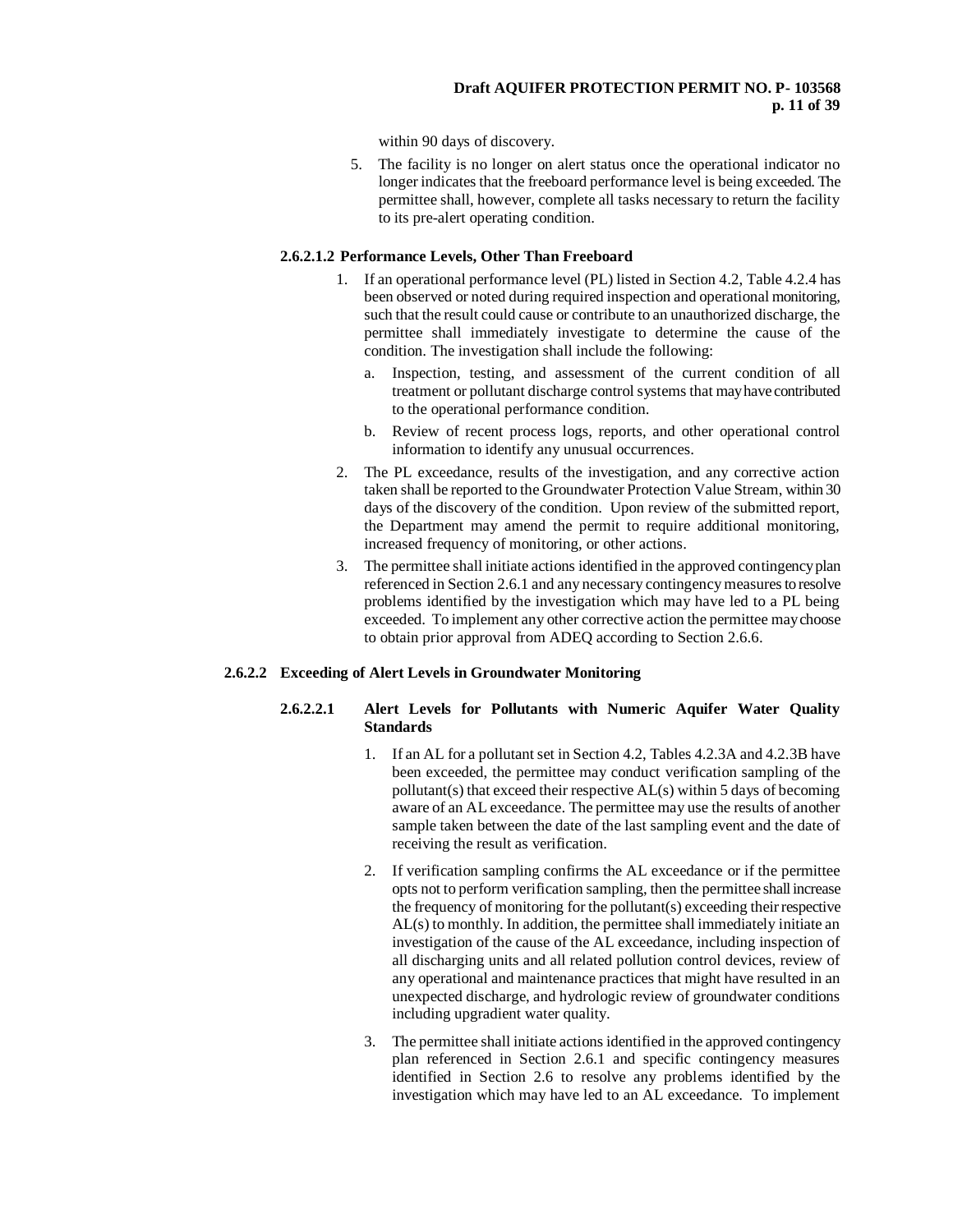# **Draft AQUIFER PROTECTION PERMIT NO. P- 103568 p. 12 of 39**

any other corrective action the permittee shall obtain prior approval from ADEQ according to Section 2.6.6. Alternatively, the permittee may submit a technical demonstration, subject to written approval by the Groundwater Protection Value Stream, that although an AL is exceeded, the pollutant(s) that exceed their respective AL(s) are not reasonably expected to cause a violation of an AQL. The demonstration may propose a revised AL or monitoring frequency, for those pollutant(s) that exceed their respective AL(s), for approval in writing by the Groundwater Protection Value Stream.

- 4. Within 30 days after confirmation of an AL exceedance for those pollutant(s), the permittee shall submit the laboratory results to the Groundwater Protection Value Stream along with a summary of the findings of the investigation, the cause of the AL exceedance, and actions taken to resolve the problem.
- 5. Upon review of the submitted report, the Department may amend the permit to require additional monitoring, increased frequency of monitoring, or other actions.
- 6. The increased monitoring for those pollutant(s) required as a result of an AL exceedance may be reduced to the frequency shown for groundwater monitoring in Section 4. 2, Tables 4.2.3A and 4.2.3B, if the results of four sequential sampling events demonstrate that the parameter(s) does not exceed their respective AL(s).
- 7. If the increased monitoring required as a result of an AL exceedance for those pollutant(s) continues for more than six sequential sampling events, the permittee shall submit a second report documenting an investigation of the continued AL exceedance within 30 days of the receipt of laboratory results of the sixth sampling event.

# **2.6.2.2.2 Alert Level for Groundwater Level**

Not applicable.

### **2.6.3 Discharge Limitations Violations**

### **2.6.3.1 Liner Failure, Containment Structure Failure, or Unexpected Loss of Fluid**

In the event of overtopping, liner failure, containment structure failure, or unexpected loss of fluid as described in Section 2.3, the permittee shall take the following actions:

- 1. As soon as practicable, cease all discharges as necessary to prevent any further releases to the environment, including removal of any fluid remaining in the impoundment as necessary, and capture and containment of all escaped fluids.
- 2. Within 24 hours of discovery, notify Groundwater Protection Value Stream,
- 3. Within 24 hours of discovery of a failure estimate the quantity released, collect representative samples of the fluid remaining in affected impoundments and drainage structures, analyze sample(s) according to Section 4.2, Table 4.2.1 and report in accordance with Section 2.7.3 (Permit Violation and AL Status Reporting). In the 30 day report required under Section 2.7.3, include a copy of the analytical results and forward the report to Groundwater Protection Value Stream.
- 4. Within 15 days of discovery, initiate an evaluation to determine the cause for the incident. Identify the circumstances that resulted in the failure and assess the condition of the discharging facility and liner system. Implement corrective actions as necessary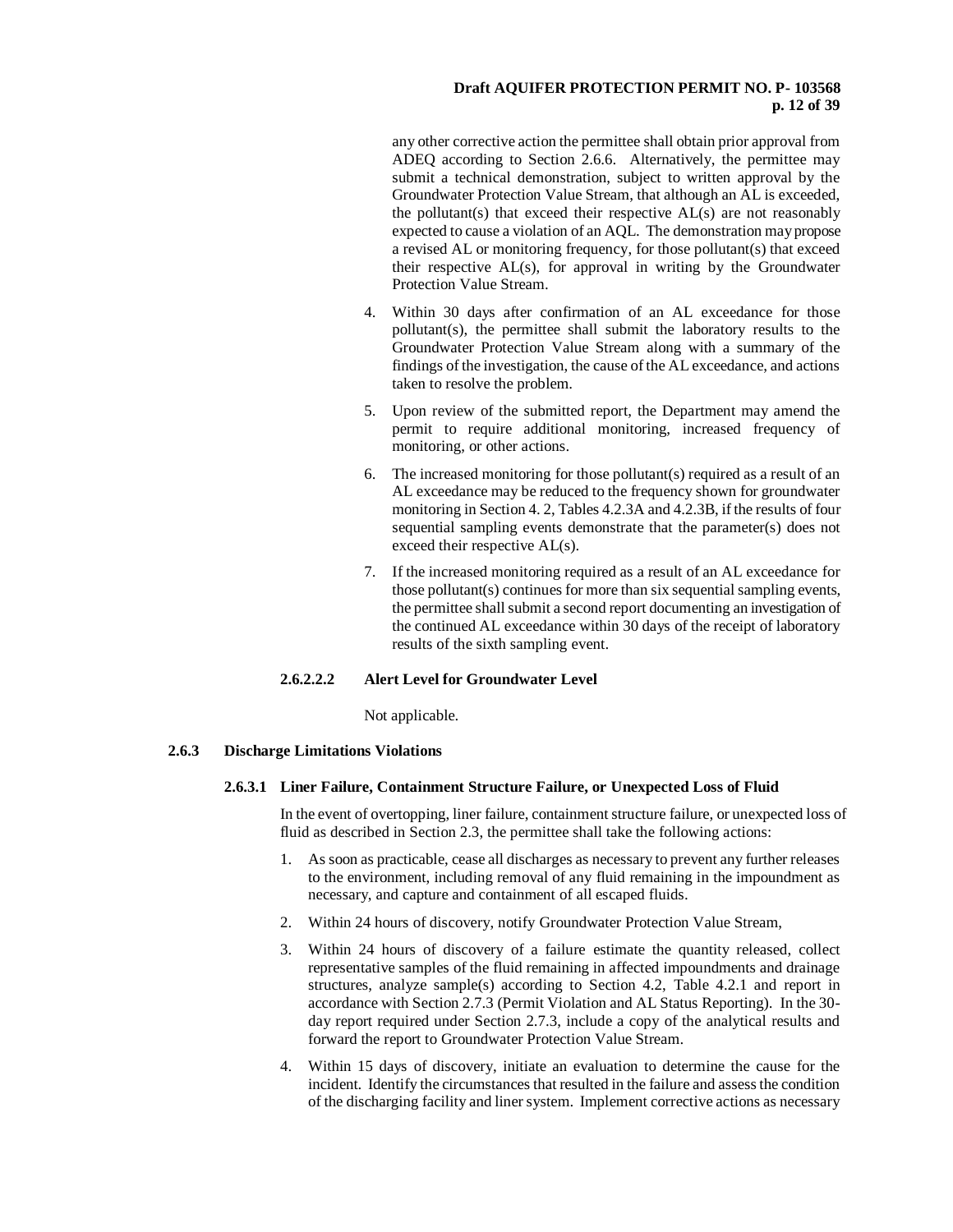to resolve the problems identified in the evaluation. Initiate repairs to any failed liner, system, structure, or other component as needed to restore proper functioning of the discharging facility. The permittee shall not resume discharge to the facility until repairs of any failed liner or structure are performed.

Repair procedures, methods, and materials used to restore the system(s) to proper operating condition shall be described in the facility log/recordkeeping file and available for ADEQ review. Record in the facility log/recordkeeping file the amount of fluid released, a description of any removal method and volume of any fluid removed from the impoundment and/or captured from the release area. The facility log/recordkeeping file shall be maintained according to Section 2.7.2 (Operation Inspection / Log/Recordkeeping File).

- 5. Within 30 days of discovery of the incident, submit a report to Groundwater Protection Value Stream as specified in Section 2.7.3. Include a description of the actions performed in Subsections 1 through 4 listed above. Upon review of the report, ADEQ may request additional monitoring or remedial actions.
- 6. Within 60 days of discovery, conduct an assessment of the impacts to soil and/or groundwater resulting from the incident. If soil or groundwater is impacted such that it could or did cause or contribute to an exceedance of an AQL at the applicable point of compliance, submit to ADEQ, for approval, a corrective action plan to address such impacts, including identification of remedial actions and a schedule for completion of activities. At the approval of ADEQ, the permittee shall implement the approved plan.
- 7. Within 30 days of completion of corrective actions, submit to Groundwater Protection Value Stream, a written report as specified in Section 2.6.6 (Corrective Actions).
- 8. Upon review of the report, ADEQ may amend the permit to require additional monitoring, increased frequency of monitoring, amendments to permit conditions, or other actions.

### **2.6.3.2 Overtopping of a Surface Impoundment**

If overtopping of fluid from a permitted surface impoundment occurs, and results in a discharge pursuant to A.R.S. § 49-201(12), the permittee shall:

- 1. As soon as practicable, cease all discharges to the surface impoundment to prevent any further releases to the environment.
- 2. Within 24 hours of discovery, notify Groundwater Protection Value Stream.
- 3. Within 24 hours, collect representative samples of the fluid contained in the surface impoundment. Samples shall be analyzed for the parameters specified in Section 4.2, Table 4.2.1 Within 30 days of the incident, submit a copy of the analytical results to Groundwater Protection Value Stream.
- 4. As soon as practicable, remove and properly dispose of excess water in the impoundment until the water level is restored at or below the appropriate freeboard as described in Section 4.2, Table 4.2.1. Record in the facility log/recordkeeping file the amount of fluid released, a description of the removal method and volume of any fluid removed from the impoundment and/or captured from the release area. The facility log/recordkeeping file shall be maintained according to Section 2.7.2 (Operation Inspection/LogBook/Recordkeeping File).
- 5. Within 30 days of discovery, evaluate the cause of the overtopping and identify the circumstances that resulted in the incident. Implement corrective actions and adjust operational conditions as necessary to resolve the problems identified in the evaluation. Repair any systems as necessary to prevent future occurrences of overtopping.
- 6. Within 30 days of discovery of overtopping, submit a report to ADEQ as specified in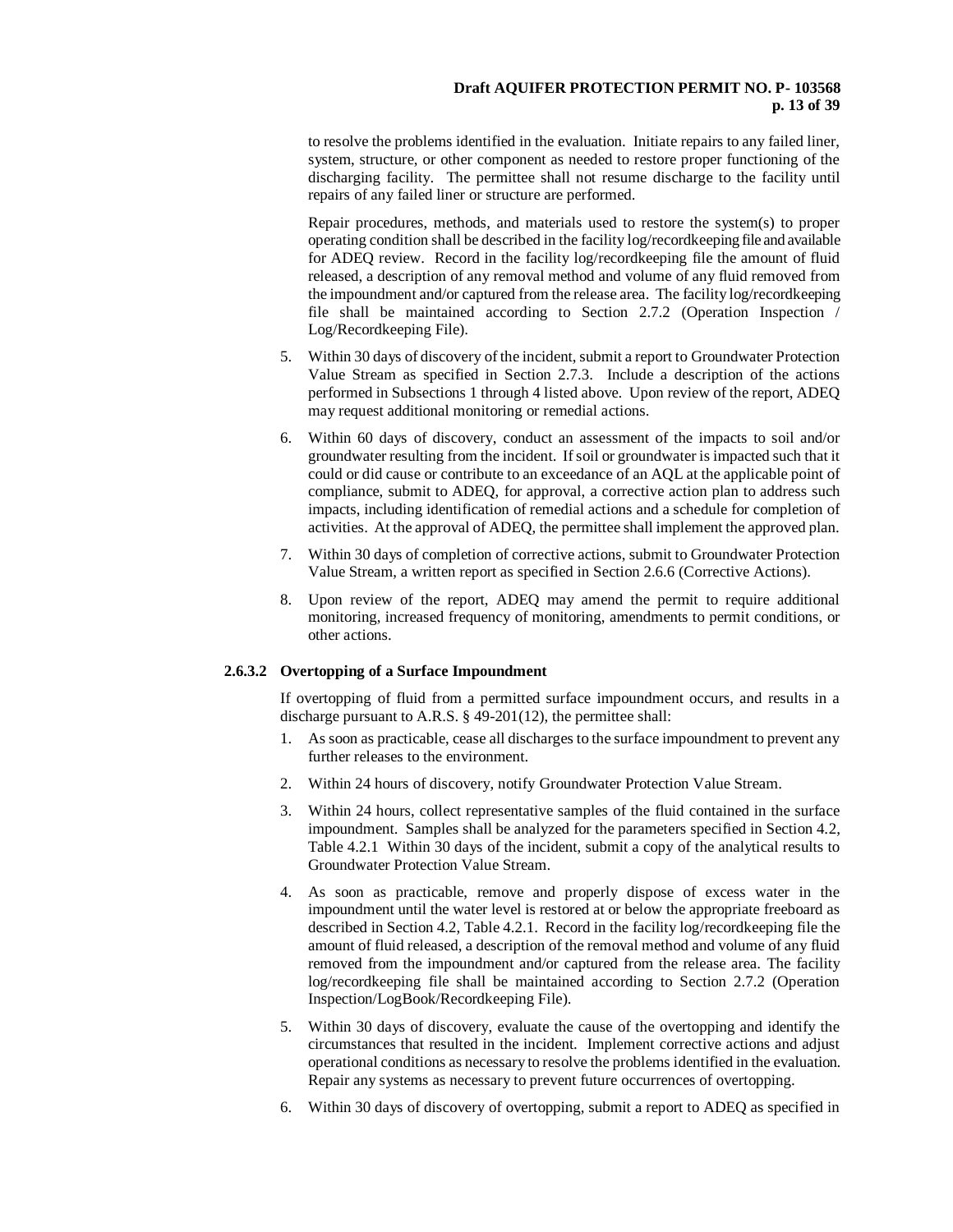Section 2.7.3(2) (Permit Violation and Alert Level Status Reporting). Include a description of the actions performed in Subsections 1 through 5 listed above. Upon review of the report, ADEQ may request additional monitoring or remedial actions.

- 7. Within 60 days of discovery, and based on sampling in Item No. 3 above, conduct an assessment of the impacts to the subsoil and/or groundwater resulting from the incident.
- 8. If soil or groundwater is impacted such that it could cause or contribute to an exceedance of an AQL at the applicable point of compliance, submit to ADEQ for approval, a corrective action plan to address such impacts, including identification of remedial actions and/or monitoring, and a schedule for completion of activities. At the direction of ADEQ, the permittee shall implement the approved plan.
- 9. Within 30 days of completion of corrective actions, submit to ADEQ, a written report as specified in Section 2.6.6 (Corrective Actions). Upon review of the report, ADEQ may amend the permit to require additional monitoring, increased frequency of monitoring, amendments to permit conditions, or other actions.

### **2.6.3.3 Inflows of Unexpected Materials to a Surface Impoundment**

The types of materials that are expected to be placed in the permitted surface impoundments are specified in Section 2.3 (Discharge Limitations). If any unexpected materials flow to a permitted surface impoundment, the permittee shall:

- 1. As soon as practicable, cease all unexpected inflows to the surface impoundment(s).
- 2. Within 24-hours of discovery, notify Groundwater Protection Value Stream.
- 3. Within five (5) days of the incident, identify the source of the material and determine the cause for the inflow. Characterize the unexpected material and contents of the affected impoundment, and evaluate the volume and concentration of the material to determine if it is compatible with the surface impoundment liner. Based on the evaluation of the incident, repair any systems or equipment and/or adjust operations, as necessary to prevent future occurrences of inflows of unexpected materials.
- 4. Within 30 days of an inflow of unexpected materials, submit a report to ADEQ as specified in Section 2.7.3(2) (Permit Violation and Alert Level Status Reporting). Include a description of the actions performed in Subsections 1 through 3 listed above.
- 5. Upon review of the report, ADEQ may amend the permit to require additional monitoring, increased frequency of monitoring, amendments to permit conditions, or other actions including remediation.

### **2.6.3.4 Slope and Berm Failures**

If slope or berm failure involving Jones Canyon, Winwood Canyon, and No. 7 stockpiles occur which affects the ability of the facility to operate in accordance with this permit or results in an unauthorized discharge, the permittee shall promptly close the active area in the vicinity of the failure, and conduct a field investigation of the failure to analyze its origin and extent, its impact on the facility operations, temporary and permanent repairs and changes in operational plans considered necessary. Within 30 days of a slope or berm failure, the permittee shall submit a written report, which includes the documentation specified in Section 2.7.3 of this permit. The permittee shall initiate the actions necessary to mitigate the impacts of the failure, consistent with Department approval.

### **2.6.4 Aquifer Quality Limit Violation**

1. If an AQL set in Section 4.2, Tables 4.2.3A and 4.2.2B have been exceeded, the permittee may conduct verification sampling for those pollutant(s) that were above their respective AQL(s) within 5 days of becoming aware of the AQL exceedance. The permittee may use the results of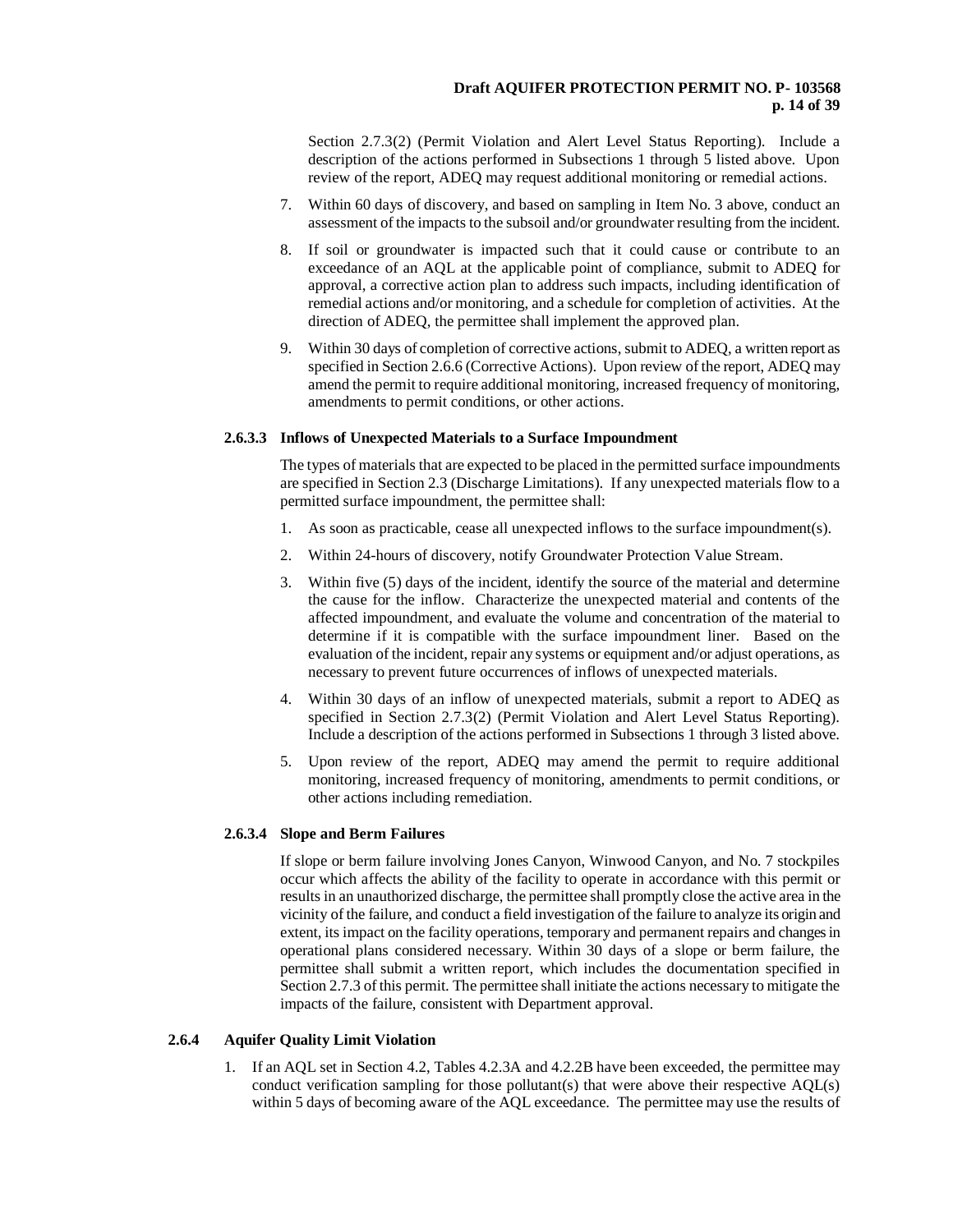### **Draft AQUIFER PROTECTION PERMIT NO. P- 103568 p. 15 of 39**

another sample taken between the date of the last sampling event and the date of receiving the result as verification.

2. If verification sampling confirms that the AQL is violated for those pollutant(s) that were above their respective AQL(s) or if the permittee opts not to perform verification sampling, then the permittee shall increase the frequency of monitoring to monthly for those pollutant(s) that exceeded their respective AQL(s). In addition, the permittee shall immediately initiate an evaluation for the cause of the violation, including inspection of all discharging units and all related pollution control devices, and review of any operational and maintenance practices that might have resulted in unexpected discharge.

The permittee also shall submit a report according to Section 2.7.3, which includes a summary of the findings of the investigation, the cause of the violation, and actions taken to resolve the problem. A verified exceedance of an AQL will be considered a violation unless the permittee demonstrates within 90 days or a longer time period if agreed to by ADEQ that the exceedance was not caused or contributed to by pollutants discharged from the facility. Unless the permittee has demonstrated that the exceedance was not caused or contributed to by pollutants discharged from the facility, the permittee shall consider and ADEQ may require corrective action that may include control of the source of discharge, cleanup of affected soil, surface water or groundwater, and mitigation of the impact of pollutants on existing uses of the aquifer. Corrective actions shall either be specifically identified in this permit, included in an ADEQ approved contingency plan, or separately approved according to Section 2.6.6.

- 3. Upon review of the submitted report, the Department may amend the permit to require additional monitoring, increased frequency of monitoring, or other actions.
- **2.6.5 Emergency Response and Contingency Requirements for Unauthorized Discharges pursuant to A.R.S. §49-201(12) and pursuant to A.R.S. § 49-241 That Are Not Addressed Elsewhere in Section 2.6**

### **2.6.5.1 Duty to Respond**

The permittee shall act immediately to correct any condition resulting from a discharge pursuant to A.R.S. § 49-201(12) if that condition could pose an imminent and substantial endangerment to public health or the environment.

### **2.6.5.2 Discharge of Hazardous Substances or Toxic Pollutants**

In the event of any unauthorized discharge pursuant to A.R.S. § 49-201(12) of suspected hazardous substances (A.R.S. § 49-201(19)) or toxic pollutants (A.R.S. § 49-243(I)) on the facility site, the permittee shall promptly isolate the area and attempt to identify the discharged material. The permittee shall record information, including name, nature of exposure and follow-up medical treatment, if necessary, on persons who may have been exposed during the incident. The permittee shall notify the Groundwater Protection Value Stream within 24 hours upon discovering the discharge of hazardous material which (a) has the potential to cause an AWQS or AQL to be exceeded, or (b) could pose an endangerment to public health or the environment.

### **2.6.5.3 Discharge of Non-hazardous Materials**

In the event of any unauthorized discharge pursuant to A.R.S. § 49-201(12) of non-hazardous materials from the facility, the permittee shall promptly attempt to cease the discharge and isolate the discharged material. Discharged material shall be removed and the site cleaned up as soon as possible. The permittee shall notify the Groundwater Protection Value Stream and within 24 hours upon discovering the discharge of non-hazardous material which (a) has the potential to cause an AQL to be exceeded, or (b) could pose an endangerment to public health or the environment.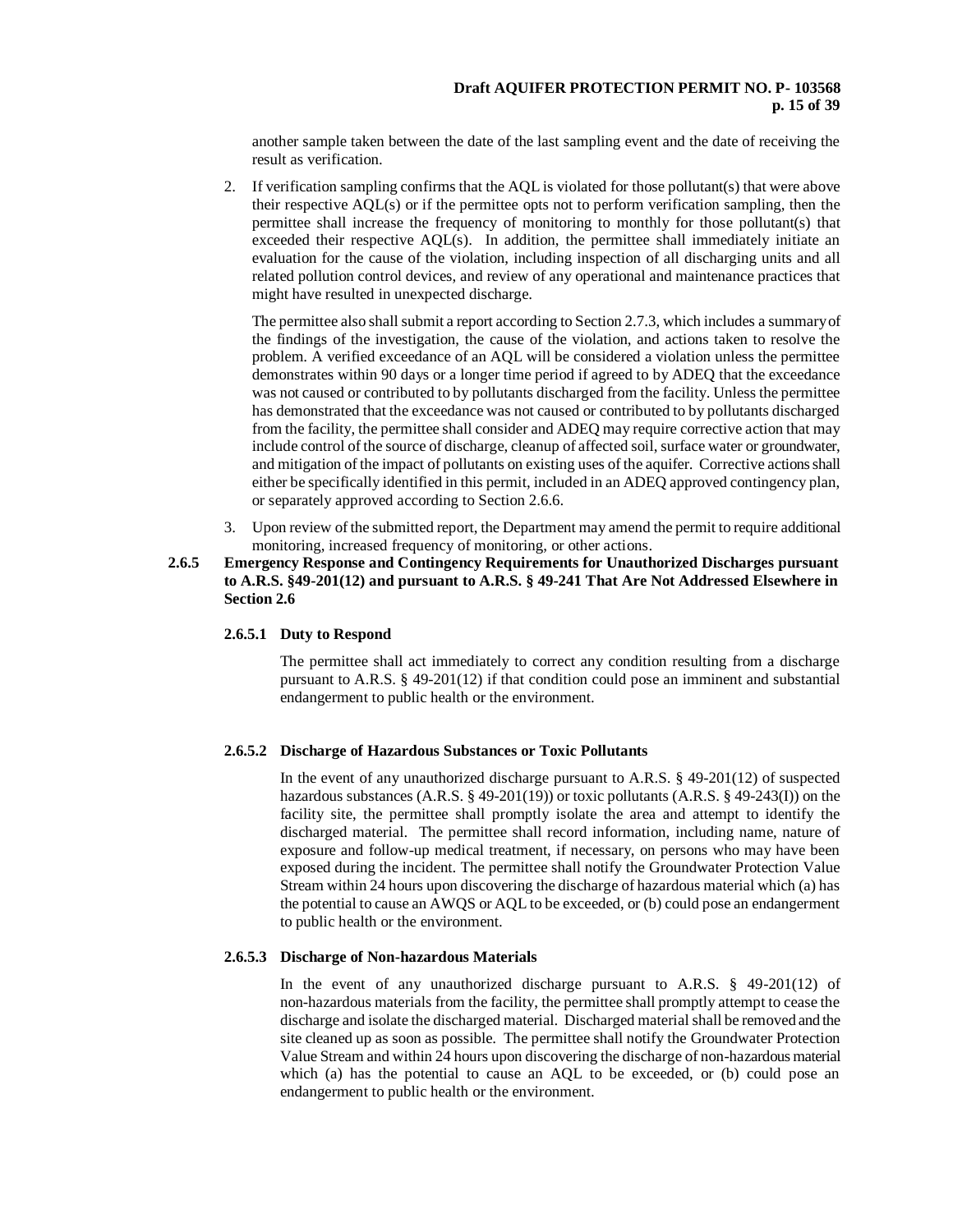# **2.6.5.4 Reporting Requirements**

The permittee shall submit a written report for any unauthorized discharges reported under Sections 2.6.5.2 and 2.6.5.3 to Groundwater Protection Value Stream within 30 days of the discharge or as required by subsequent ADEQ action. The report shall summarize the event, including any human exposure, and facility response activities and include all information specified in Section 2.7.3. If a notice is issued by ADEQ subsequent to the discharge notification, any additional information requested in the notice shall also be submitted within the time frame specified in that notice. Upon review of the submitted report, ADEQ may require additional monitoring or corrective actions.

# **2.6.6 Corrective Actions**

Specific contingency measures identified in Section 2.6 have already been approved by ADEQ and do not require written approval to implement.

With the exception of emergency response actions taken under Section 2.6.5, the permittee shall obtain written approval from the Groundwater Protection Value Stream prior to implementing a corrective action to accomplish any of the following goals in response to exceeding an AL or violation of an AQL, DL, or other permit condition:

- 1. Control of the source of an unauthorized discharge;
- 2. Soil cleanup;
- 3. Cleanup of affected surface waters;
- 4. Cleanup of affected parts of the aquifer; and/or
- 5. Mitigation to limit the impact of pollutants on existing uses of the aquifer.

Within 30 days of completion of any corrective action, the operator shall submit to the Groundwater Protection Value Stream, a written report describing the causes, impacts, and actions taken to resolve the problem.

# **2.7 Reporting and Recordkeeping Requirements [A.R.S. § 49-243(K)(2) and A.A.C. R18-9-A206(B) and R18-9-A207]**

### **2.7.1 Self-monitoring Report Form**

- 1. The permittee shall complete the Self-Monitoring Reporting Forms (SMRFs) provided by ADEQ, and submit the completed report through the myDEQ online reporting system. The permittee shall use the format devised by ADEQ.
- 2. The permittee shall complete the SMRF to the extent that the information reported may be entered on the form. If no information is required during a reporting period, the permittee shall enter "not required" on the SMRF and include an explanation, and submit the report to the Groundwater Protection Value Stream.
- 3. The following tables contained in Section 4.0 list the parameters to be monitored and the frequency for reporting results on the SMRFs.
	- Table 4.2.3A Compliance Groundwater Monitoring Quarterly
	- Table 4.2.3B Compliance Groundwater Monitoring Biennial

The parameters listed in the above identified tables from Section 4.0 are the only parameters for which SMRF reporting is required.

# **2.7.2 Operation Inspection / Log Book Recordkeeping**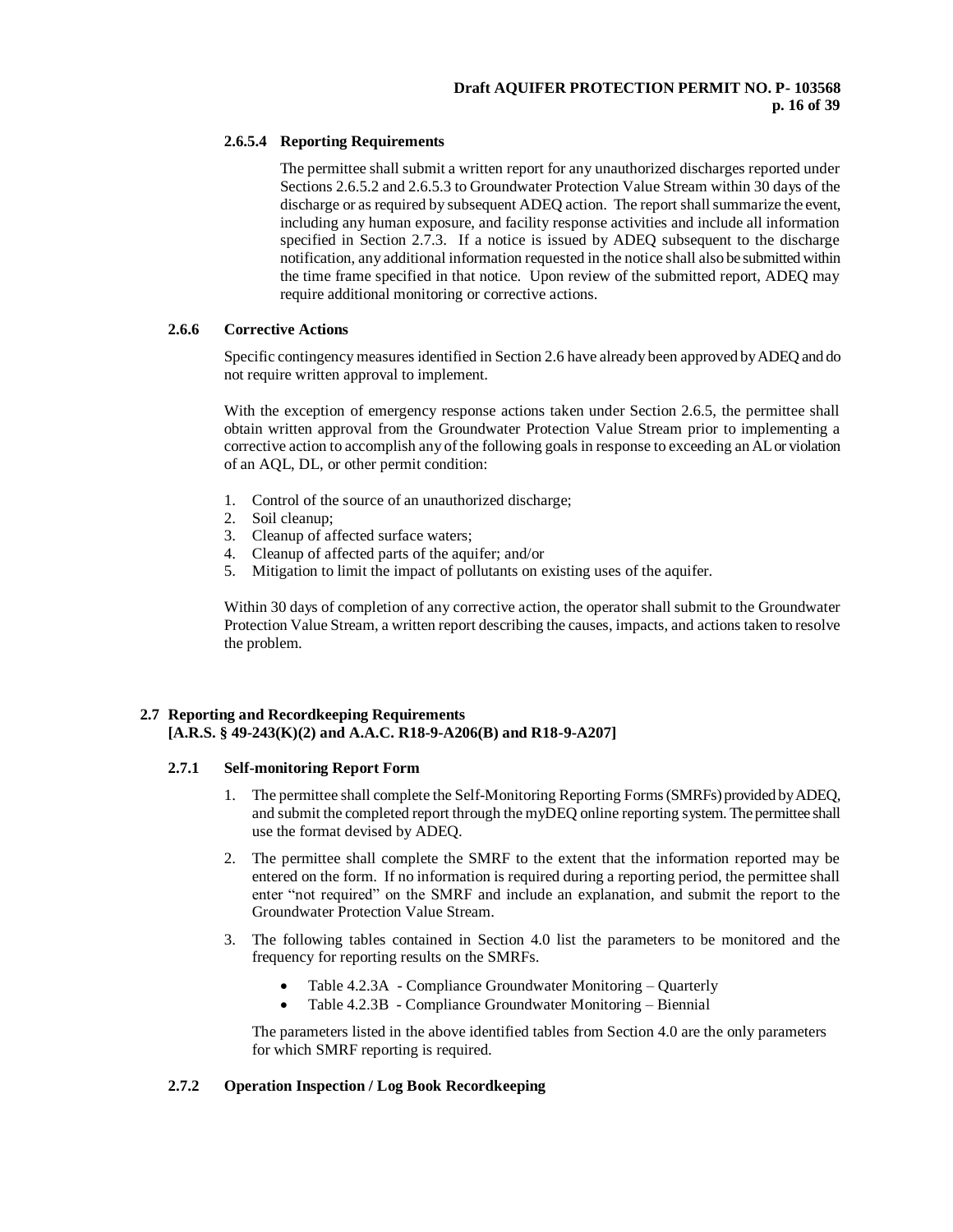# **Draft AQUIFER PROTECTION PERMIT NO. P- 103568 p. 17 of 39**

A signed copy of this permit shall be maintained at all times at the location where day-to-day decisions regarding the operation of the facility are made. A log book (paper copies, forms or electronic data) of the inspections and measurements required by this permit shall be maintained at the location where day-to-day decisions are made regarding the operation of the facility. The log book shall be retained for ten years from the date of each inspection, and upon request, the permit and the log book shall be made immediately available for review by ADEQ personnel. The information in the log book shall include, but not be limited to, the following information as applicable:

- 1. Name of inspector;
- 2. Date and shift inspection was conducted;
- 3. Condition of applicable facility components;
- 4. Any damage or malfunction, and the date and time any repairs were performed;
- 5. Documentation of sampling date and time;
- 6. Any other information required by this permit to be entered in the log book; and
- 7. Monitoring records for each measurement shall comply with R18-9 A206(B)(2).

### **2.7.3 Permit Violation and Alert Level Status Reporting**

- 1. The permittee shall notify the Groundwater Protection Value Stream in writing within 5 days (except as provided in Section 2.6.5) of becoming aware of a violation of any permit condition, discharge limitation or of an AL exceedance for which notification requirements are not specified in Sections 2.6.2 through 2.6.5.
- 2. The permittee shall submit a written report to the Groundwater Protection Value Stream within 30 days of becoming aware of the violation of any permit condition or discharge limitation (NOTE: This reporting requirement is not applicable to Sections 2.6.2.2 and 2.6.2.3 related to alert level exceedance for liner leakage). The report shall document all of the following:
	- a. Identification and description of the permit condition for which there has been a violation and a description of its cause;
	- b. The period of violation including exact date(s) and time(s), if known, and the anticipated time period during which the violation is expected to continue;
	- c. Any corrective action taken or planned to mitigate the effects of the violation, or to eliminate or prevent a recurrence of the violation;
	- d. Any monitoring activity or other information which indicates that any pollutants would be reasonably expected to cause a violation of an AWQS;
	- e. Proposed changes to the monitoring which include changes in constituents or increased frequency of monitoring; and
	- f. Description of any malfunction or failure of pollution control devices or other equipment or processes.

### **2.7.4 Operational, Other or Miscellaneous Reporting**

#### **2.7.4.1 Well Installation Reports**

A well installation report shall be submitted to the Groundwater Protection Value Stream within 45 days after the completion of wells installation in accordance with Compliance Schedule Item #19 in Section 3.0. Each well installation report shall be completed in accordance with A.A.C. R12-15-801 et seq. and consist of the following:

- Copies of Arizona Dept. of Water Resources (ADWR) Notice of Intent and all related submittals to ADWR;
- Boring log and well as-built diagram;
- Total depth of well measured after installation;
- Top of well casing or sounding tube (whichever is used as the fixed reference measuring point) and ground surface elevation;
- Depth to groundwater;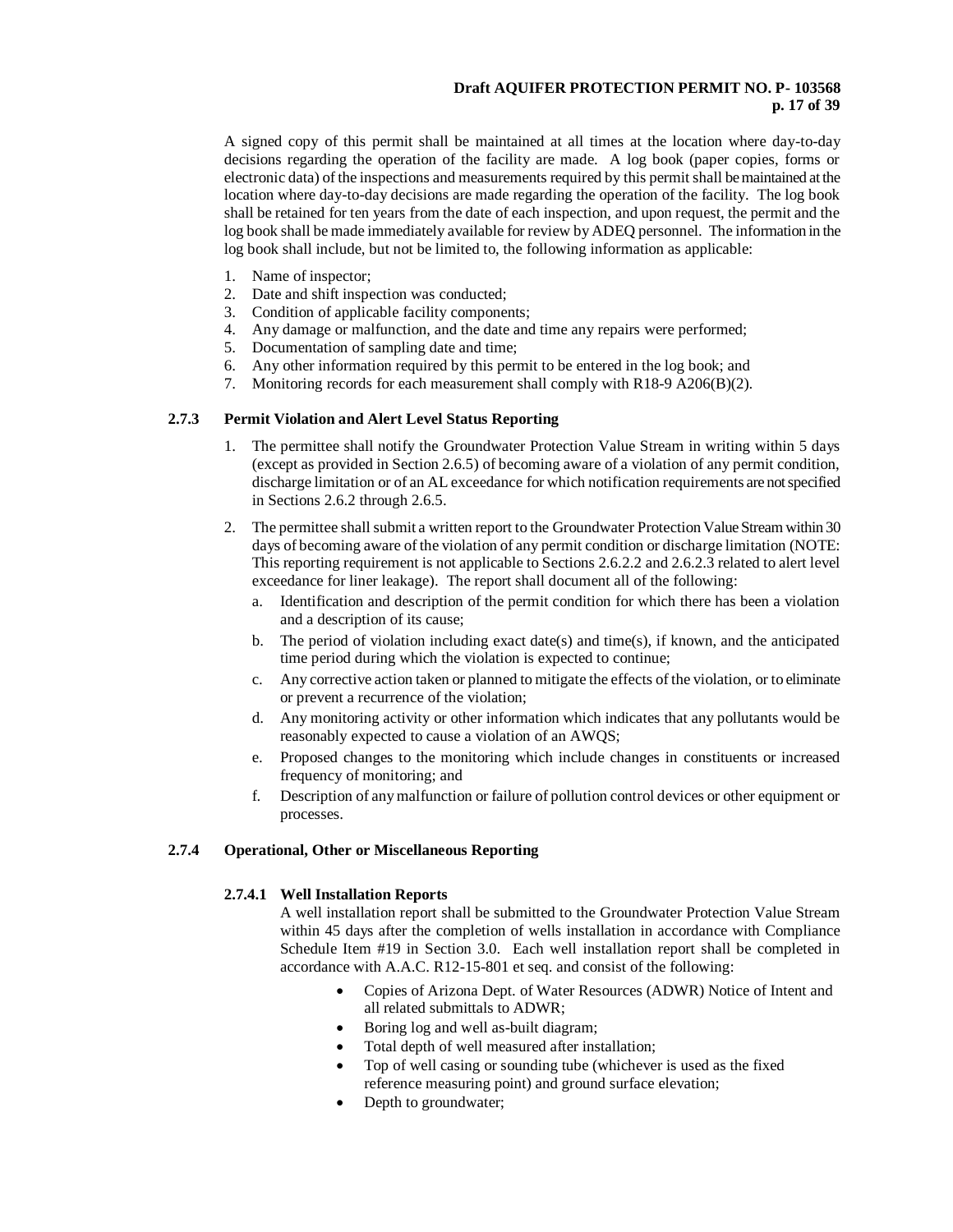# **Draft AQUIFER PROTECTION PERMIT NO. P- 103568 p. 18 of 39**

- Geophysical logging reports and subsurface sampling results, if any;
- Description of well drilling method;
- Description of well development method;
- If dedicated sampling equipment installed, details on the equipment and at what depth the equipment was installed;
- Summary of analytical results for initial groundwater sample collected after installation;
- Corresponding analytical data sheets; and
- GPS coordinates for each new well.

#### **2.7.4.2 Ambient Groundwater Quality Report**

The permittee shall submit an APP amendment application along with ambient groundwater monitoring report as required in accordance with the Section 3.0, Compliance Schedule Item #21. The Ambient Groundwater Monitoring Report shall be submitted for POC wells installed that are incorporated into the monitoring program of this permit. The report shall include summary tables of all groundwater quality data collected during the ambient groundwater monitoring period.

Ambient Groundwater Monitoring Report shall include the following:

- Laboratory analytical reports
- Field notes, data sheets and an assessment of groundwater flow
- QA/QC limits used in collection and analysis of the samples
- statistical calculations of ALs and AQLs for the POC wells,

### **2.7.5 Reporting Location**

All SMRFs shall be submitted to:

Arizona Department of Environmental Quality Groundwater Protection Value Stream Mail Code: 5415B-3 1110 W. Washington Street Phoenix, AZ 85007 Phone (602) 771-4681

Or

Through the myDEQ portal accessible on the ADEQ website at: <http://www.azdeq.gov/welcome-mydeq>

All documents required by this permit to be submitted to the Groundwater Protection Value Stream shall be directed to:

Arizona Department of Environmental Quality Groundwater Protection Value Stream Mail Code: 5415B-3 1110 W. Washington Street Phoenix, AZ 85007 Phone (602) 771-4999

### **2.7.6 Reporting Deadline**

The following table lists the quarterly SMRF due dates: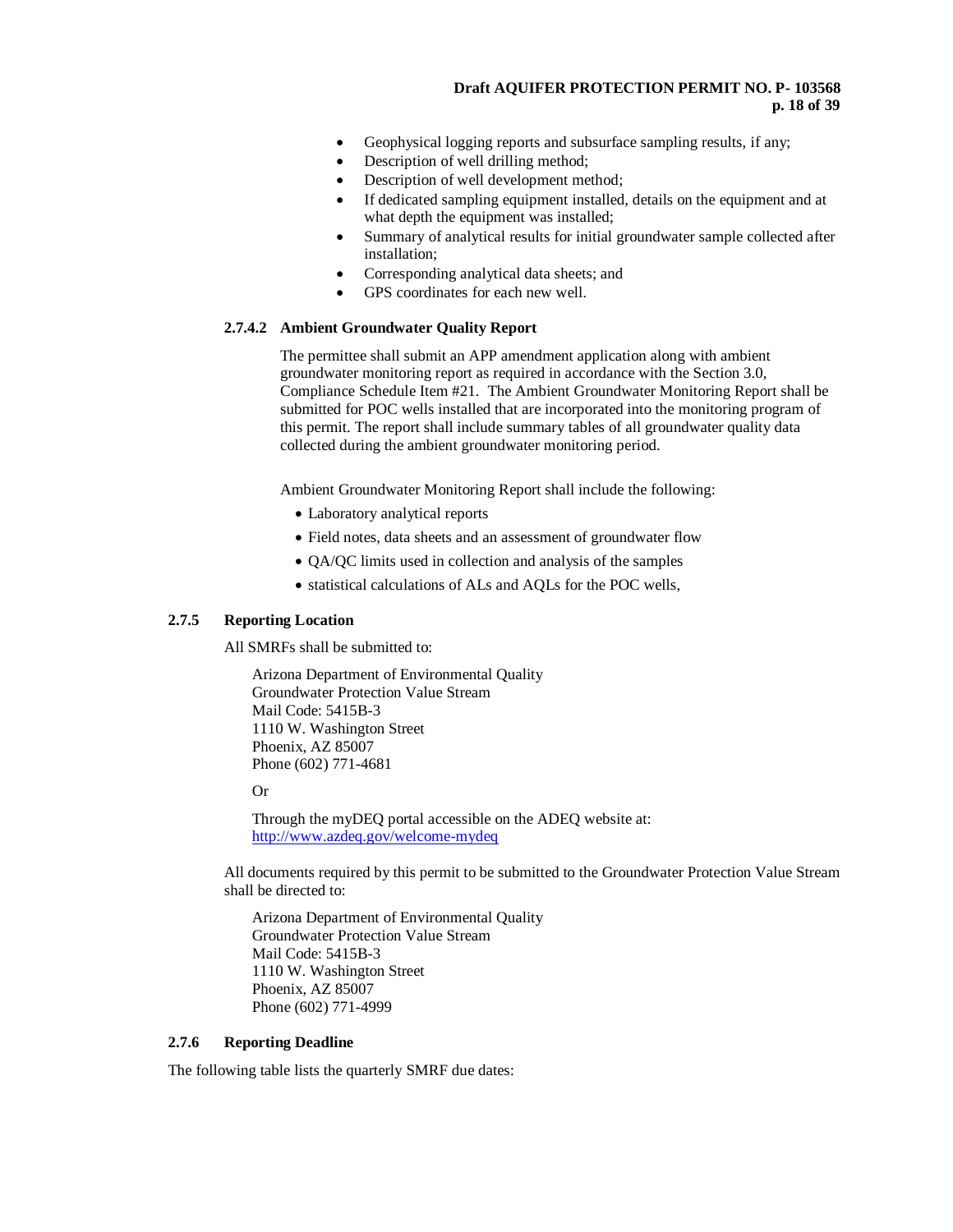# **Draft AQUIFER PROTECTION PERMIT NO. P- 103568 p. 19 of 39**

| Monitoring conducted during quarter: | <b>Quarterly Report due by:</b>  |  |  |
|--------------------------------------|----------------------------------|--|--|
| January-March                        | April 30                         |  |  |
| April-June                           | July 30                          |  |  |
| July-September                       | October 30                       |  |  |
| October-December                     | January 30 of the following year |  |  |

The following table lists the biennial SMRF due date:

| Monitoring conducted during biennial<br>period: | <b>Biennial Report due by:</b>                                                                 |  |  |
|-------------------------------------------------|------------------------------------------------------------------------------------------------|--|--|
| January-December of the following year          | January 30 <sup>th</sup> following the first biennial<br>event, and every two years thereafter |  |  |

# **2.7.7 Changes to Facility Information in Section 1.0**

The Groundwater Protection Value Stream shall be notified within 15 days of any change of facility information including Facility Name, Permittee Name, Mailing or Street Address, Facility Contact Person or Emergency Telephone Number.

# **2.8 Temporary Cessation [A.R.S. § 49-243(K)(8) and A.A.C. R18-9-A209(A)]**

The permittee shall give written notice to the Groundwater Protection Value Stream before ceasing operation of the facility for a period of 60 days or greater. The permittee shall take the following measures upon temporary cessation:

1. Submittal of Self-Monitoring Report Forms (SMRFs) is still required; report "temporary cessation" in the comment section.

At the time of notification the permittee shall submit for ADEQ approval a plan for maintenance of discharge control systems and for monitoring during the period of temporary cessation. Immediately following ADEQ's approval, the permittee shall implement the approved plan. If necessary, ADEQ shall amend permit conditions to incorporate conditions to address temporary cessation. During the period of temporary cessation, the permittee shall provide written notice to the Groundwater Protection Value Stream of the operational status of the facility every three years. If the permittee intends to permanently cease operation of any facility, the permittee shall submit closure notification, as set forth in Section 2.9 below.

# **2.9 Closure [A.R.S. §§ 49-243(K)(6), 49-252 and A.A.C. R18-9-A209(B)]**

For a facility addressed under this permit, the permittee shall give written notice of closure to the Groundwater Protection Value Stream of the permittee's intent to cease operation without resuming activity for which the facility was designed or operated. Submittal of SMRFs is still required; report "closure in process" in the comment section.

# **2.9.1 Closure Plan**

Within 90 days following notification of closure, the permittee shall submit for approval to the Groundwater Protection Value Stream, a Closure Plan which meets the requirements of A.R.S. § 49- 252 and A.A.C. R18-9-A209(B)(3).

If the closure plan achieves clean closure immediately, ADEQ shall issue a letter of approval to the permittee. If the closure plan contains a schedule for bringing the facility to a clean closure configuration at a future date, ADEQ may incorporate any part of the schedule as an amendment to this permit.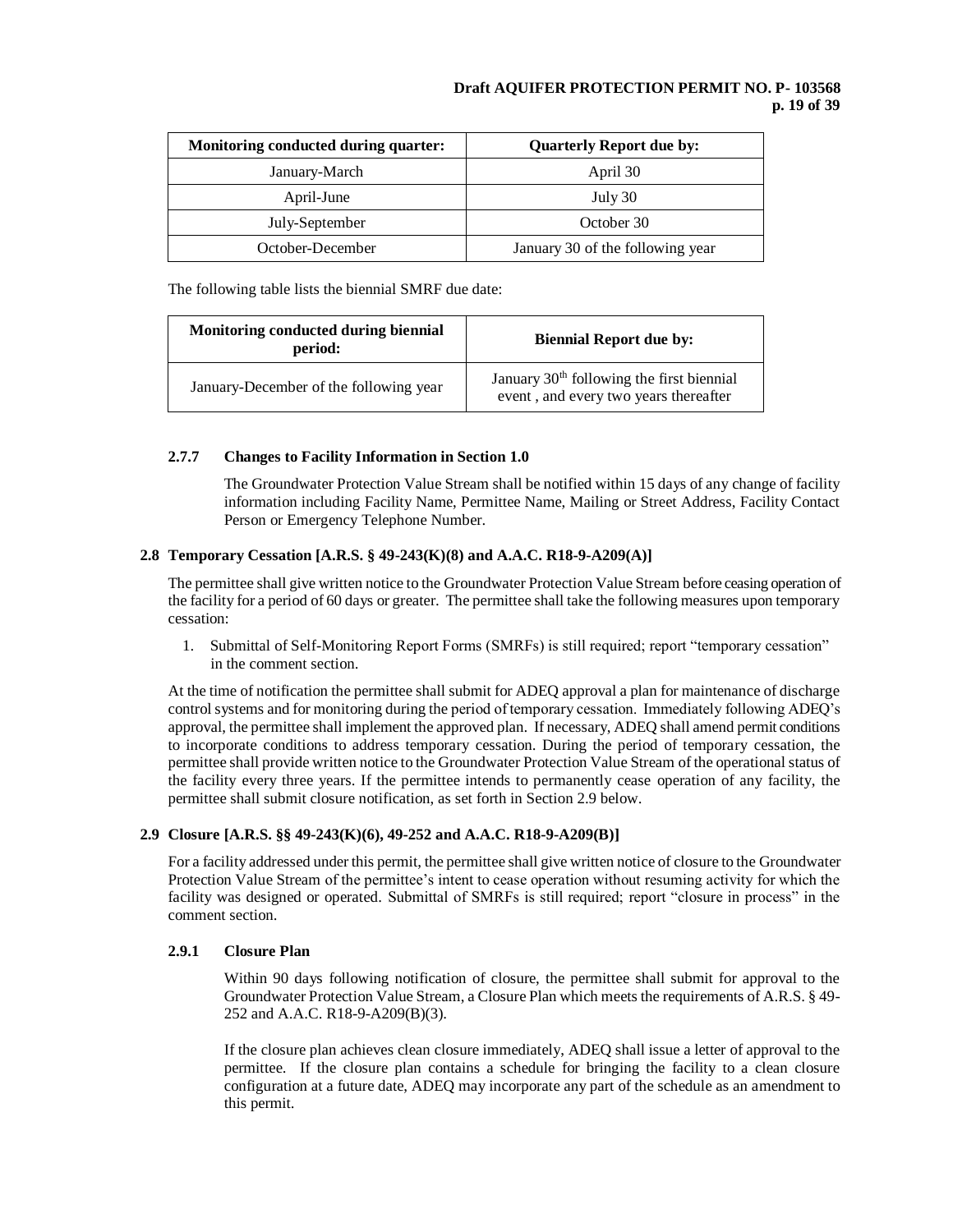# **2.9.2 Closure Completion**

Upon completion of closure activities, the permittee shall give written notice to the Groundwater Protection Value Stream indicating that the approved Closure Plan has been implemented fully and providing supporting documentation to demonstrate that clean closure has been achieved (soil sample results, verification sampling results, groundwater data, as applicable). If clean closure has been achieved, ADEQ shall issue a letter of approval to the permittee at that time. If any of the following conditions apply, the permittee shall follow the terms of post-closure stated in this permit:

- 1. Clean closure cannot be achieved at the time of closure notification or within 1 year thereafter under a diligent schedule of closure actions;
- 2. Further action is necessary to keep the facility in compliance with AWQS at the applicable POC or, for any pollutant for which the AWQS was exceeded at the time this permit was issued, further action is necessary to prevent the facility from further degrading the aquifer at the applicable POC with respect to that pollutant;
- 3. Remedial, mitigative or corrective actions or controls are necessary to comply with A.R.S. § 49- 201(30) and Title 49, Chapter 2, Article 3;
- 4. Further action is necessary to meet property use restrictions.
- 5. SMRF submittals are still required until Clean Closure is issued.

# **2.10 Post-closure [A.R.S. §§ 49-243(K)(6), 49-252 and A.A.C. R18-9-A209(C)]**

Post-closure requirements shall be established based on a review of facility closure actions and will be subject to review and approval by the Groundwater Protection Value Stream.

In the event clean closure cannot be achieved pursuant to A.R.S. § 49-252, the permittee shall submit for approval to the Groundwater Protection Value Stream a Post-closure Plan that addresses post-closure maintenance and monitoring actions at the facility. The Post-closure Plan shall meet all requirements of A.R.S. §§ 49-201(30) and 49-252 and A.A.C. R18-9-A209(C). Upon approval of the Post-closure Plan, this permit shall be amended or a new permit shall be issued to incorporate all post-closure controls and monitoring activities of the Post-closure Plan.

### **2.10.1 Post-closure Plan**

A specific post-closure plan may be required upon the review of the closure plan.

### **2.10.2 Post-closure Completion**

Not required at the time of permit issuance.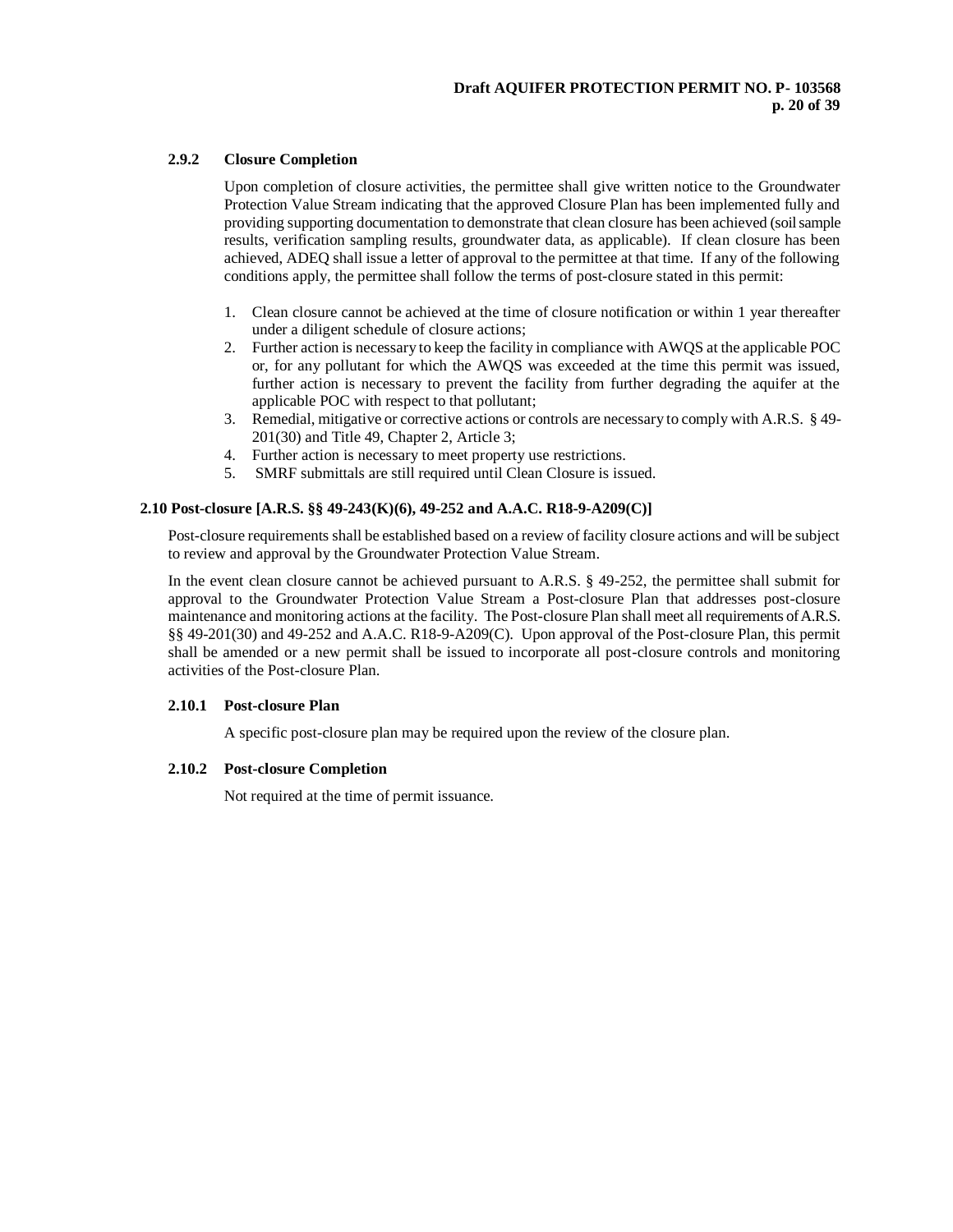# **3.0 COMPLIANCE SCHEDULE [A.R.S. § 49-243(K)(5) and A.A.C. R18-9-A208]**

For each compliance schedule item listed below, the permittee shall submit the required information, including a cover letter that lists the compliance schedule items, to the Groundwater Protection Value Stream.

| No.            | <b>Description</b>                                                                                                                                                                                            | Due by:    | <b>Permit</b><br>Amendment<br><b>Required?</b> |
|----------------|---------------------------------------------------------------------------------------------------------------------------------------------------------------------------------------------------------------|------------|------------------------------------------------|
|                | <b>Engineering Compliance Schedule Items:</b>                                                                                                                                                                 |            |                                                |
| 1              | Construct the North Dam Slurry Cutoff Wall and Collection<br>Trench as proposed in the APP application.                                                                                                       | 12/31/2020 | N <sub>o</sub>                                 |
| $\mathfrak{2}$ | Submit a construction report including as-built drawings for<br>the North Dam Slurry Cutoff Wall and Collection Trench.                                                                                       | 3/31/2021  | N <sub>o</sub>                                 |
| 3              | Complete widening of the Mule Gulch as proposed in the<br>APP application.                                                                                                                                    | 3/31/2021  | No                                             |
| 4              | Submit a construction report including as-built drawings for<br>the widening of the Mule Gulch.                                                                                                               | 6/30/2021  | N <sub>o</sub>                                 |
| 5              | Complete repair of the Campbell Sump and reconstruction of<br>the Campbell Interception Trench as proposed in the APP<br>application.                                                                         | 5/31/2020  | N <sub>0</sub>                                 |
| 6              | Submit a construction report including as-built drawings for<br>Campbell Sump and Campbell Interception Trench upgrade.                                                                                       | 8/31/2020  | N <sub>o</sub>                                 |
| 7              | Complete East Dam upgrade as proposed in the APP<br>application.                                                                                                                                              | 8/31/2021  | N <sub>o</sub>                                 |
| 8              | Submit a construction report including as-built drawings for<br>East Dam upgrade and propose LCRS alert levels for this<br>double-lined pond.                                                                 | 11/30/2021 | Yes                                            |
| 9              | Complete the upgrades per Alternative 5 as discussed in the<br>APP application Appendix K for the Jones Canyon facilities<br>including removal of the Upper Catchment and upgrade of<br>the Middle Catchment. | 12/31/2022 | Yes                                            |
| 10             | Submit a construction report including as-built drawings for<br>the Jones Canyon facilities upgrade.                                                                                                          | 3/31/2023  | N <sub>o</sub>                                 |
| 11             | Complete installation of the Stainless Steel Tank and Piping<br>that replaces the Precipitation Plant                                                                                                         | 12/31/2022 | N <sub>0</sub>                                 |
| 12             | Submit a construction report including as-built drawings for<br>the Stainless Steel Tank and Piping.                                                                                                          | 3/31/2023  | N <sub>o</sub>                                 |
| 13             | Complete demolition of the Precipitation Plant                                                                                                                                                                | 12/31/2023 | No                                             |
| 14             | Submit a closure report for the Precipitation Plant.                                                                                                                                                          | 3/31/2024  | Yes                                            |
| 15             | Regrade the southern portion of the No. 7 Stockpile Upper<br>South Slope to improve the slope stability                                                                                                       | 12/31/2021 | N <sub>o</sub>                                 |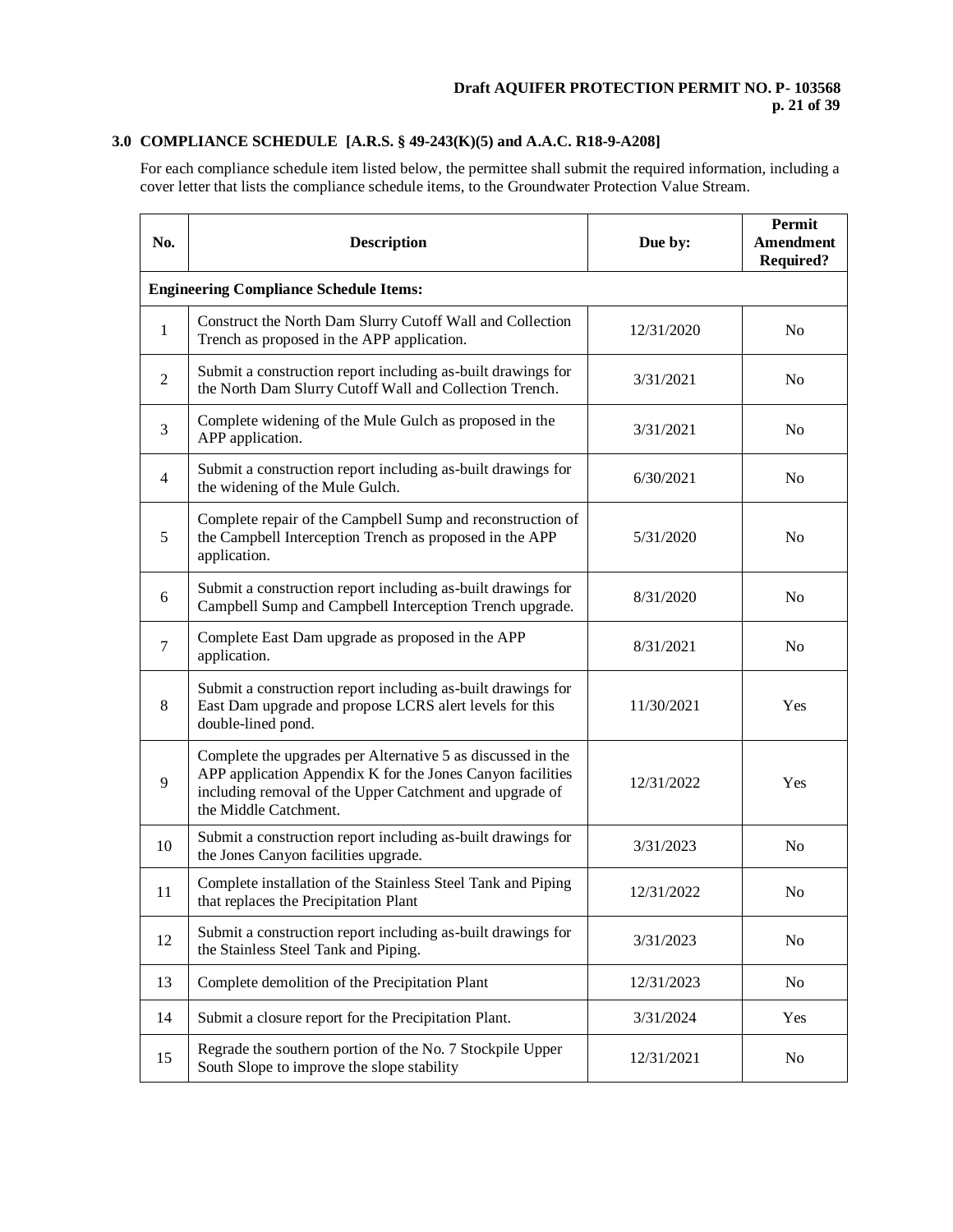# **Draft AQUIFER PROTECTION PERMIT NO. P- 103568 p. 22 of 39**

| No. | <b>Description</b>                                                                                                                                                                                                                                                                                                                                                                                                                                                                                                                                                                                                                                                                                                    | Due by:                                                                                                                                                               | Permit<br>Amendment<br><b>Required?</b> |
|-----|-----------------------------------------------------------------------------------------------------------------------------------------------------------------------------------------------------------------------------------------------------------------------------------------------------------------------------------------------------------------------------------------------------------------------------------------------------------------------------------------------------------------------------------------------------------------------------------------------------------------------------------------------------------------------------------------------------------------------|-----------------------------------------------------------------------------------------------------------------------------------------------------------------------|-----------------------------------------|
| 16  | Submit a construction report including as-built drawings for<br>the No. 7 Stockpile regrade activities.                                                                                                                                                                                                                                                                                                                                                                                                                                                                                                                                                                                                               | 3/31/2022                                                                                                                                                             | No                                      |
|     | <b>POC Wells and Groundwater Monitoring:</b>                                                                                                                                                                                                                                                                                                                                                                                                                                                                                                                                                                                                                                                                          |                                                                                                                                                                       |                                         |
| 17  | The permittee shall provide a work plan for the installation<br>of all POC wells for ADEQ approval. The wells shall be<br>appropriately screened (within 10 feet above the water table<br>and 50 feet below the water table for an unconfined aquifer,<br>or no more than 60 feet in length within a confined aquifer)<br>within the uppermost aquifer.                                                                                                                                                                                                                                                                                                                                                               | Within 90 days of<br>issuance of the APP<br>by ADEQ                                                                                                                   | N <sub>o</sub>                          |
| 18  | The permittee shall install the POC wells in accordance with<br>all Arizona Department of Water Resources (ADWR)<br>requirements.                                                                                                                                                                                                                                                                                                                                                                                                                                                                                                                                                                                     | Within 12 months of<br>work plan approval<br>by ADEQ                                                                                                                  | N <sub>o</sub>                          |
| 19  | The permittee shall submit a well-completion report as<br>required in Sections 2.7.4.1 for ADEQ approval.                                                                                                                                                                                                                                                                                                                                                                                                                                                                                                                                                                                                             | Within 60 days of<br>installation of all<br>POC wells                                                                                                                 | N <sub>o</sub>                          |
| 20  | The permittee shall initiate eight (8) rounds of monthly<br>ambient groundwater quality monitoring for POC wells per<br>Section 4.2, Table 4.2.2.                                                                                                                                                                                                                                                                                                                                                                                                                                                                                                                                                                     | Within 30 days of<br>installation of all<br>POC wells                                                                                                                 | N <sub>o</sub>                          |
| 21  | The permittee shall submit an APP amendment application<br>along with Ambient Groundwater Monitoring Report to<br>establish ALs and AQLs for POC wells. The Ambient<br>Groundwater Monitoring Report shall include information<br>described in Section 2.7.4.2.                                                                                                                                                                                                                                                                                                                                                                                                                                                       | Within 90 days of<br>receipt of all ambient<br>groundwater<br>monitoring<br>laboratory data                                                                           | Yes                                     |
| 22  | The permittee shall begin compliance groundwater<br>monitoring for POC wells under Section 4.2, Table 4.2.3A<br>and 4.2.2B.                                                                                                                                                                                                                                                                                                                                                                                                                                                                                                                                                                                           | The first compliance<br>groundwater sample<br>shall be collected<br>within 90 days after<br>the eighth ambient<br>groundwater<br>sampling round has<br>been completed | N <sub>0</sub>                          |
|     | <b>Financial Assurance Mechanism:</b>                                                                                                                                                                                                                                                                                                                                                                                                                                                                                                                                                                                                                                                                                 |                                                                                                                                                                       |                                         |
| 23  | The permittee shall submit a demonstration that the financial<br>assurance mechanism listed in Section 2.1, Financial<br>Capability, is being maintained as per A.R.S. 49-243.N.4<br>and A.A.C. R18-9-A203(H) for all estimated closure and<br>post-closure costs including updated costs submitted under<br>Section 3.0, No. 27 below. The demonstration shall include a<br>statement that the closure and post-closure strategy has not<br>changed, the discharging facilities listed in the permit have<br>not been altered in a manner that would affect the closure<br>and post-closure costs, and discharging facilities have not<br>been added.<br>The demonstration shall also include information in support | August 31, 2021 and<br>every 2 years<br>thereafter                                                                                                                    | N <sub>0</sub>                          |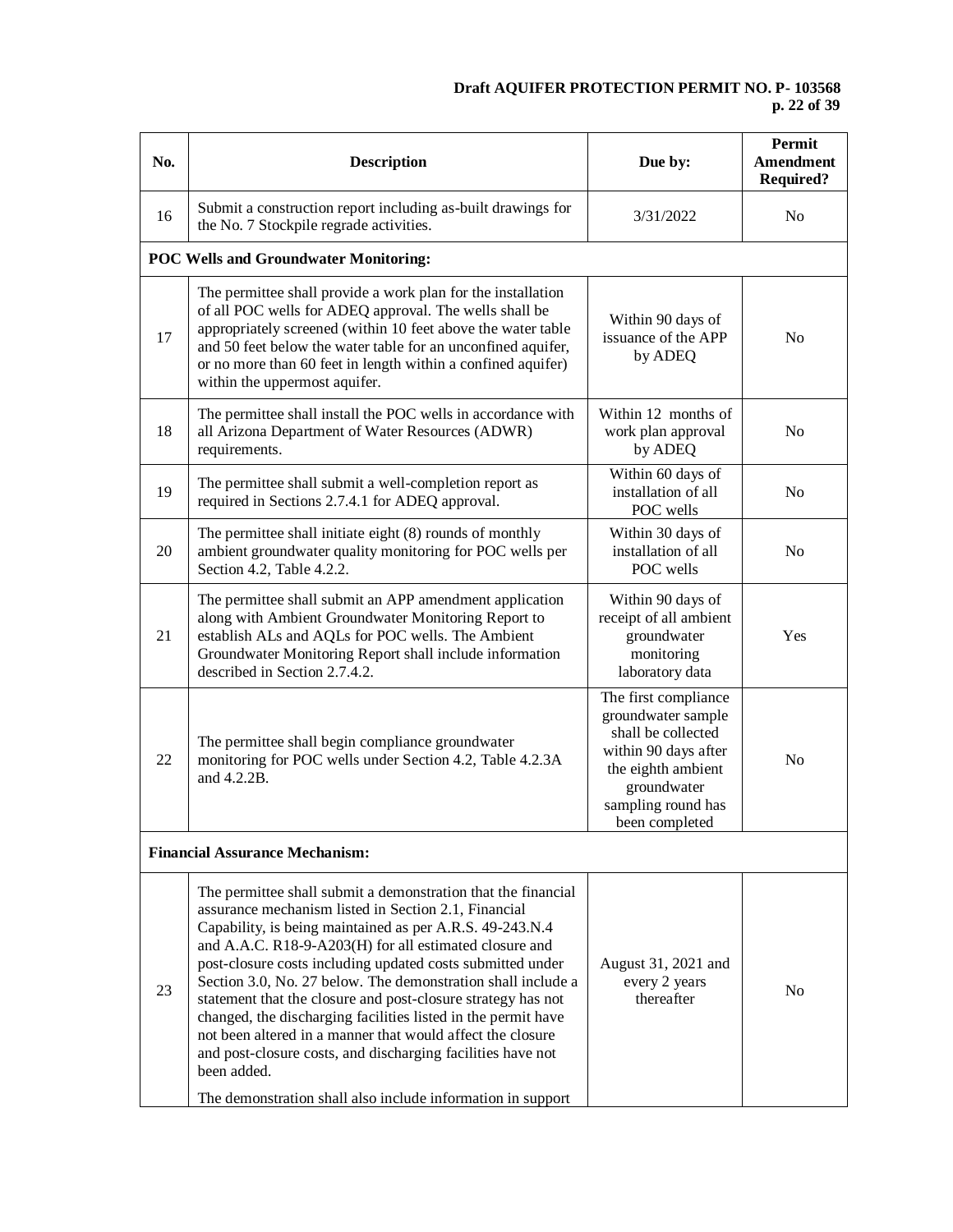# **Draft AQUIFER PROTECTION PERMIT NO. P- 103568 p. 23 of 39**

| No. | <b>Description</b>                                                                                                                                                                                                                                                                                                              | Due by:                                                                              | <b>Permit</b><br>Amendment<br><b>Required?</b> |
|-----|---------------------------------------------------------------------------------------------------------------------------------------------------------------------------------------------------------------------------------------------------------------------------------------------------------------------------------|--------------------------------------------------------------------------------------|------------------------------------------------|
|     | of a corporate guarantee as required in A.A.C. R18-9-<br>$A203(C)(8)$ .                                                                                                                                                                                                                                                         |                                                                                      |                                                |
|     | <b>NOTE:</b> The financial assurance mechanism due on August<br>31, 2025, may be provided following ADEQ's approval of<br>the closure and post-closure costs due on that same date.<br>When submitting the closure and post-closure costs, FMI<br>may provide a statement for the type of mechanism intended<br>to be provided. |                                                                                      |                                                |
| 24  | The permittee shall submit updated cost estimates for facility<br>closure and post-closure, as per A.A.C. R18-9-A201(B)(5)<br>and A.R.S. 49-243.N.2.a.                                                                                                                                                                          | August 31, 2025 and<br>every 6 years<br>thereafter for the<br>duration of the permit | <b>Yes</b>                                     |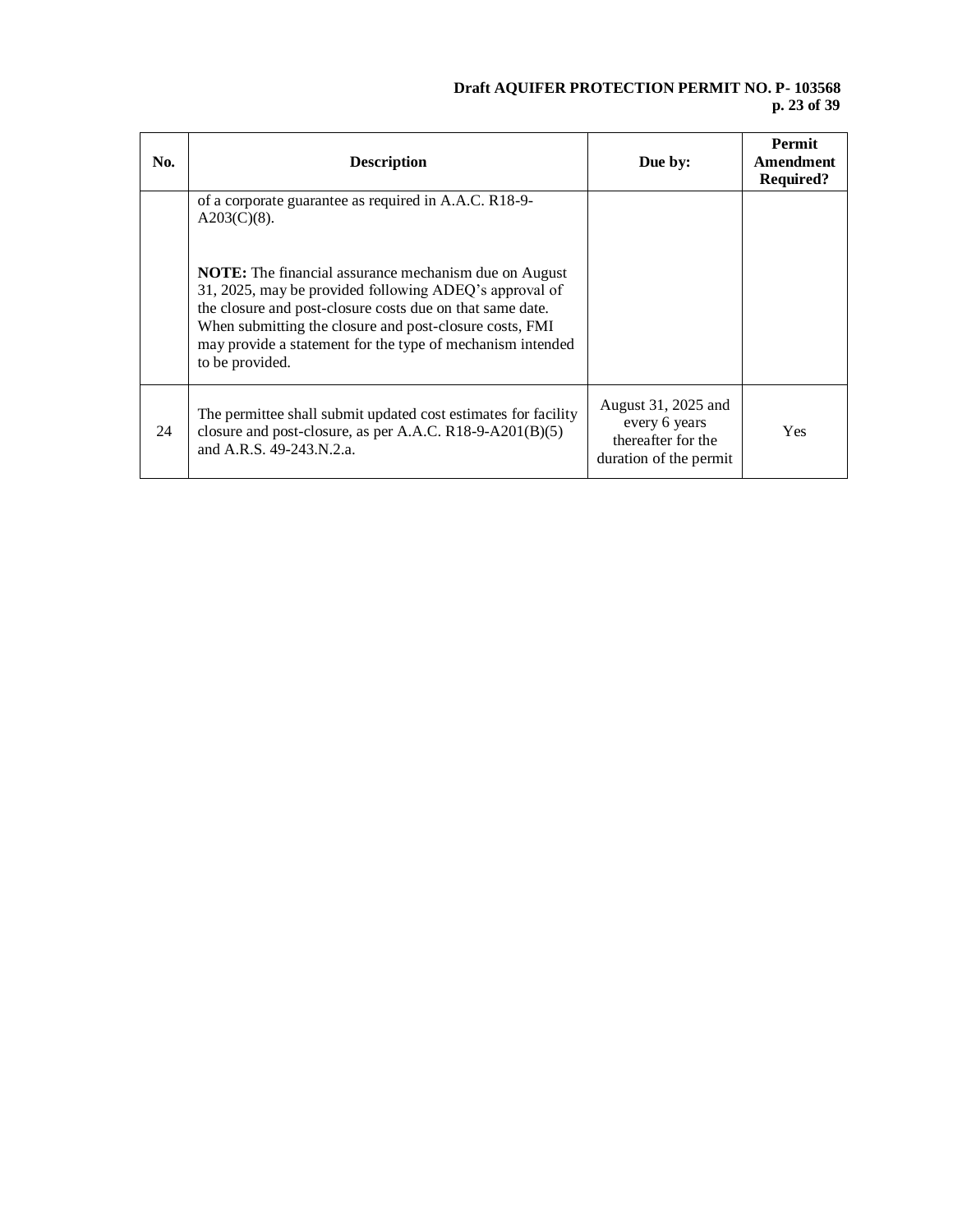# **4.0 TABLES**

### **4.1 BADCT TABLE**

TABLE 4.1.1 Permitted Facilities and BADCT

# **4.2 MONITORING TABLE**

- TABLE 4.2.1 Discharge Monitoring
- TABLE 4.2.2 Ambient Groundwater Monitoring
- TABLE 4.2.3A Compliance Groundwater Monitoring Quarterly
- TABLE 4.2.3B Compliance Groundwater Monitoring Biennial
- TABLE 4.2.4 Operational Monitoring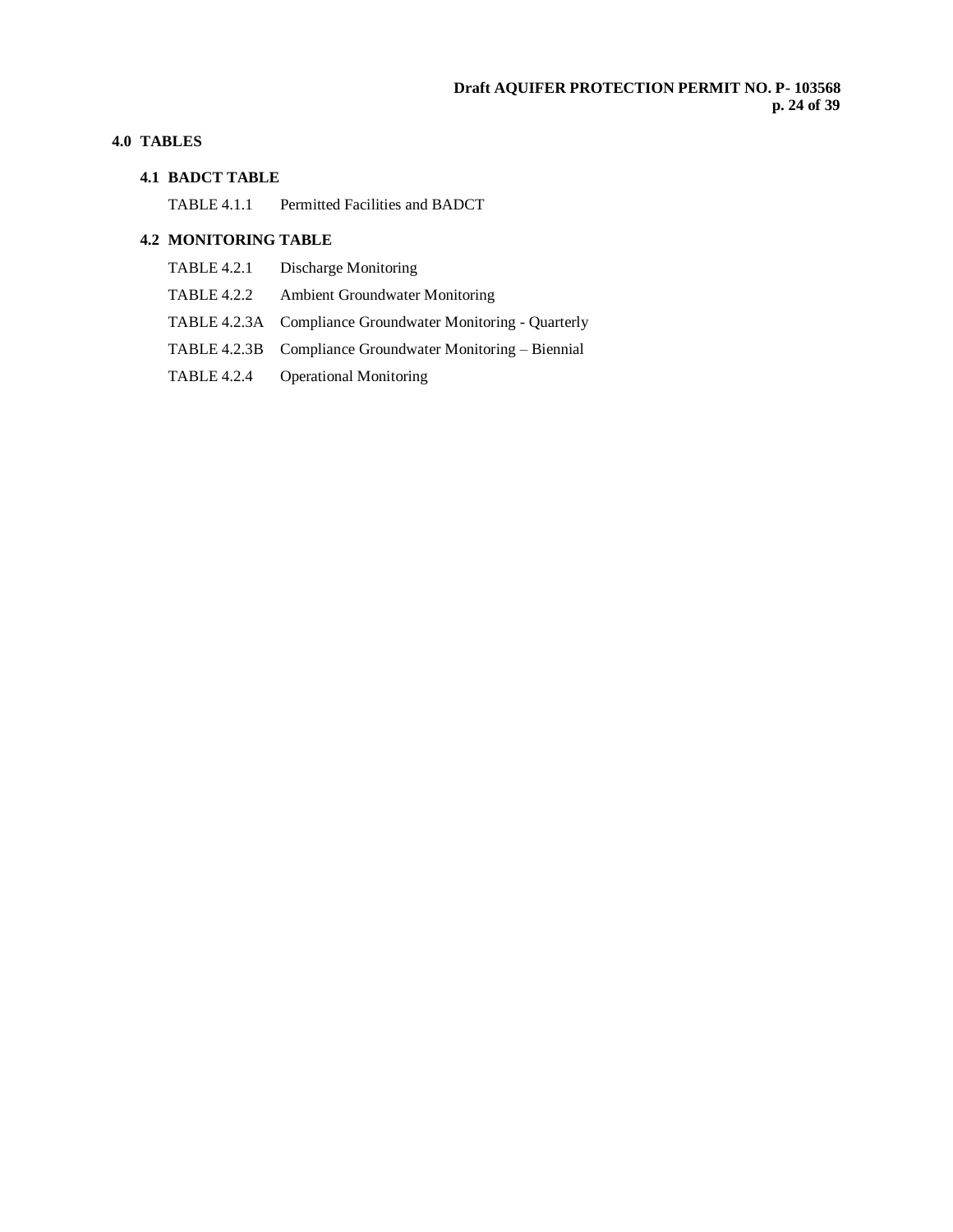### **No. 7 Stockpile Area**

# **No. 7 Stockpile:**

The stockpile was reportedly placed in 50-foot thick lifts, and has a current elevation at approximately 5,225 feet above mean seal level (amsl). The maximum toe to crest height is approximately 320 feet. An east-towest trending bedrock ridge on the stockpile foundation forms two drainage basins beneath the stockpile. North of the foundation ridge, the stockpile drains to Mule Gulch, and south of the ridge, the stockpile drains to the East Dam. Ore leaching was limited to the south of the foundation ridge. No leaching has been performed north of the ridge where unmineralized Glance Conglomerate overburden was placed.

Seven paired piezometers are installed to measure water levels and evaluate the potential for saturation of stockpile materials. In each installation, the lower (deep) piezometer was positioned to monitor water levels at or near the stockpile foundation. The upper (shallow) piezometers were positioned to evaluate the potential for local saturation due to perched water overlying compacted zones within the stockpile.

A slope stability analysis of the stockpile was conducted and the results indicated that the factor of safety is low along two sections of the southern slopes of the stockpile. Two sections of the stockpile shall be regraded to improve the factor of safety and meet individual BADCT requirements as per Section 3.0 Compliance Schedule Item #16.

# **North Dam:**

The North Dam consists of a reinforced concrete headwall with discharge pipes that convey the fluids to the No. 7 Stockpile Pump Station. Drawings from 1964 suggest that the concrete dam and wing walls were to be founded on "solid rock". A collection trench originally constructed in 1985 that was deepened and laterally extended in 1998, is present to capture seepage. The seepage is routed to a sump and then pumped back to the North Dam. This facility is capable of containing and passing inflows associated with a 100-year, 24 hour storm event.

Based on the field investigation results and an analysis of four BADCT alternatives, a slurry cutoff wall and trench drain shall be constructed as per Section 3.0 Compliance Schedule Item #1, to mitigate seepage from the former Mule Gulch channel into the alluvium of Mule Gulch downgradient of North Dam and upgradient of the existing collection trench. The upgradient collection trench shall be located upstream of the slurry cutoff wall, shall be approximately 500 feet in length, and excavated to a depth of 10 feet. The bottom 5 feet of the trench shall contain perforated and corrugated pipe to convey seepage to a central sump. The pipe shall be covered by 5 feet of drain gravel and 5 feet of native alluvium. The sump shall consist of an 8-inch diameter corrugated HDPE pipe with the perforated pipe directly connected to the sump pipe. A dedicated pump shall be installed in the pipe to pump flows from the sump to the North Dam.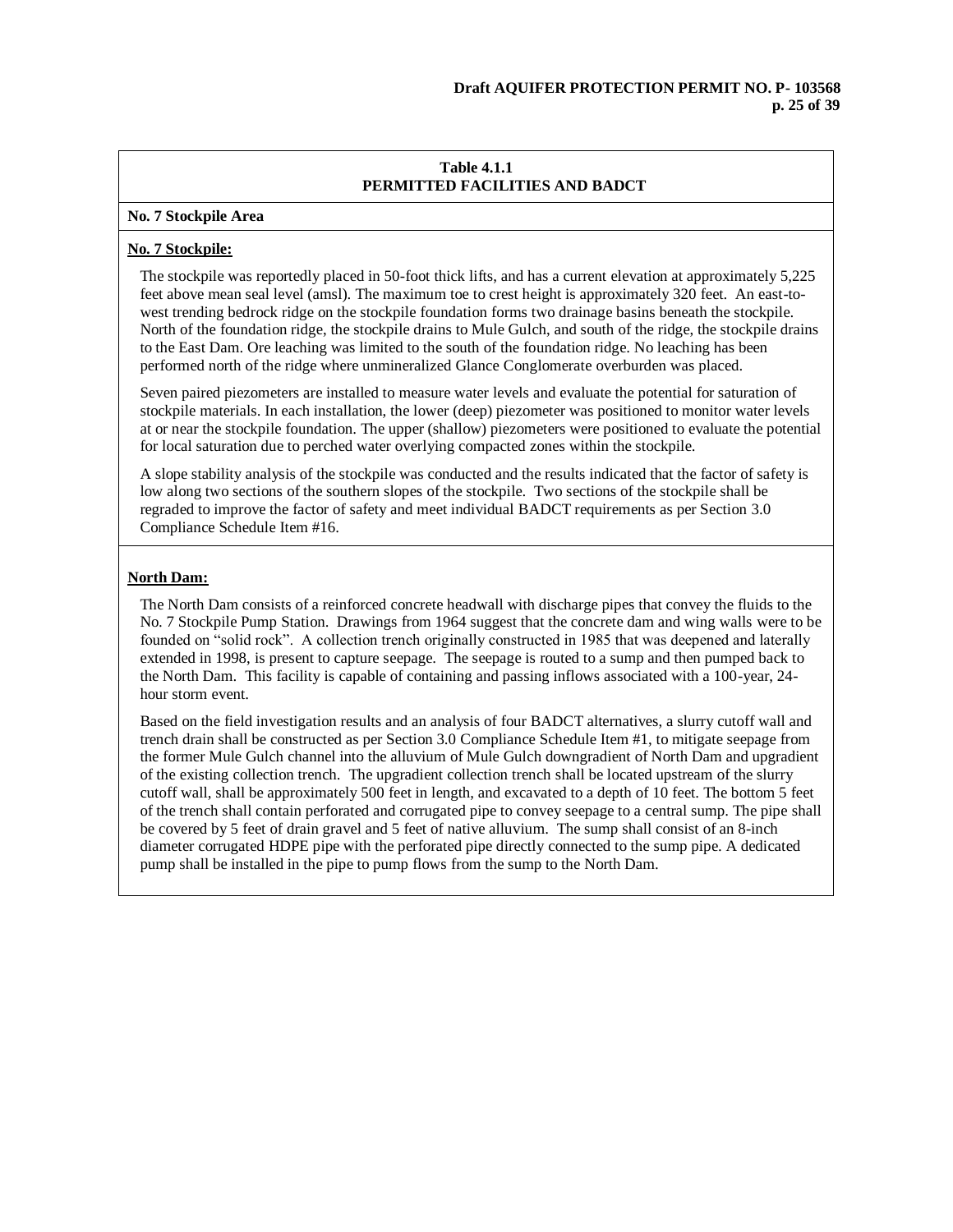# **East Dam:**

The foundation of East Dam and the impoundment behind the dam is composed primarily of marine limestone of Paleozoic age, having hydraulic conductivity (K) values (from permeability testing) ranging from 10<sup>-3</sup> to 10<sup>-6</sup> centimeters per second (cm/sec). The current capacity of the East Dam is 1.13 acre-feet. As per Section 3.0 Compliance Schedule Item #7, East Dam shall be upgraded to meet prescriptive BADCT design requirements for process solution impoundments. The East Dam impoundment shall be retrofitted with 80-mil double geomembrane liner separated by a geonet, with a leak collection and recovery system (LCRS). The East Dam headwall shall be modified by saw cutting and lowering a portion of the headwall to accommodate peak flows. Fill shall be placed within the existing depression to prepare the ground surface for liner installation. The inboard slopes shall be lined with 100-mil HDPE rubsheet to prevent seepage into the foundation and embankment adjacent to the existing concrete dam. The impoundment shall have inboard slopes of 3.5 horizontal to 1 vertical (3.5H:1V) maximum, and 2H:1V fill slope at the existing concrete dam. The capacity of the East Dam, following the modification, shall be approximately 5.48 acre-feet. Modification of the headwall shall be implemented to prevent overtopping Warren Cutoff Road during high flow conditions associated with short duration, high intensity storm events. The required headwall cut dimensions consist of two sections to maintain the existing sluice gate. The lower section shall be 2 feet deep by 12 feet wide and the upper section shall be 2 feet deep by 14.5 feet wide.

The reduced storage capacity of the East Dam impoundment was demonstrated to have no impact on the ability of Ponds 2A and 2B to contain stormwater associated with the 100-year, 24-hour design storm event.

# **Stormwater Containment Pond No. 1 (Pond 1):**

The pond is lined with an 80-mile HDPE liner over 10-ounce geotextile placed on a subgrade layer. The subgrade layer consists of 2 feet of select fill on the pond slopes and 6 inches of scarified and compacted material on the pond floor. The subgrade was finished with 2 inches of sand to smooth out sharp objects and other irregularities in the surface.

### **Stormwater Ponds 2A and 2B (Pond 2A and Pond 2B):**

These impoundments were constructed in 2000 and designed using prescriptive BADCT design for nonstormwater impoundments to store stormwater runoff due to 100-year 24-hour storm, process water overflows from the No. 7 Stockpile area, and provide overflow capacity for the East Dam facility. Each impoundment is approximately 25 feet deep and the embankments are a maximum of 20 feet above natural ground surface. Each impoundment is constructed with a liner system that includes an upper 80-mil HDPE liner and a lower 6-inch thick compacted clay liner on prepared subgrade separated by a leak detection layer (LDL). The LDL consists of geotextile on pond side slopes and geotextile with geonet on pond floors. The LDL connects to drain outlet (6" diameter) at the base of each pond, and the drain outlets lead to a common sump (18" diameter HDPE pipe) between the ponds. Each pond has a 12" diameter outlet pipe which leads to a common sump, consisting of a 54" diameter HDPE pipe, located between the ponds. Any water that collects in the sumps will be pumped to the No. 7 Stockpile Pump Station.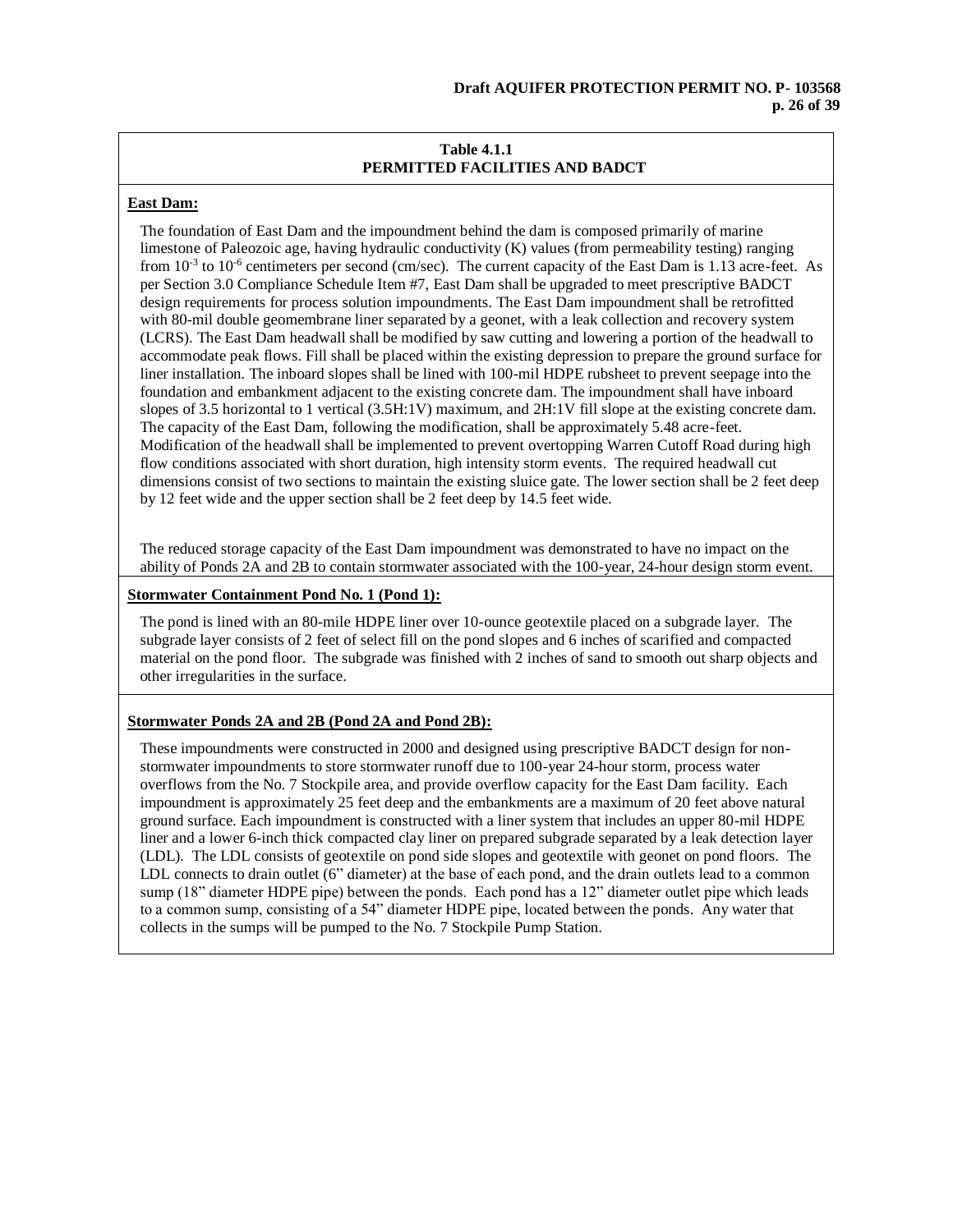# **Cochise Area**

# **Jones Canyon Stockpile:**

The Jones Canyon Stockpile is located in a canyon whose slopes are approximately 2:1, and the slopes drain to a single main channel. The stockpile was constructed using end dump methods over approximately 14 acres. The stockpile contains approximately 1.5 million tons of material and has a maximum elevation of 5,480 feet. A high permeability layer of rocks and boulders forms a preferential flow path for solutions percolating to the base of the stockpile.

# **Jones Canyon Earth Dam Upper Catchment (Upper Catchment):**

The Upper Catchment is formed by a 10 foot high earth embankment, which has a crest elevation of 5,275 feet. This pond is unlined and has a capacity of approximately 0.6 acre feet. The net subsurface discharge from the stockpile to the downgradient catchment facility is approximately 5.1 gallons per minute (gpm). Fluid collected in the Upper Catchment is routed to the Precipitation Plant via an HDPE pipe. Overflow passes through a 14 inch diameter steel pipe placed approximately 5 feet below the pond crest and flows to the Jones Canyon Earth Dam Middle Catchment.

# **Winwood Canyon Stockpile:**

The stockpile contains approximately 1.8 million tons of material and has a maximum elevation of 5,525 feet. A high permeability layer of rocks and boulders forms a preferential flow path for solutions percolating to the base of the stockpile. An annual average discharge of 4.2 gpm was estimated from beneath the stockpile. Seepage and impacted stormwater from the stockpile is collected in the Winwood Canyon Stockpile Collection System (WCS Collection System) and then transported by gravity via pipeline flow to the Precipitation Plant. Overflow from the WCS Collection System is piped by gravity to the Lavender Pit.

# **Winwood Canyon Stockpile Collection System:**

The Winwood Canyon Stockpile Collection System includes an upper concrete wall located in a wash that functions as the initial subsurface drainage cutoff. Drains at the toe of the stockpile and upper part of the wash transition to a solid pipe at the wall. Additional subsurface drainage interception and cutoff are provided by drains and a second concrete wall that is located further downgradient. Both walls are founded on bedrock that has an estimated low permeability of about  $1 \times 10^{-6}$  feet/minute. A discharge reduction of 99% is expected, and the average annual discharge is expected to be 0.05 gpm. The as-built crest elevation of the upper concrete wall is 5,315.6 feet, which results in 1.9 feet of freeboard above the maximum water surface elevation. The as-built elevations of the wall spillway and the outlet pipe are 5,312.5 and 5,304.3 feet respectively.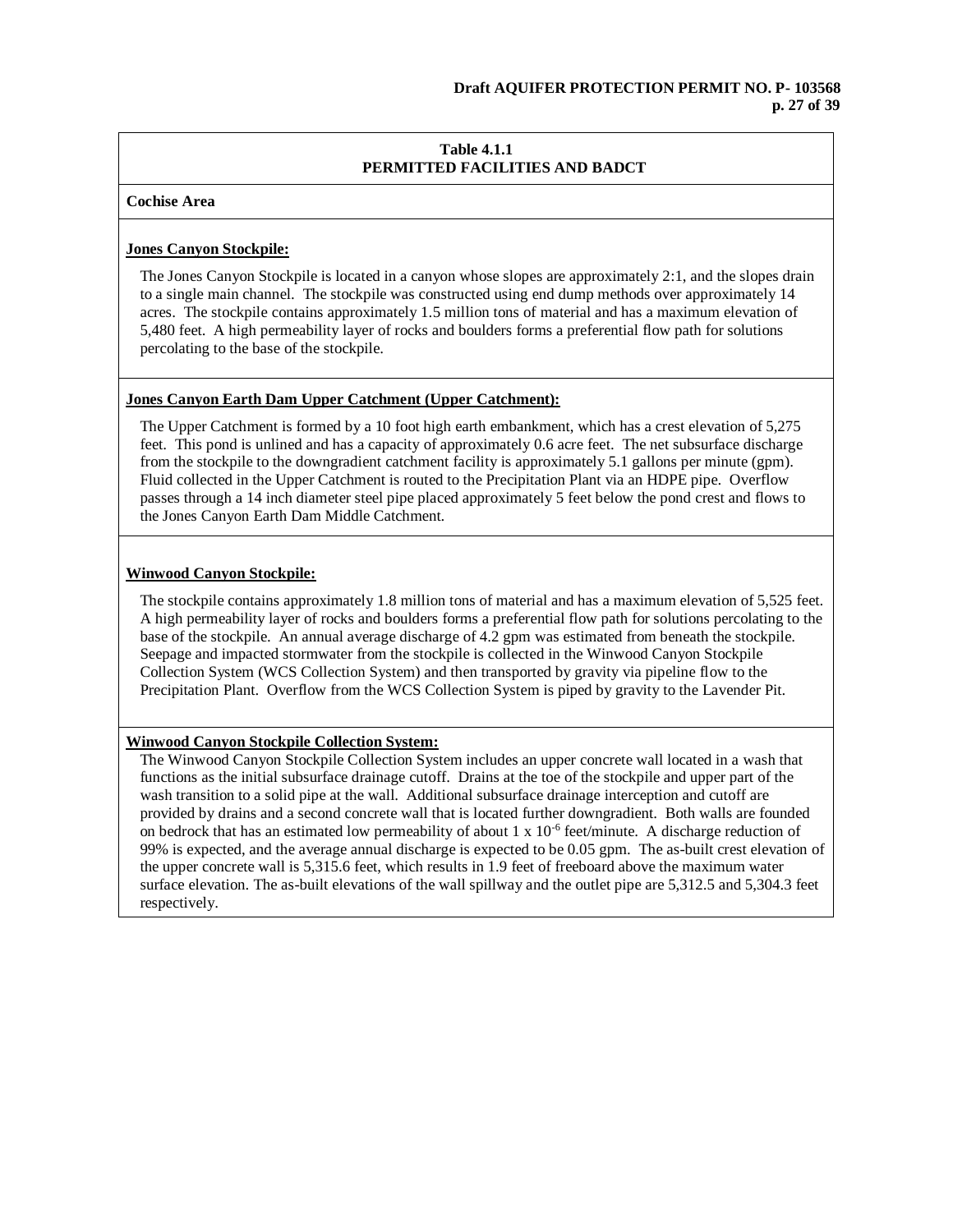**Campbell Yard Area**

# **Campbell Yard Sump:**

This facility was designed using prescriptive BADCT for a non-stormwater impoundment. The pond is constructed with a single HDPE liner over prepared subgrade. The pond has a total capacity 10.4 acre-feet at the pond crest, and 7.8 acre-feet with 2 feet of freeboard. Due to settlement of foundation, there is a depression in the impoundment floor that does not drain to the outlet works.

A field investigation was conducted to evaluate seepage, characterize subsurface soils, and delineate depth to bedrock by excavating and logging ten test pits along the perimeter of the stockpile. A hydrologic evaluation was also conducted to evaluate the capacity of the impoundment to contain flows from a 100-year/24-hour storm event.

As per Section 3.0 Compliance Schedule #5, the Campbell Yard Sump shall be upgraded and repaired so that all of the water in the impoundment drains to the outlet works. The proposed repair shall include removing 2 to 3 feet of fill below the existing liner. The foundation shall then be compacted and replaced with approximately 2.5 feet of structural fill and 6 inches of liner bedding fill, followed by reinstalling the existing liner or installing new liner if condition of the existing liner is compromised.

# **Precipitation Plant:**

The Precipitation Plant consists of 16 interconnected concrete cells, a central concrete launder trough, a concrete drying pad, and a pump sump. It measures approximately 400 feet long and 100 feet wide. This facility was used as a solution processing facility until November 2003. Since then, the plant has been used as part of the water handling circuit for the No. 7 Stockpile and interconnected facilities.

As per Section 3.0 Compliance Schedule Item #14, the Precipitation Plant shall be demolished and in its place a tank shall be installed at the north end of the Campbell Yard.

# **Lavender Pit Area**

# **Lavender Pit Non-Stormwater Impoundment:**

This facility is inaccessible and cannot be upgraded or closed to reduce discharge. Discharge reduction shall be achieved by reducing the volume and improving the quality of discharge from facilities that discharge to the Lavender Pit, through facility upgrades or closure required by this permit.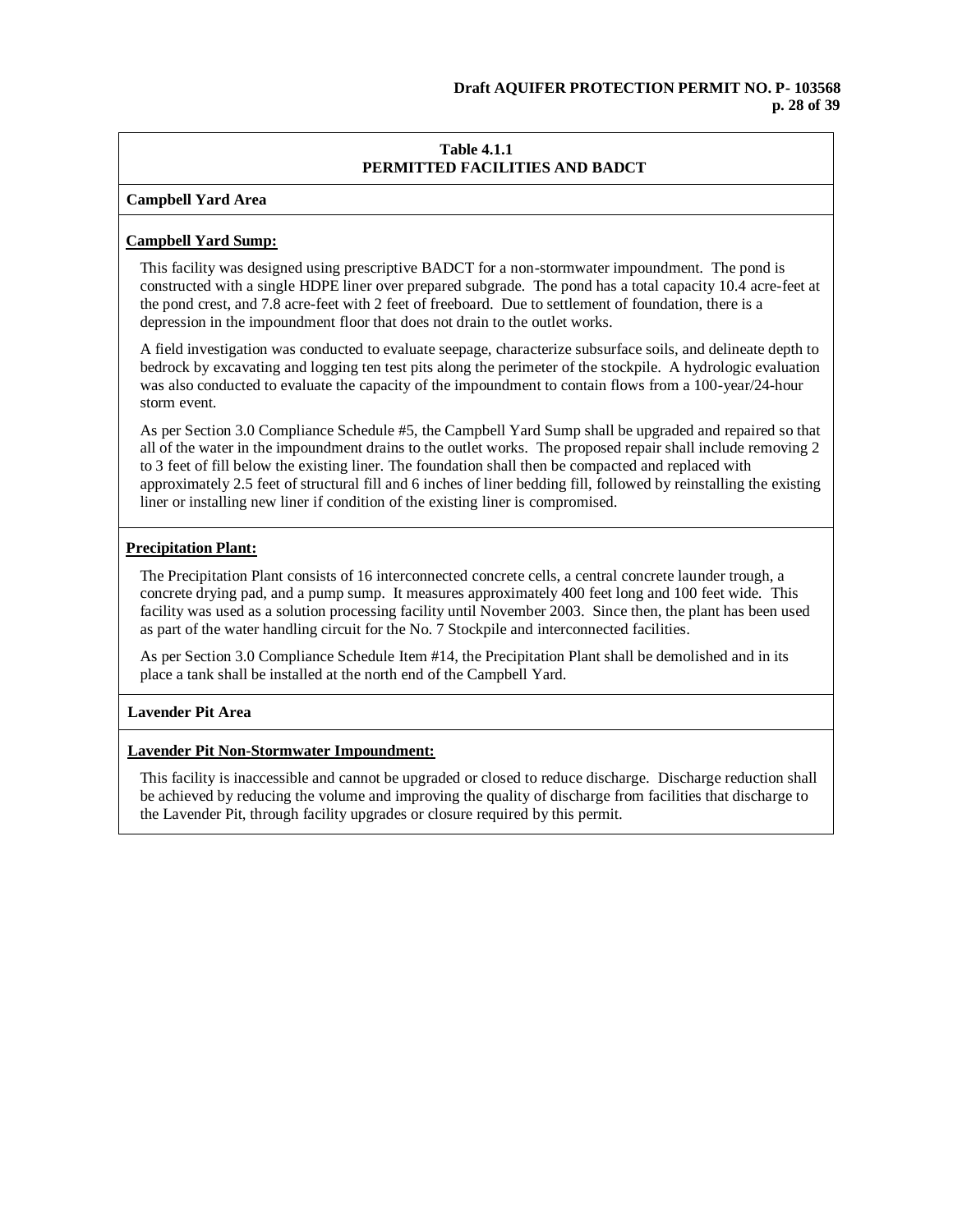# **Draft AQUIFER PROTECTION PERMIT NO. P- 103568 p. 29 of 39**

| <b>TABLE 4.2.11</b><br><b>CONTINGENCY MONITORING</b> |                                  |                                           |  |  |
|------------------------------------------------------|----------------------------------|-------------------------------------------|--|--|
| <b>Parameters for Contingency Monitoring</b>         |                                  |                                           |  |  |
|                                                      | (in mg/L unless otherwise noted) |                                           |  |  |
| $pH$ – field & lab (SU)                              | Potassium                        | Molybdenum                                |  |  |
| Specific Conductance - field and lab (µmhos/cm)      | Sodium                           | Nickel                                    |  |  |
| <b>Total Dissolved Solids</b>                        | Iron                             | Selenium                                  |  |  |
| <b>Total Alkalinity</b>                              | Aluminum                         | Thallium                                  |  |  |
| Carbonate                                            | Antimony                         | Zinc                                      |  |  |
| Bicarbonate                                          | Arsenic                          | Gross Alpha Particle Activity $(pCi/L)^2$ |  |  |
| Nitrate                                              | Barium                           | Radium 226 + Radium 228 (pCi/L)           |  |  |
| Nitrite                                              | Beryllium                        | Uranium-Isotopes $(pCi/L)^3$              |  |  |
| Nitrate-Nitrite as N                                 | Cadmium                          | <b>Total Petroleum Hydrocarbons</b>       |  |  |
| Sulfate                                              | Chromium                         | Benzene                                   |  |  |
| Chloride                                             | Cobalt                           | Toluene                                   |  |  |
| Fluoride                                             | Copper                           | Ethylbenzene                              |  |  |
| Calcium                                              | Lead                             | <b>Total Xylenes</b>                      |  |  |
| Ammonia                                              | Manganese                        | Uranium, Total (µg/L)                     |  |  |
| Magnesium                                            | Mercury                          |                                           |  |  |

NOTE: Metals shall be analyzed as dissolved metals.

<sup>&</sup>lt;sup>1</sup> One time discharge monitoring is required per Section 2.5.1, Section 2.7.4.1 and Compliance Item #1.

<sup>&</sup>lt;sup>2</sup> The adjusted gross alpha particle activity is the gross alpha particle activity, including radium 226, and any other alpha emitters, if present in the water sample, minus radon and total uranium (the sum of uranium 238, uranium 235 and uranium 234 isotopes). The gross alpha analytical procedure (evaporation technique: EPA Method 900.0) drives off radon gas in the water samples. Therefore, the Adjusted Gross Alpha should be calculated using the following formula: (Laboratory Reported Gross Alpha MINUS Sum of the Uranium Isotopes).

<sup>&</sup>lt;sup>3</sup> Uranium Isotope activity results must be used for calculating Adjusted Gross Alpha. No SMRF reporting is required.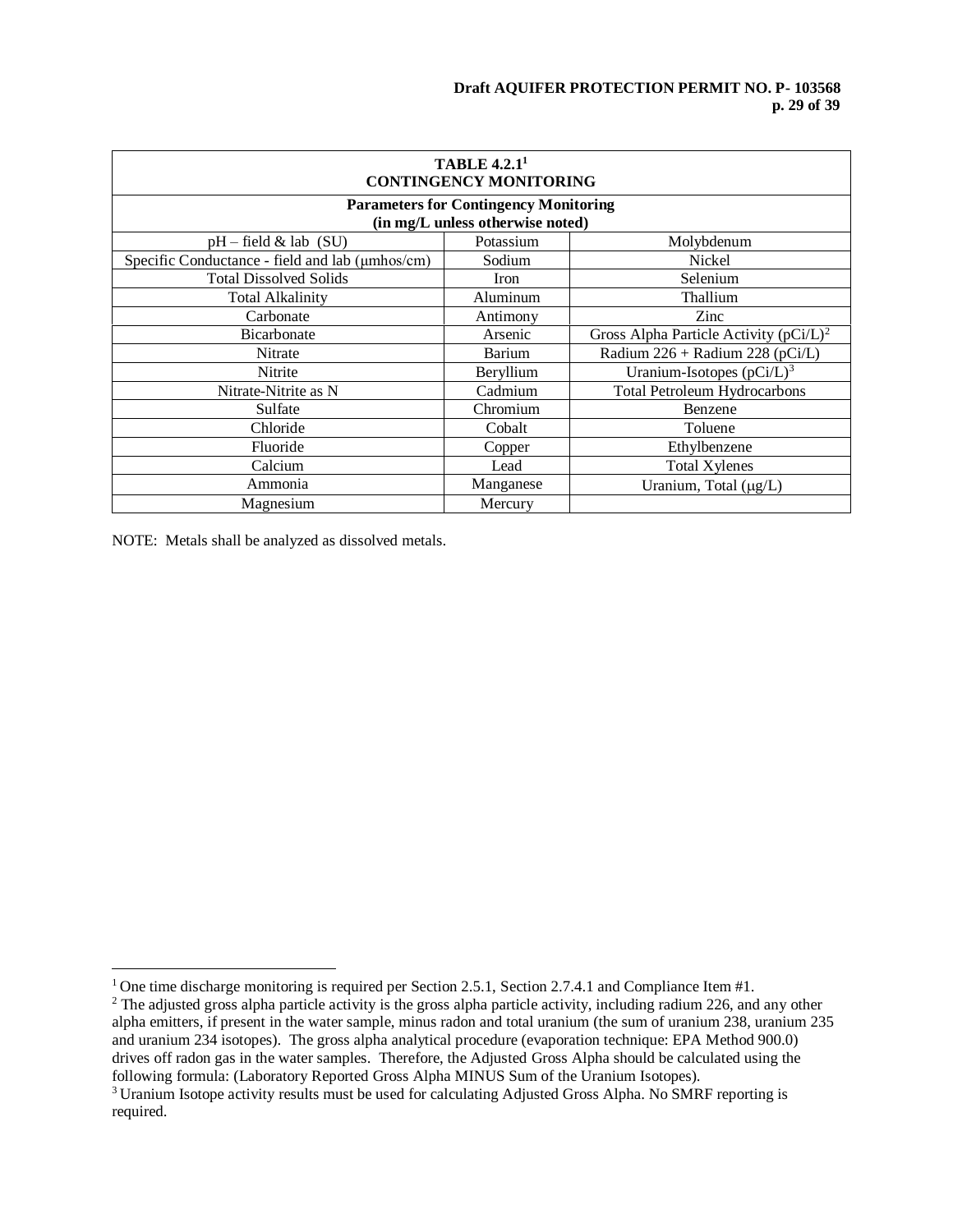| <b>TABLE 4.2.24</b><br>AMBIENT GROUNDWATER MONITORING<br>Parameters for Ambient Groundwater Monitoring <sup>5</sup><br>(in mg/L unless otherwise noted) |                       |  |
|---------------------------------------------------------------------------------------------------------------------------------------------------------|-----------------------|--|
|                                                                                                                                                         |                       |  |
| Water Level Elevation (ft amsl)                                                                                                                         | Aluminum (Al)         |  |
| Temperature - field (°F)                                                                                                                                | Antimony (Sb)         |  |
| <b>Total Dissolved Solids (TDS)</b>                                                                                                                     | Arsenic (As)          |  |
| Specific Conductance (µmhos/cm)                                                                                                                         | Barium (Ba)           |  |
| pH                                                                                                                                                      | Beryllium (Be)        |  |
| <b>Major Cations</b>                                                                                                                                    | Cadmium (Cd)          |  |
| Calcium (Ca)                                                                                                                                            | Chromium (Cr)         |  |
| Magnesium (Mg)                                                                                                                                          | Cobalt (Co)           |  |
| Potassium (K)                                                                                                                                           | Copper (Cu)           |  |
| Sodium (Na)                                                                                                                                             | Iron (Fe)             |  |
| Total Organic Carbon (TOC)                                                                                                                              | Lead (Pb)             |  |
| <b>Major Ions</b>                                                                                                                                       | Manganese (Mn)        |  |
| Alkalinity, Total                                                                                                                                       | Mercury (Hg)          |  |
| Alkalinity, Bicarbonate (HCO <sub>3</sub> )                                                                                                             | Molybdenum (Mo)       |  |
| Alkalinity, Carbonate (CO <sub>3</sub> )                                                                                                                | Nickel (Ni)           |  |
| Alkalinity, Hydroxide (OH <sup>-</sup> )                                                                                                                | Selenium (Se)         |  |
| Chloride (Cl)                                                                                                                                           | Silica (Si)           |  |
| Fluoride (F)                                                                                                                                            | Silver (Ag)           |  |
| Sulfate $(SO4)$                                                                                                                                         | Thallium (Tl)         |  |
| <b>Nitrogen</b>                                                                                                                                         | Zinc $(Zn)$           |  |
| Ammonia (NH <sub>3</sub> as N)                                                                                                                          | <b>Radiochemicals</b> |  |
| Nitrate $(NO3 as N)$                                                                                                                                    | Gross Alpha           |  |
| Nitrite $(NO2 as N)$                                                                                                                                    | Gross Beta            |  |
| Nitrate-Nitrite (as N)                                                                                                                                  | Adjusted Gross Alpha  |  |
| Phosphorus, Total                                                                                                                                       | Radium $226 + 228$    |  |
| Total Kjeldahl Nitrogen (TKN)                                                                                                                           | Uranium (total)       |  |
| Cyanide                                                                                                                                                 |                       |  |
| Cyanide (free)                                                                                                                                          |                       |  |
| Cyanide (total)                                                                                                                                         |                       |  |

<sup>4</sup>The permittee shall initiate ambient groundwater monitoring under this table (Table 4.2.2) and collect eight consecutive monthly samples of ambient groundwater, as per Section 3.0, Compliance Schedule Item #21.

<sup>5</sup>List of parameters for ambient monitoring for POC #1, #2 and #3.

<sup>&</sup>lt;sup>6</sup>Metals will be analyzed as dissolved metals.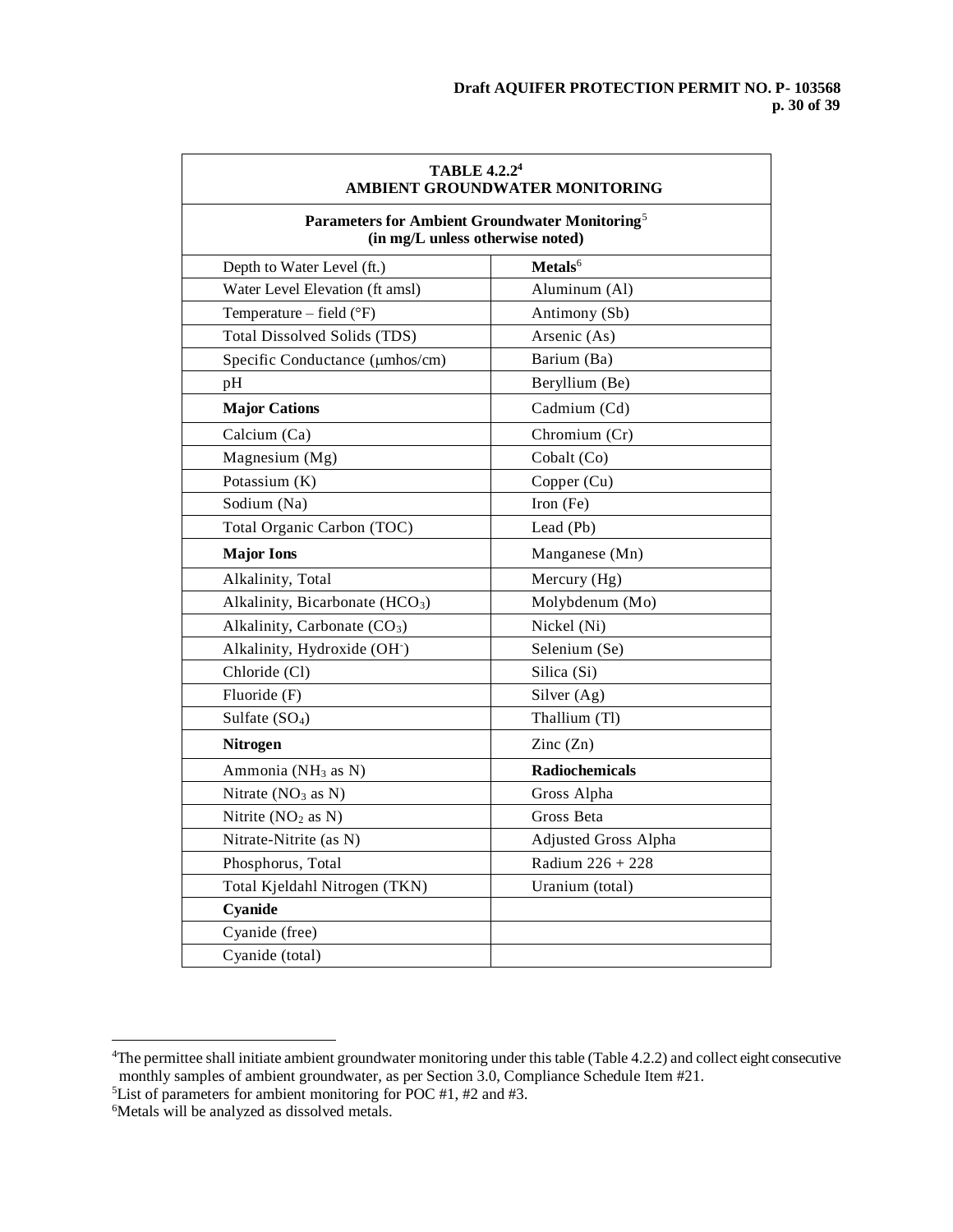# **Draft AQUIFER PROTECTION PERMIT NO. P- 103568 p. 31 of 39**

| <b>TABLE 4.2.3A</b> 7<br><b>COMPLIANCE GROUNDWATER MONITORING - QUARTERLY</b><br>(All units are in mg/L unless otherwise noted) |                        |                   |          |             |          |             |  |
|---------------------------------------------------------------------------------------------------------------------------------|------------------------|-------------------|----------|-------------|----------|-------------|--|
| Parameter <sup>8</sup>                                                                                                          |                        | POC Well #1       |          | POC Well #2 |          | POC Well #3 |  |
|                                                                                                                                 | $AL^9$                 | AQL <sup>10</sup> | AL       | <b>AQL</b>  | AL       | <b>AQL</b>  |  |
| Depth to Water (in feet)                                                                                                        | Monitor <sup>11</sup>  | Monitor           | Monitor  | Monitor     | Monitor  | Monitor     |  |
| Water Level Elevation (in ft<br>amsl)                                                                                           | Monitor                | Monitor           | Monitor  | Monitor     | Monitor  | Monitor     |  |
| Field pH (S.U.)                                                                                                                 | Monitor                | Monitor           | Monitor  | Monitor     | Monitor  | Monitor     |  |
| <b>Field Specific Conductance</b><br>$(\mu m \text{hos/cm})$                                                                    | Monitor                | Monitor           | Monitor  | Monitor     | Monitor  | Monitor     |  |
| Temperature – field $(^{\circ}F)$                                                                                               | Monitor                | Monitor           | Monitor  | Monitor     | Monitor  | Monitor     |  |
| Nitrate + Nitrite as N                                                                                                          | Reserved               | Reserved          | Reserved | Reserved    | Reserved | Reserved    |  |
| Fluoride                                                                                                                        | Reserved               | Reserved          | Reserved | Reserved    | Reserved | Reserved    |  |
| Sulfate                                                                                                                         | Monitor                | Monitor           | Monitor  | Monitor     | Monitor  | Monitor     |  |
| <b>Total Dissolved Solids</b>                                                                                                   | Monitor                | Monitor           | Monitor  | Monitor     | Monitor  | Monitor     |  |
| Aluminum                                                                                                                        | Monitor                | Monitor           | Monitor  | Monitor     | Monitor  | Monitor     |  |
| Antimony                                                                                                                        | Reserved <sup>12</sup> | Reserved          | Reserved | Reserved    | Reserved | Reserved    |  |
| Arsenic                                                                                                                         | Reserved               | Reserved          | Reserved | Reserved    | Reserved | Reserved    |  |
| <b>Barium</b>                                                                                                                   | Reserved               | Reserved          | Reserved | Reserved    | Reserved | Reserved    |  |
| Beryllium                                                                                                                       | Reserved               | Reserved          | Reserved | Reserved    | Reserved | Reserved    |  |
| Cadmium                                                                                                                         | Reserved               | Reserved          | Reserved | Reserved    | Reserved | Reserved    |  |
| Chromium                                                                                                                        | Reserved               | Reserved          | Reserved | Reserved    | Reserved | Reserved    |  |
| Cobalt                                                                                                                          | Monitor                | Monitor           | Monitor  | Monitor     | Monitor  | Monitor     |  |
| Copper                                                                                                                          | Monitor                | Monitor           | Monitor  | Monitor     | Monitor  | Monitor     |  |
| Iron                                                                                                                            | Monitor                | Monitor           | Monitor  | Monitor     | Monitor  | Monitor     |  |
| Lead                                                                                                                            | Reserved               | Reserved          | Reserved | Reserved    | Reserved | Reserved    |  |
| Manganese                                                                                                                       | Monitor                | Monitor           | Monitor  | Monitor     | Monitor  | Monitor     |  |
| Mercury                                                                                                                         | Reserved               | Reserved          | Reserved | Reserved    | Reserved | Reserved    |  |
| Molybdenum                                                                                                                      | Monitor                | Monitor           | Monitor  | Monitor     | Monitor  | Monitor     |  |
| Nickel                                                                                                                          | Reserved               | Reserved          | Reserved | Reserved    | Reserved | Reserved    |  |

 $7$ The permittee shall commence compliance groundwater monitoring under this table after completion of the ambient groundwater monitoring under Table 4.2.2 and per Section 3.0, Compliance Schedule #22.

<sup>&</sup>lt;sup>8</sup>All units are in mg/L unless otherwise noted. Metals will be analyzed as dissolved metals.

 $^{9}$ AL = Alert Level

 ${}^{10}$ AQL = Aquifer Quality Limit

 $11$ Monitor = Monitoring required, but no AQL or AL will be established in the permit.

<sup>&</sup>lt;sup>12</sup>Reserved = Monitoring is required, the limits will be set per Section 3.0, Compliance Schedule Item #21 and Section 2.7.4.2 upon conclusion of eight (8) rounds of groundwater sampling. The permittee is required to submit an Ambient Groundwater Monitoring Report and permit amendment to set ALs and AQLs which will be calculated based on the criteria in 2.5.3.3 and 2.5.3.4.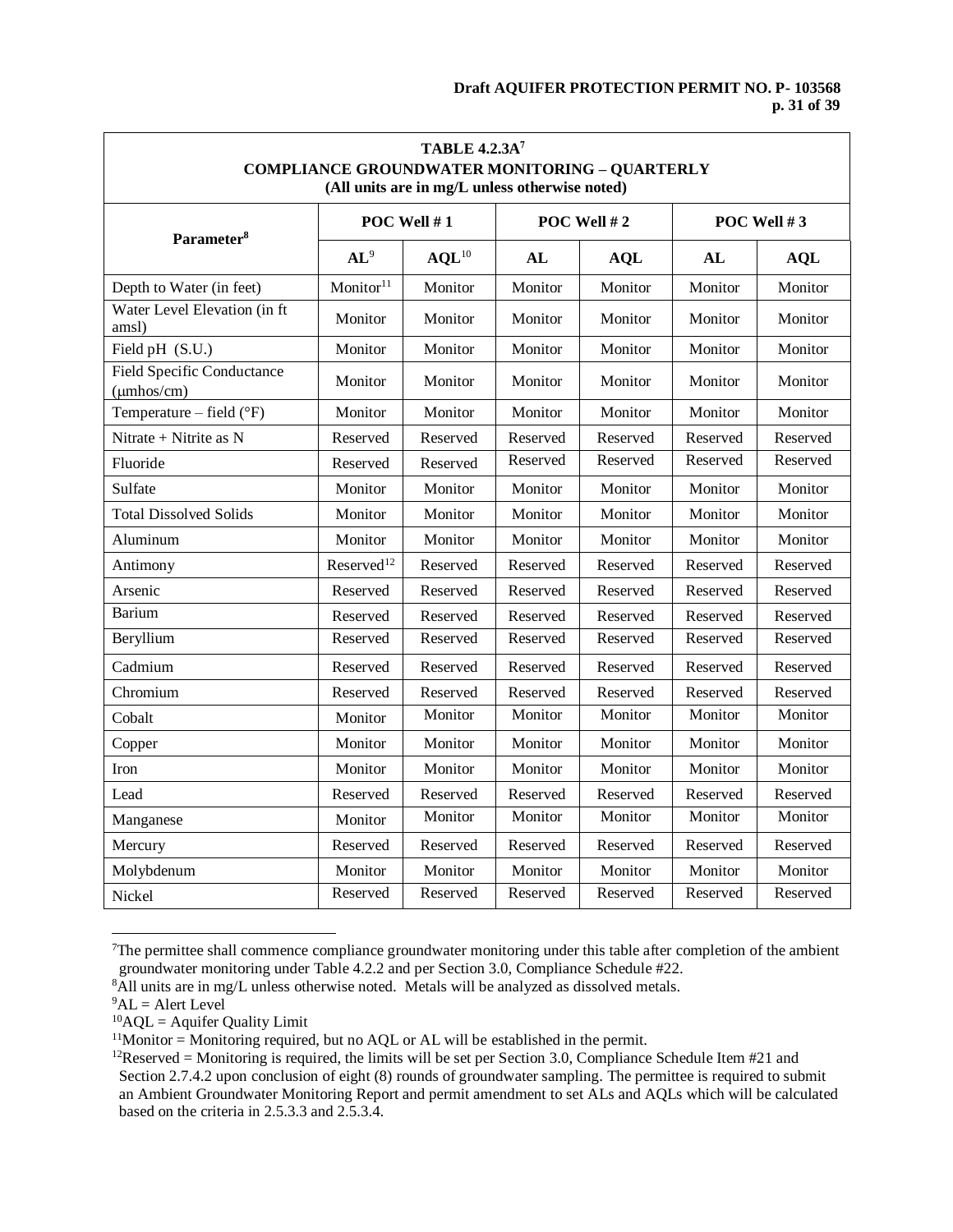# **Draft AQUIFER PROTECTION PERMIT NO. P- 103568 p. 32 of 39**

| <b>TABLE 4.2.3A</b> 7<br><b>COMPLIANCE GROUNDWATER MONITORING - QUARTERLY</b><br>(All units are in mg/L unless otherwise noted) |               |                   |               |            |               |            |
|---------------------------------------------------------------------------------------------------------------------------------|---------------|-------------------|---------------|------------|---------------|------------|
| Parameter <sup>8</sup>                                                                                                          | POC Well $#1$ |                   | POC Well $#2$ |            | POC Well $#3$ |            |
|                                                                                                                                 | $AL^9$        | AQL <sup>10</sup> | AL            | <b>AQL</b> | AL            | <b>AQL</b> |
| Selenium                                                                                                                        | Reserved      | Reserved          | Reserved      | Reserved   | Reserved      | Reserved   |
| Silver                                                                                                                          | Monitor       | Monitor           | Monitor       | Monitor    | Monitor       | Monitor    |
| Silica                                                                                                                          | Monitor       | Monitor           | Monitor       | Monitor    | Monitor       | Monitor    |
| Thallium                                                                                                                        | Reserved      | Reserved          | Reserved      | Reserved   | Reserved      | Reserved   |
| Zinc                                                                                                                            | Monitor       | Monitor           | Monitor       | Monitor    | Monitor       | Monitor    |
| Gross Alpha                                                                                                                     | Monitor       | Monitor           | Monitor       | Monitor    | Monitor       | Monitor    |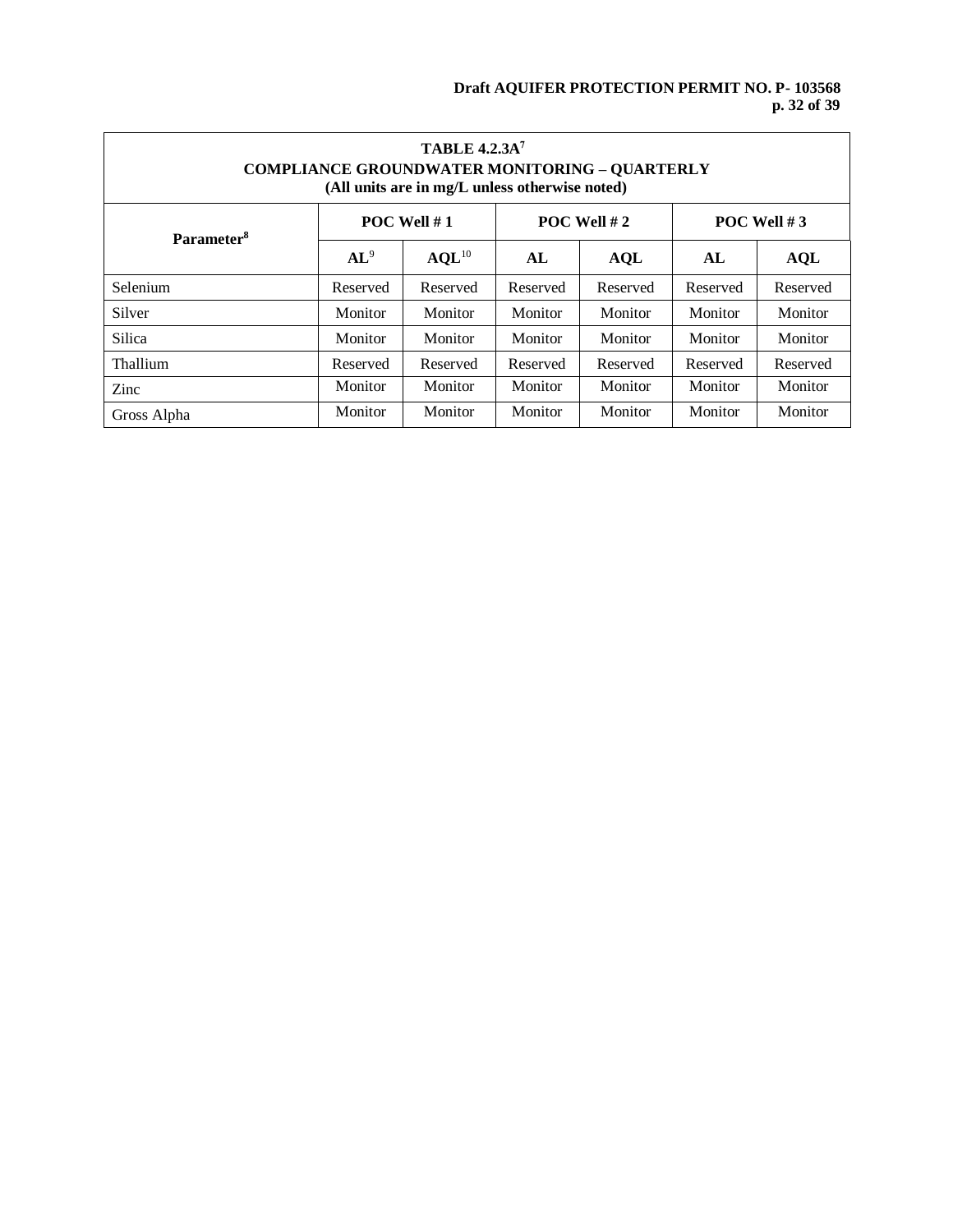| <b>TABLE 4.2.3B13</b><br><b>COMPLIANCE GROUNDWATER MONITORING - BIENNIAL</b><br>(All units are in mg/l unless otherwise noted) |                       |                      |              |                      |               |                      |
|--------------------------------------------------------------------------------------------------------------------------------|-----------------------|----------------------|--------------|----------------------|---------------|----------------------|
|                                                                                                                                | POC Well $#1$         |                      | POC Well #2  |                      | POC Well $#3$ |                      |
| Parameter <sup>14</sup>                                                                                                        | AL<br>(mg/l)          | <b>AQL</b><br>(mg/l) | AL<br>(mg/l) | <b>AQL</b><br>(mg/l) | AL<br>(mg/l)  | <b>AQL</b><br>(mg/l) |
| <b>Major Cations</b>                                                                                                           |                       |                      |              |                      |               |                      |
| Calcium                                                                                                                        | Monitor <sup>15</sup> | Monitor              | Monitor      | Monitor              | Monitor       | Monitor              |
| Magnesium                                                                                                                      | Monitor               | Monitor              | Monitor      | Monitor              | Monitor       | Monitor              |
| Potassium                                                                                                                      | Monitor               | Monitor              | Monitor      | Monitor              | Monitor       | Monitor              |
| Sodium                                                                                                                         | Monitor               | Monitor              | Monitor      | Monitor              | Monitor       | Monitor              |
| <b>Total Organic Carbon</b>                                                                                                    | Monitor               | Monitor              | Monitor      | Monitor              | Monitor       | Monitor              |
| <b>Major Anions</b>                                                                                                            |                       |                      |              |                      |               |                      |
| Alkalinity, Total                                                                                                              | Monitor               | Monitor              | Monitor      | Monitor              | Monitor       | Monitor              |
| Alkalinity, Bicarbonate                                                                                                        | Monitor               | Monitor              | Monitor      | Monitor              | Monitor       | Monitor              |
| Alkalinity, Carbonate                                                                                                          | Monitor               | Monitor              | Monitor      | Monitor              | Monitor       | Monitor              |
| Alkalinity, Hydroxide                                                                                                          | Monitor               | Monitor              | Monitor      | Monitor              | Monitor       | Monitor              |
| Chloride                                                                                                                       | Monitor               | Monitor              | Monitor      | Monitor              | Monitor       | Monitor              |
| <b>Nitrogen</b>                                                                                                                |                       |                      |              |                      |               |                      |
| Ammonia (NH3 as N)                                                                                                             | Monitor               | Monitor              | Monitor      | Monitor              | Monitor       | Monitor              |
| Nitrate (NO3 as N)                                                                                                             | Reserved              | Reserved             | Reserved     | Reserved             | Reserved      | Reserved             |
| Nitrite (NO2 as N)                                                                                                             | Reserved              | Reserved             | Reserved     | Reserved             | Reserved      | Reserved             |
| Phosphorus, Total                                                                                                              | Monitor               | Monitor              | Monitor      | Monitor              | Monitor       | Monitor              |
| Total Kjeldahl Nitrogen (TKN)                                                                                                  | Monitor               | Monitor              | Monitor      | Monitor              | Monitor       | Monitor              |
| Cyanide                                                                                                                        |                       |                      |              |                      |               |                      |
| Cyanide (free)                                                                                                                 | Reserved              | Reserved             | Reserved     | Reserved             | Reserved      | Reserved             |
| Cyanide (total)                                                                                                                | Monitor               | Monitor              | Monitor      | Monitor              | Monitor       | Monitor              |
| <b>Radiochemicals</b>                                                                                                          |                       |                      |              |                      |               |                      |
| Gross Beta                                                                                                                     | Monitor               | Monitor              | Monitor      | Monitor              | Monitor       | Monitor              |
| <b>Adjusted Gross Alpha</b>                                                                                                    | Reserved              | Reserved             | Reserved     | Reserved             | Reserved      | Reserved             |
| Radium 226 + 228                                                                                                               | Reserved              | Reserved             | Reserved     | Reserved             | Reserved      | Reserved             |
| Uranium (total)                                                                                                                | Monitor               | Monitor              | Monitor      | Monitor              | Monitor       | Monitor              |

 $13$ The permittee shall commence compliance groundwater monitoring under this table after completion of the ambient groundwater monitoring under Table 4.2.2 and per Section 3.0, Compliance Schedule #22.

<sup>&</sup>lt;sup>14</sup>All units are in mg/l unless otherwise noted. Metals will be analyzed as dissolved metals.

 $15$ Monitor = Monitoring required, but no AQL or AL will be established in the permit.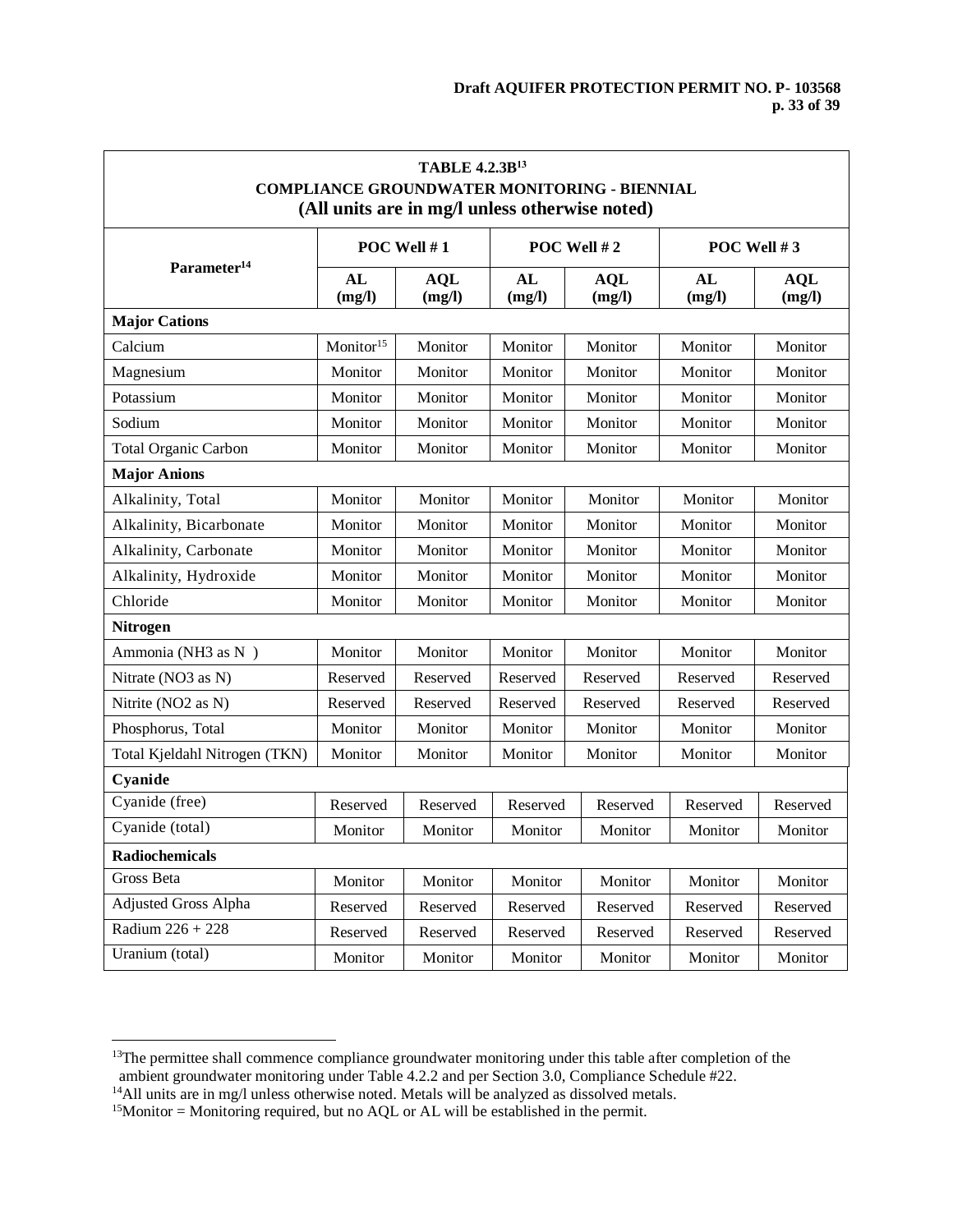# **Draft AQUIFER PROTECTION PERMIT NO. P- 103568 p. 34 of 39**

| Operational<br><b>Inspection</b><br><b>Reporting</b><br><b>Facility Name</b><br>Requirement<br>Frequency<br>Frequency<br><b>Stockpiles</b><br>No. 7 Stockpile<br>Visually inspect and take action if any<br>Quarterly and<br>See Section<br>evidence of:<br>during/following a<br><b>If</b> Jones Canyon Stockpile<br>2.7.3<br>storm event of 1<br>■ Winwood Canyon<br>- Deformation, including surface<br>inch or more of<br>Stockpile<br>cracks, slides, and sloughing which<br>precipitation in a<br>can result in slope instability<br>24-hour period<br>- Differential settlement, which can<br>result in pipeline impairment or<br>failure<br>- Excessive erosion around pipelines<br><b>Impoundments</b><br>See Section<br>North Dam<br>1) Visually inspect and take appropriate<br>Quarterly and<br>action if any evidence of :<br>during/following a<br>2.7.3<br>■ East Dam<br>storm event of one<br>■ Stormwater Containment<br>Solution level in relation to the<br>$(1)$ inch or more of<br>Pond No. 1<br>spillway at least 2 feet to ensure<br>precipitation in a<br>freeboard is maintained<br>• Stormwater Impoundment<br>24-hour period.<br>2A<br>Solution level in non-stormwater<br>impoundments to ensure that the<br>• Stormwater Impoundment<br>impoundment is evacuated within 30<br>2B<br>days of receiving g any overflow<br><b>Jones Canyon Earth Dam</b><br>- Integrity of embankment and anchor<br><b>Upper Catchment</b><br>trench<br>■ Winwood Canyon<br>Stockpile Collection<br>- Proper operation of pumps and pump<br>System<br>structures<br>Campbell Yard Sump<br>- Evidence of erosion and accumulation<br>of debris<br>- Impoundment liner for holes and<br>tears, punctures, cracks, deformities,<br>or other damage due to sunlight,<br>wind, weather, debris, vegetation,<br>animals or other adverse conditions<br>affecting liner stability<br>Spillway for evidence of instability or<br>impairment | <b>TABLE 4.2.4</b><br>FACILITY INSPECTION (OPERATIONAL MONITORING) - LOG BOOK <sup>16</sup> |                                     |  |  |  |
|-----------------------------------------------------------------------------------------------------------------------------------------------------------------------------------------------------------------------------------------------------------------------------------------------------------------------------------------------------------------------------------------------------------------------------------------------------------------------------------------------------------------------------------------------------------------------------------------------------------------------------------------------------------------------------------------------------------------------------------------------------------------------------------------------------------------------------------------------------------------------------------------------------------------------------------------------------------------------------------------------------------------------------------------------------------------------------------------------------------------------------------------------------------------------------------------------------------------------------------------------------------------------------------------------------------------------------------------------------------------------------------------------------------------------------------------------------------------------------------------------------------------------------------------------------------------------------------------------------------------------------------------------------------------------------------------------------------------------------------------------------------------------------------------------------------------------------------------------------------------------------------------------------------------------------------------------|---------------------------------------------------------------------------------------------|-------------------------------------|--|--|--|
|                                                                                                                                                                                                                                                                                                                                                                                                                                                                                                                                                                                                                                                                                                                                                                                                                                                                                                                                                                                                                                                                                                                                                                                                                                                                                                                                                                                                                                                                                                                                                                                                                                                                                                                                                                                                                                                                                                                                               |                                                                                             |                                     |  |  |  |
|                                                                                                                                                                                                                                                                                                                                                                                                                                                                                                                                                                                                                                                                                                                                                                                                                                                                                                                                                                                                                                                                                                                                                                                                                                                                                                                                                                                                                                                                                                                                                                                                                                                                                                                                                                                                                                                                                                                                               |                                                                                             |                                     |  |  |  |
|                                                                                                                                                                                                                                                                                                                                                                                                                                                                                                                                                                                                                                                                                                                                                                                                                                                                                                                                                                                                                                                                                                                                                                                                                                                                                                                                                                                                                                                                                                                                                                                                                                                                                                                                                                                                                                                                                                                                               |                                                                                             |                                     |  |  |  |
|                                                                                                                                                                                                                                                                                                                                                                                                                                                                                                                                                                                                                                                                                                                                                                                                                                                                                                                                                                                                                                                                                                                                                                                                                                                                                                                                                                                                                                                                                                                                                                                                                                                                                                                                                                                                                                                                                                                                               |                                                                                             |                                     |  |  |  |
|                                                                                                                                                                                                                                                                                                                                                                                                                                                                                                                                                                                                                                                                                                                                                                                                                                                                                                                                                                                                                                                                                                                                                                                                                                                                                                                                                                                                                                                                                                                                                                                                                                                                                                                                                                                                                                                                                                                                               |                                                                                             |                                     |  |  |  |
|                                                                                                                                                                                                                                                                                                                                                                                                                                                                                                                                                                                                                                                                                                                                                                                                                                                                                                                                                                                                                                                                                                                                                                                                                                                                                                                                                                                                                                                                                                                                                                                                                                                                                                                                                                                                                                                                                                                                               |                                                                                             |                                     |  |  |  |
|                                                                                                                                                                                                                                                                                                                                                                                                                                                                                                                                                                                                                                                                                                                                                                                                                                                                                                                                                                                                                                                                                                                                                                                                                                                                                                                                                                                                                                                                                                                                                                                                                                                                                                                                                                                                                                                                                                                                               |                                                                                             |                                     |  |  |  |
|                                                                                                                                                                                                                                                                                                                                                                                                                                                                                                                                                                                                                                                                                                                                                                                                                                                                                                                                                                                                                                                                                                                                                                                                                                                                                                                                                                                                                                                                                                                                                                                                                                                                                                                                                                                                                                                                                                                                               |                                                                                             |                                     |  |  |  |
|                                                                                                                                                                                                                                                                                                                                                                                                                                                                                                                                                                                                                                                                                                                                                                                                                                                                                                                                                                                                                                                                                                                                                                                                                                                                                                                                                                                                                                                                                                                                                                                                                                                                                                                                                                                                                                                                                                                                               |                                                                                             |                                     |  |  |  |
|                                                                                                                                                                                                                                                                                                                                                                                                                                                                                                                                                                                                                                                                                                                                                                                                                                                                                                                                                                                                                                                                                                                                                                                                                                                                                                                                                                                                                                                                                                                                                                                                                                                                                                                                                                                                                                                                                                                                               |                                                                                             |                                     |  |  |  |
|                                                                                                                                                                                                                                                                                                                                                                                                                                                                                                                                                                                                                                                                                                                                                                                                                                                                                                                                                                                                                                                                                                                                                                                                                                                                                                                                                                                                                                                                                                                                                                                                                                                                                                                                                                                                                                                                                                                                               |                                                                                             |                                     |  |  |  |
|                                                                                                                                                                                                                                                                                                                                                                                                                                                                                                                                                                                                                                                                                                                                                                                                                                                                                                                                                                                                                                                                                                                                                                                                                                                                                                                                                                                                                                                                                                                                                                                                                                                                                                                                                                                                                                                                                                                                               |                                                                                             |                                     |  |  |  |
|                                                                                                                                                                                                                                                                                                                                                                                                                                                                                                                                                                                                                                                                                                                                                                                                                                                                                                                                                                                                                                                                                                                                                                                                                                                                                                                                                                                                                                                                                                                                                                                                                                                                                                                                                                                                                                                                                                                                               |                                                                                             |                                     |  |  |  |
|                                                                                                                                                                                                                                                                                                                                                                                                                                                                                                                                                                                                                                                                                                                                                                                                                                                                                                                                                                                                                                                                                                                                                                                                                                                                                                                                                                                                                                                                                                                                                                                                                                                                                                                                                                                                                                                                                                                                               |                                                                                             |                                     |  |  |  |
|                                                                                                                                                                                                                                                                                                                                                                                                                                                                                                                                                                                                                                                                                                                                                                                                                                                                                                                                                                                                                                                                                                                                                                                                                                                                                                                                                                                                                                                                                                                                                                                                                                                                                                                                                                                                                                                                                                                                               |                                                                                             |                                     |  |  |  |
| - Overflow pipes for blockages                                                                                                                                                                                                                                                                                                                                                                                                                                                                                                                                                                                                                                                                                                                                                                                                                                                                                                                                                                                                                                                                                                                                                                                                                                                                                                                                                                                                                                                                                                                                                                                                                                                                                                                                                                                                                                                                                                                |                                                                                             | - Ditches for blockages and erosion |  |  |  |

<sup>&</sup>lt;sup>16</sup>The permittee shall record the inspection performance levels in a log book as per Section 2.7.2 and report any violations or exceedances as per Section 2.7.3. In the case of an exceedance, identify which structure exceeds the performance level in the log book.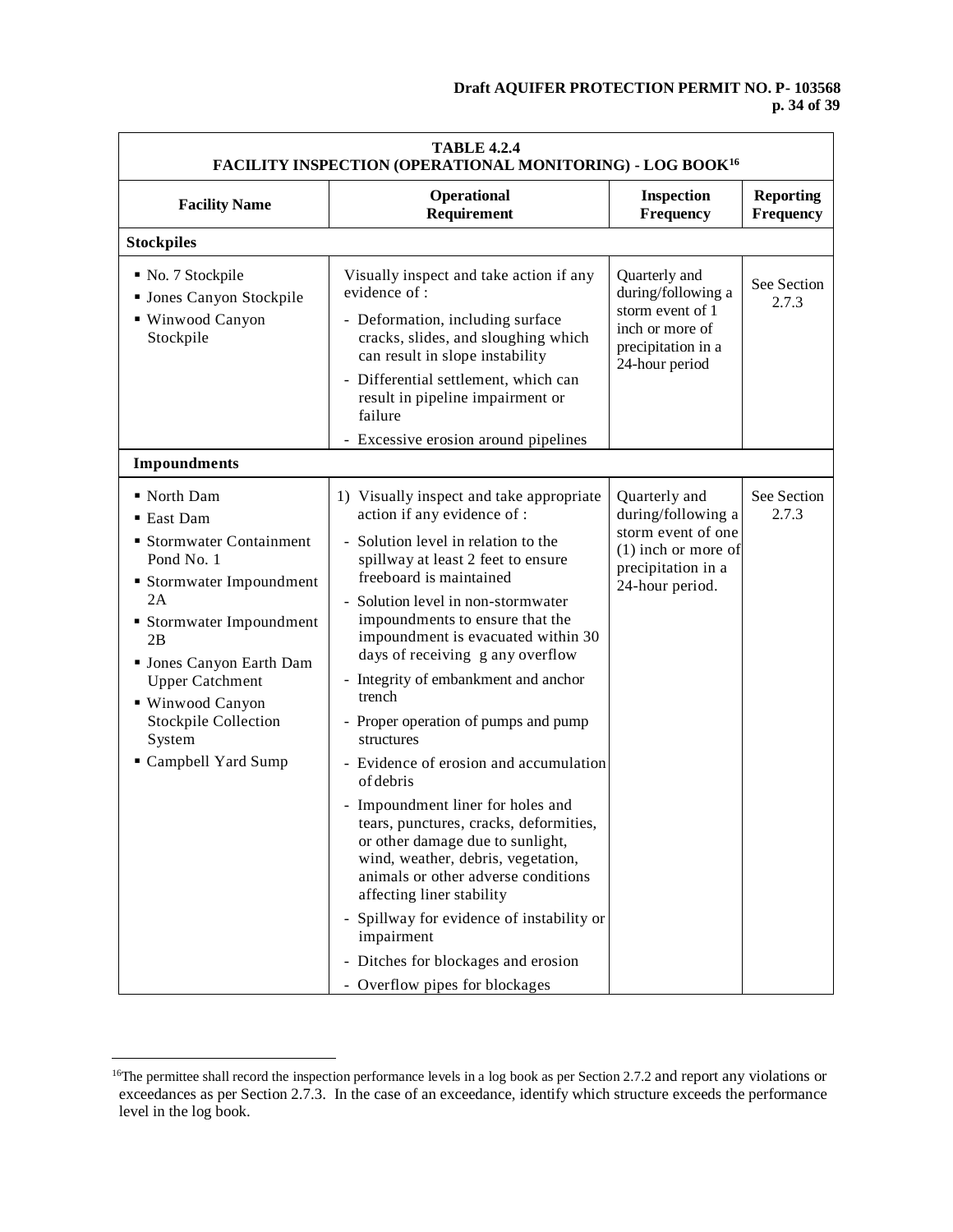| <b>TABLE 4.2.4</b><br><b>FACILITY INSPECTION (OPERATIONAL MONITORING) - LOG BOOK<sup>16</sup></b> |                                                                                                                                              |                                       |                                      |  |
|---------------------------------------------------------------------------------------------------|----------------------------------------------------------------------------------------------------------------------------------------------|---------------------------------------|--------------------------------------|--|
| <b>Facility Name</b>                                                                              | Operational<br>Requirement                                                                                                                   | <b>Inspection</b><br><b>Frequency</b> | <b>Reporting</b><br><b>Frequency</b> |  |
|                                                                                                   | 2) Remove excess sediment/sludge from<br>the conveyances and diversions as<br>needed to maintain at least 80 percent<br>of designed capacity | Annually                              | See Section<br>2.7.3                 |  |
| <b>Other Facilities</b>                                                                           |                                                                                                                                              |                                       |                                      |  |
| • Precipitation Plant<br>• Campbell Interception                                                  | Visually inspect and take appropriate<br>action if any evidence of the following:                                                            |                                       | See Section<br>2.7.3                 |  |
| Trench                                                                                            | - Excessive cracking of concrete                                                                                                             |                                       |                                      |  |
|                                                                                                   | - Visually inspect and take appropriate<br>action, to ensure for the following, as<br>applicable                                             |                                       |                                      |  |
|                                                                                                   | - Proper access to man holes and sumps<br>for inspection                                                                                     |                                       |                                      |  |
|                                                                                                   | - Proper operation of pumps and pump<br>structures                                                                                           |                                       |                                      |  |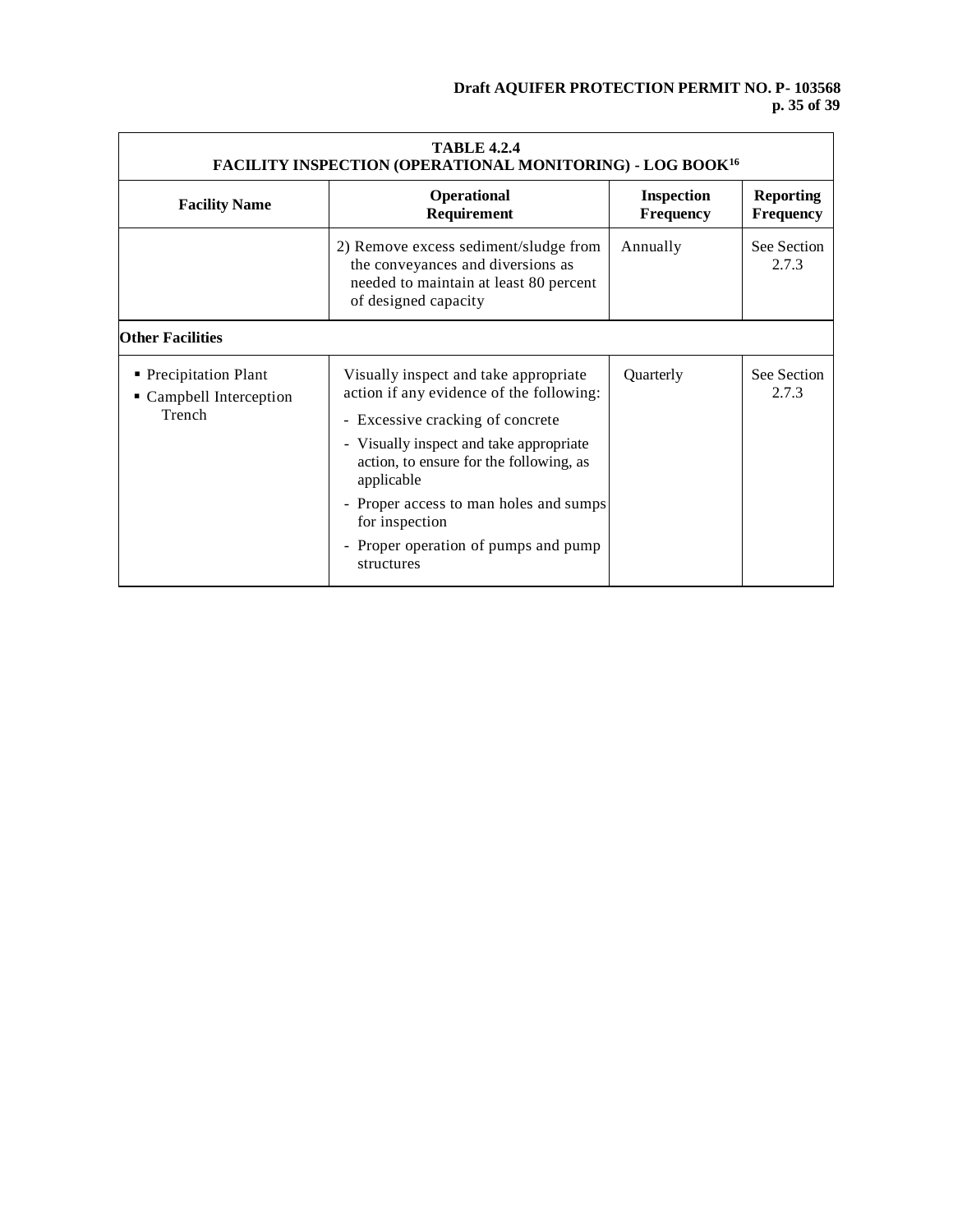# **Draft AQUIFER PROTECTION PERMIT NO. P- 103568 p. 36 of 39**

# **5.0 REFERENCES AND PERTINENT INFORMATION**

The terms and conditions set forth in this permit have been developed based upon the information contained in the following, which are on file with the Department:

| APP Application, dated: | December 21, 2017 |
|-------------------------|-------------------|
|-------------------------|-------------------|

- 2. Final Hydrologist Report, dated: May 17, 2019
- 3. Final Engineering Report, dated: April 15, 2019
- 4. Public Notice, dated: XXXX
- 5. Public Hearing, dated: XXXX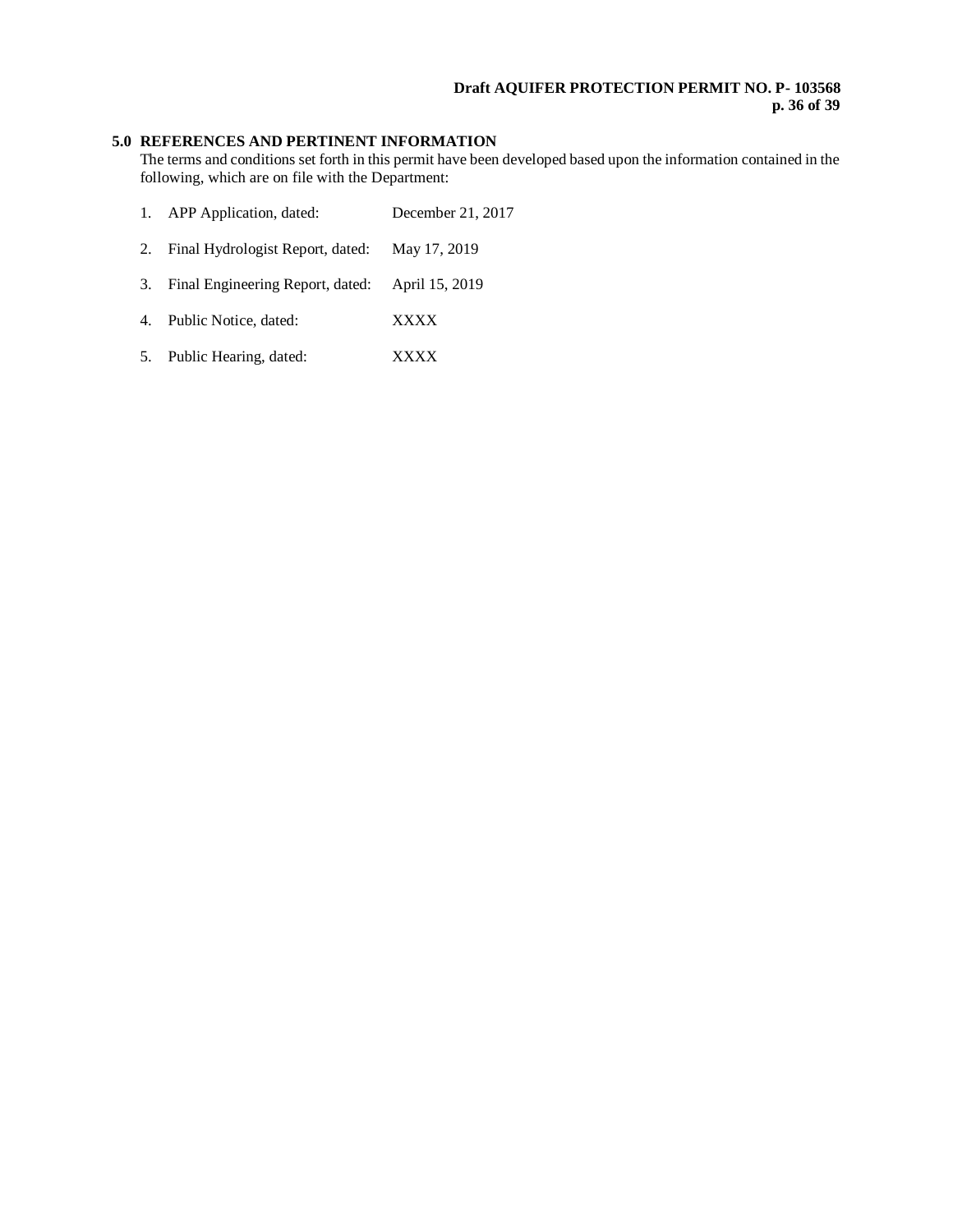# **6.0 NOTIFICATION PROVISIONS**

# **6.1 Annual Registration Fees**

The permittee is notified of the obligation to pay an Annual Registration Fee to ADEQ. The Annual Registration Fee is based upon the amount of daily influent or discharge of pollutants in gallons per day as established by A.R.S. § 49-242.

# **6.2 Duty to Comply [A.R.S. §§ 49-221 through 49-263]**

The permittee is notified of the obligation to comply with all conditions of this permit and all applicable provisions of Title 49, Chapter 2, Articles 1, 2 and 3 of the Arizona Revised Statutes, Title 18, Chapter 9, Articles 1 through 4, and Title 18, Chapter 11, Article 4 of the Arizona Administrative Code. Any permit non-compliance constitutes a violation and is grounds for an enforcement action pursuant to Title 49, Chapter 2, Article 4 or permit amendment, suspension, or revocation.

### **6.3 Duty to Provide Information [A.R.S. §§ 49-243(K)(2) and 49-243(K)(8)]**

The permittee shall furnish to the Director, or an authorized representative, within a time specified, any information which the Director may request to determine whether cause exists for amending or terminating this permit, or to determine compliance with this permit. The permittee shall also furnish to the Director, upon request, copies of records required to be kept by this permit.

# **6.4 Compliance with Aquifer Water Quality Standards [A.R.S. §§ 49-243(B)(2) and 49-243(B)(3)]**

The permittee shall not cause or contribute to a violation of an aquifer water quality standard at the applicable point of compliance for the facility. Where, at the time of issuance of the permit, an aquifer already exceeds an aquifer water quality standard for a pollutant, the permittee shall not discharge that pollutant so as to further degrade, at the applicable point of compliance for the facility, the water quality of any aquifer for that pollutant.

# **6.5 Technical and Financial Capability**

# **[A.R.S. §§ 49-243(K)(8) and 49-243(N) and A.A.C. R18-9-A202(B) and R18-9-A203(E) and (F)]**

The permittee shall have and maintain the technical and financial capability necessary to fully carry out the terms and conditions of this permit. Any bond, insurance policy, trust fund, or other financial assurance mechanism provided as a demonstration of financial capability in the permit application, pursuant to A.A.C. R18-9-A203(D), shall be in effect prior to any discharge authorized by this permit and shall remain in effect for the duration of the permit.

# **6.6 Reporting of Bankruptcy or Environmental Enforcement [A.A.C. R18-9-A207(C)]**

The permittee shall notify the Director within five days after the occurrence of any one of the following:

- 1. The filing of bankruptcy by the permittee.
- 2. The entry of any order or judgment not issued by the Director against the permittee for the enforcement of any environmental protection statute or rule.

# **6.7 Monitoring and Records [A.R.S. § 49-243(K)(8) and A.A.C. R18-9-A206]**

The permittee shall conduct any monitoring activity necessary to assure compliance with this permit, with the applicable water quality standards established pursuant to A.R.S. §§ 49-221 and 49-223 and §§ 49-241 through 49-252.

# **6.8 Inspection and Entry [A.R.S. §§ 41-1009, 49-203(B) and 49-243(K)(8)]**

In accordance with A.R.S. §§ 41-1009 and 49-203(B), the permittee shall allow the Director, or an authorized representative, upon the presentation of credentials and other documents as may be required by law, to enter and inspect the facility as reasonably necessary to ensure compliance with Title 49, Chapter 2, Article 3 of the Arizona Revised Statutes, and Title 18, Chapter 9, Articles 1 through 4 of the Arizona Administrative Code and the terms and conditions of this permit.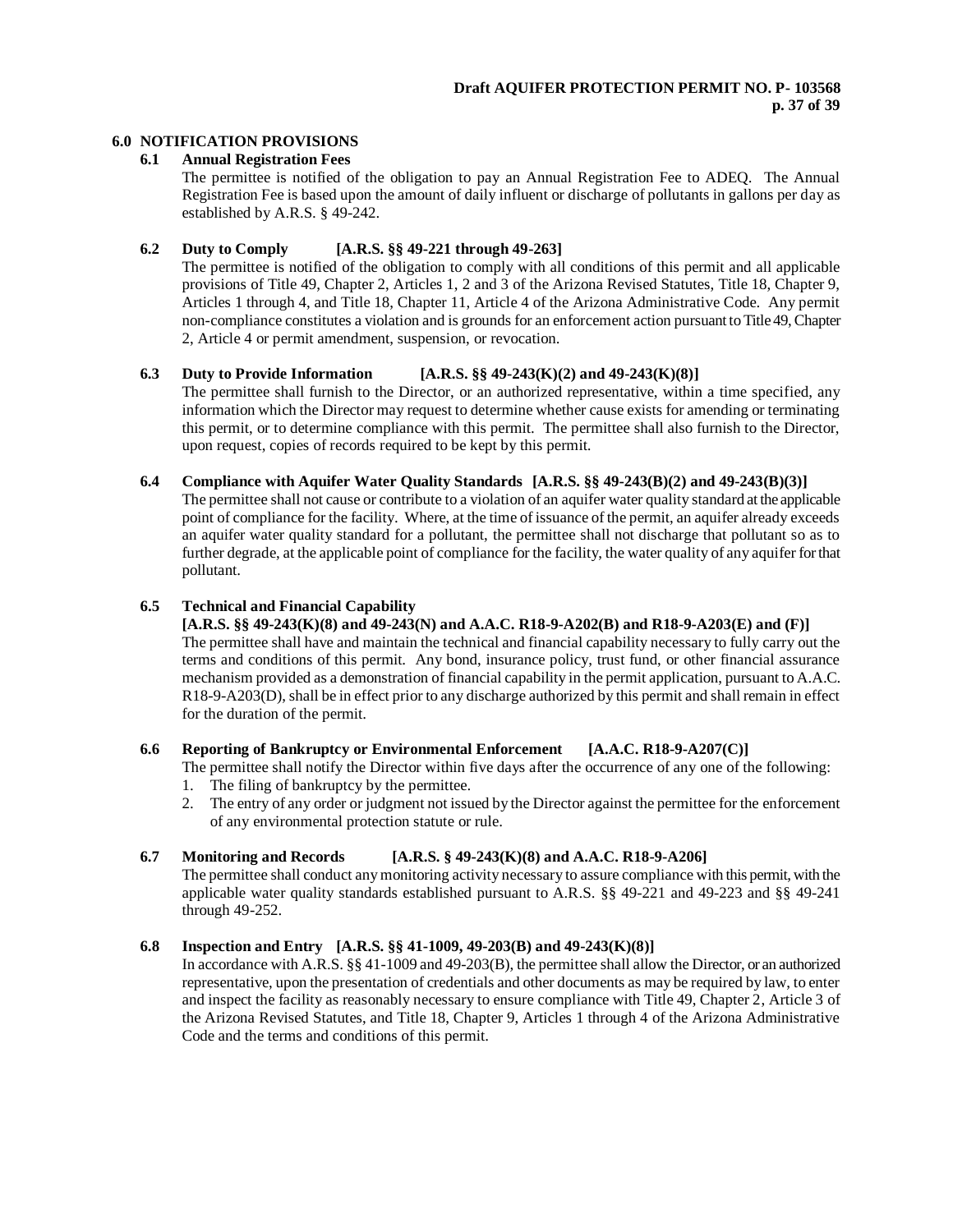# **6.9 Duty to Modify [A.R.S. § 49-243(K)(8) and A.A.C. R18-9-A211]**

The permittee shall apply for and receive a written amendment before deviating from any of the designs or operational practices specified by this permit.

# **6.10 Permit Action: Amendment, Transfer, Suspension & Revocation**

# **[A.R.S. §§ 49-201, 49-241 through 251, A.A.C. R18-9-A211, R18-9-A212 and R18-9-A213]**

This permit may be amended, transferred, renewed, or revoked for cause, under the rules of the Department.

The permittee shall notify the Groundwater Protection Value Stream in writing within 15 days after any change in the owner or operator of the facility. The notification shall state the permit number, the name of the facility, the date of property transfer, and the name, address, and phone number where the new owner or operator can be reached. The operator shall advise the new owner or operators of the terms of this permit and the need for permit transfer in accordance with the rules.